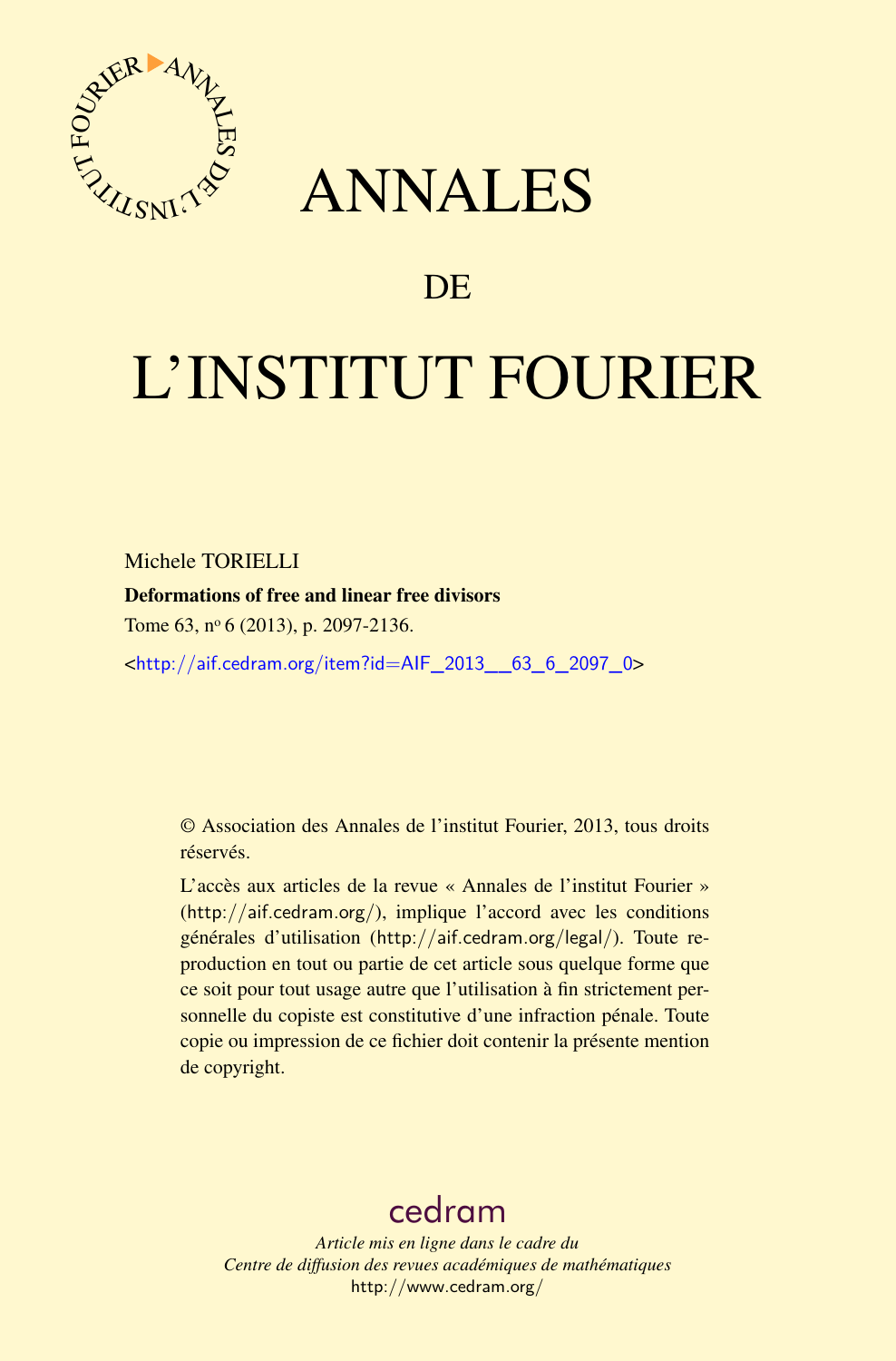#### DEFORMATIONS OF FREE AND LINEAR FREE DIVISORS

#### **by Michele TORIELLI**

ABSTRACT. — We study deformations of free and linear free divisors. We introduce a complex similar to the de Rham complex whose cohomology calculates the deformation spaces. This cohomology turns out to be zero for all reductive linear free divisors and to be constructible for Koszul free divisors and weighted homogeneous free divisors.

Résumé. — Nous étudions les déformations de diviseurs libres et linéaires libres. Nous introduisons un complexe similaire au complexe de de Rham dont la cohomologie calcule les espaces de déformations. Cette cohomologie s'avère être zéro pour tous les diviseurs réductifs linéaires libres et être constructible pour les diviseurs libres de Koszul et les diviseurs libres quasi-homogènes.

#### **1. Introduction**

In this article, we develop some ideas of a deformation theory for germs of free and linear free divisors. Free divisors were introduced by K. Saito in [\[14\]](#page-40-0) and linear free divisors by R.-O. Buchweitz and D. Mond in [\[2\]](#page-39-0). Free divisors are quite fundamental in singularity theory, for example, the discriminants of the versal unfoldings of isolated hypersurfaces and complete intersection singularities are always free divisors.

A reduced divisor  $D = V(f)$  ⊂  $\mathbb{C}^n$  is free if the sheaf Der(− log *D*) :=  ${\delta \in \mathrm{Der}_{\mathbb{C}^n} \mid \delta(f) \in (f)\mathcal{O}_{\mathbb{C}^n}}$  of logarithmic vector fields is a locally free  $\mathcal{O}_{\mathbb{C}^n}$ -module, where  $\text{Der}_{\mathbb{C}^n}$  denote the space of vector fields on  $\mathbb{C}^n$ . It is linear if, furthermore,  $Der(-\log D)$  is globally generated by a basis consisting of vector fields all of whose coefficients, with respect to the standard basis  $\partial/\partial x_1,\ldots,\partial/\partial x_n$  of the space Der<sub>C<sup>*n*</sup></sub>, are linear functions. The simplest

Keywords: Free divisor, linear free divisor, non-isolated singularity, deformation theory, logarithmic de Rham cohomology.

Math. classification: 14B07, 13D10, 14F40.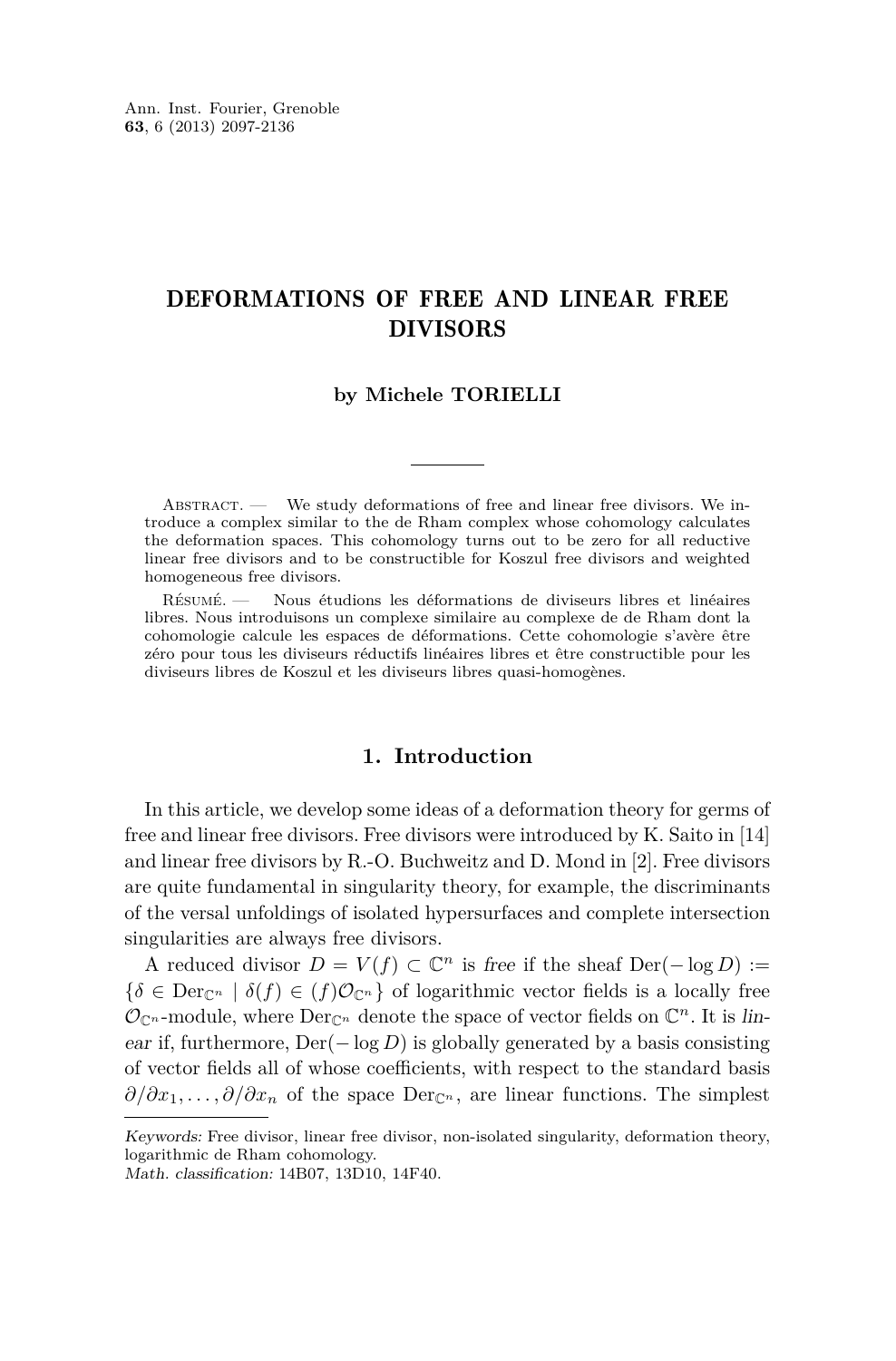example is the normal crossing divisor, but the main source of examples, motivating Saito's definition, has been deformation theory, where discriminants and bifurcation sets are frequently free divisors.

These objects have been studied for the past 30 years but there is still a lot to learn and discover about them. One interesting fact is that there are no examples of linear free divisors in non-trivial family. One possible approach is to deform this object in such way that each fiber of the deformation is a (linear) free divisor and that the singular locus is deformed flatly. However, not much is known on the behavior of (linear) free divisors under these kind of deformations.

The aim of this article is to describe the spaces of infinitesimal deformations and obstructions of a germ of a (linear) free divisor and to perform calculations for some concrete examples. It turns out that the property of being a free divisor for a hypersurface *D* has a strong influence on its deformations, in fact all free divisors  $D \subset \mathbb{C}^n$ , with  $n \geq 3$ , are non-isolated singularities and so their space of first order infinitesimal deformations is infinite dimensional, but in what follows we will show examples of free divisors which have a finite dimensional versal deformation space as free divisors.

We now give an overview on the paper. The first part recalls the notions of free and linear free divisors, and describes some of their properties. In the second, we define the notion of (linearly) admissible deformations for a germ of a (linear) free divisor and we introduce a complex similar to the de Rham complex whose cohomology calculates deformations spaces. In this section we also prove our main result:

THEOREM  $A.$  — All germs of reductive linear free divisors are formally rigid.

This is equivalent saying that for a germ of a reductive linear free divisor, there are no non-trivial families, at least on the level of formal power series.

Then, we analyse the weighted homogeneous case and we prove our second result:

THEOREM  $B. - If(D, 0) \subset (\mathbb{C}^n, 0)$  is a germ of a weighted homogeneous free divisor, then it has a hull, i.e. it has a formally versal deformation.

In the last part, we describe some properties of this cohomology and we prove our third result:

THEOREM C. — If  $(D,0) \subset (\mathbb{C}^n,0)$  is a germ of a Koszul free divisor such that we can put a logarithmic connection on  $Der_{\mathbb{C}^n}$  and  $Der(-\log D)$ , then it has a hull.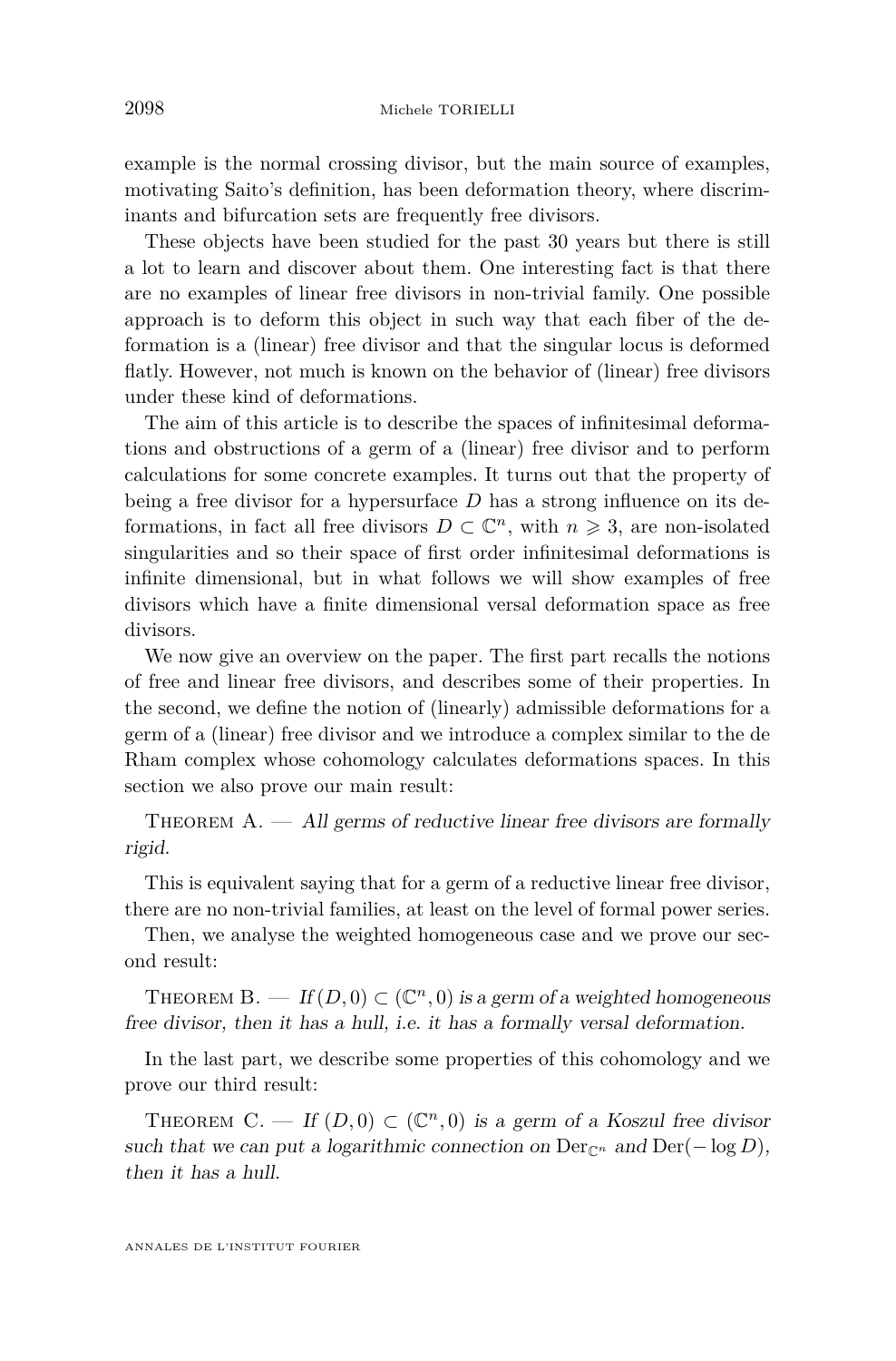<span id="page-3-0"></span>This theory owes a lot to the theory of deformations of Lagrangian singularities as developed in [\[17\]](#page-40-0), [\[16\]](#page-40-0) and [\[18\]](#page-40-0).

The material in this article is part of the author Ph.D. thesis [\[19\]](#page-40-0).

Acknowledgements. — The author is grateful to Michel Granger, David Mond, Luis Narváez Macarro, Brian Pike, Miles Reid, Christian Sevenheck and Duco van Straten for helpful discussions on the subject of this article. We thank the anonymous referee for a careful reading of our draft versions and a number of very helpful remarks.

#### **2. Basic notions**

Fix coordinates  $x_1, \ldots, x_n$  on  $\mathbb{C}^n$ .

DEFINITION 2.1. — A reduced divisor  $D = V(f) \subset \mathbb{C}^n$  is called free if the sheaf

$$
\text{Der}(-\log D) := \{ \delta \in \text{Der}_{\mathbb{C}^n} \mid \delta(f) \in (f)\mathcal{O}_{\mathbb{C}^n} \}
$$

of logarithmic vector fields is a locally free  $\mathcal{O}_{\mathbb{C}^n}$ -module.

DEFINITION 2.2. — Let  $D = V(f) \subset \mathbb{C}^n$  be a reduced divisor. Then for  $q = 0, \ldots, n$ , we define the sheaf

$$
\Omega^{q}(\log D) := \left\{ \omega \in \Omega_{\mathbb{C}^n}^q[\star D] \mid f\omega \in \Omega_{\mathbb{C}^n}^q, f d\omega \in \Omega_{\mathbb{C}^n}^{q+1} \right\}
$$

of *q*-forms with logarithmic poles along *D*.

Note that by definition,  $\Omega^0(\log D) = \Omega_{\mathbb{C}^n}^0$  and  $\Omega^n(\log D) = \frac{1}{f}\Omega_{\mathbb{C}^n}^n$ .

LEMMA 2.3 ([\[14\]](#page-40-0), Lemma 1.6). — By the natural pairing

 $Der_p(-\log D) \times \Omega_p^1(\log D) \longrightarrow \mathcal{O}_{\mathbb{C}^n,p}$  defined by  $(\delta,\omega) \longmapsto \delta \cdot \omega$ ,

each module is the  $\mathcal{O}_{\mathbb{C}^n,p}$ -dual of the other.

COROLLARY 2.4. —  $\Omega_p^1(\log D)$  and  $\text{Der}_p(-\log D)$  are reflexive  $\mathcal{O}_{\mathbb{C}^n,p}$ modules. In particular, when  $n = 2$ , then  $\Omega_p^1(\log D)$  and  $\text{Der}_p(-\log D)$  are free  $\mathcal{O}_{\mathbb{C}^2,p}$ -modules.

DEFINITION 2.5.  $- A$  free divisor *D* is linear if there is a basis for  $\Gamma(\mathbb{C}^n, \text{Der}(-\log D))$  as  $\mathbb{C}[\mathbb{C}^n]$ -module consisting of vector fields all of whose coefficients, with respect to the standard basis  $\partial/\partial x_1, \ldots, \partial/\partial x_n$  of the space  $Der_{\mathbb{C}^n}$ , are linear functions, i.e. they are all homogeneous polynomials of degree 1.

TOME 63 (2013), FASCICULE 6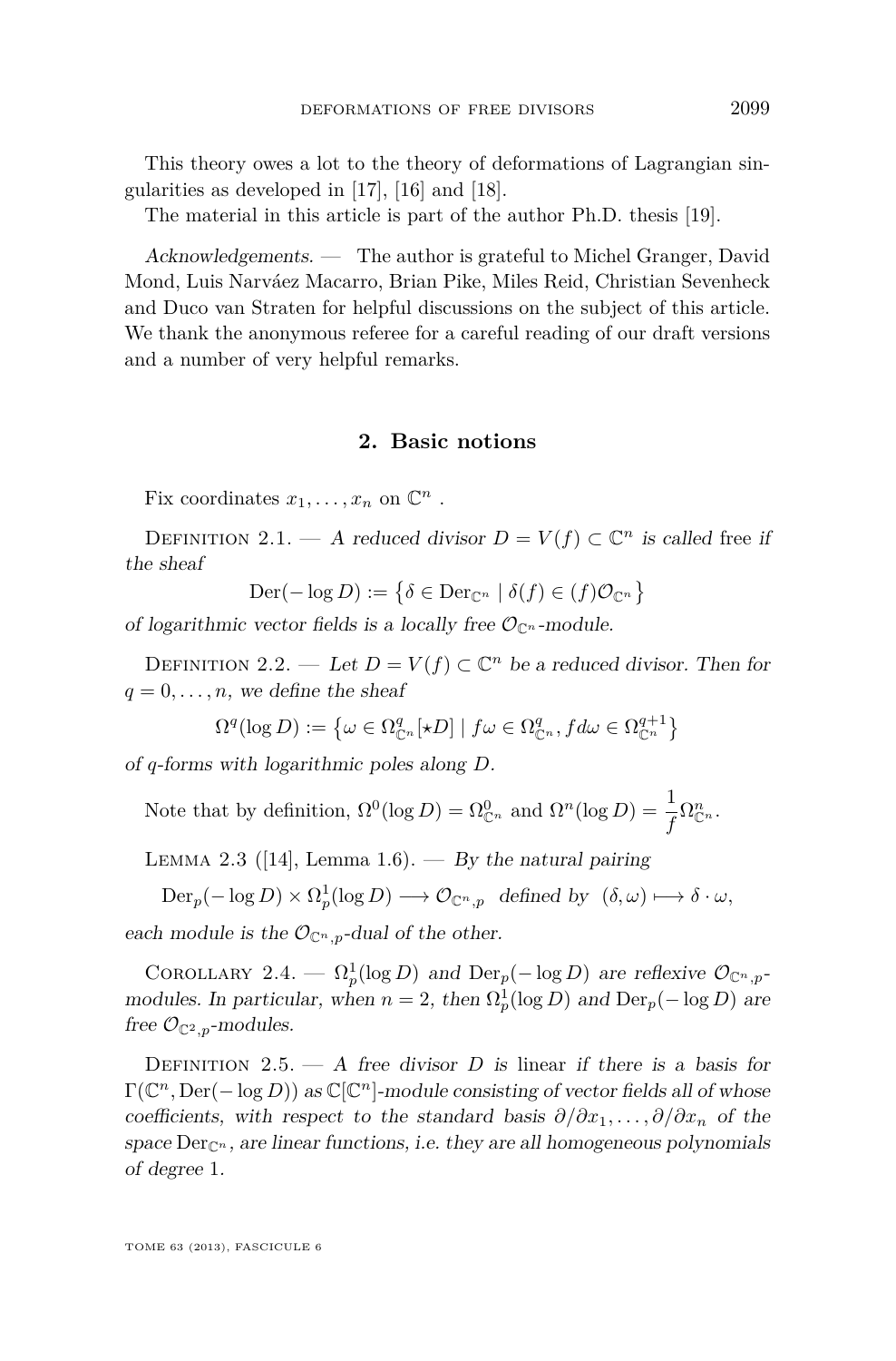<span id="page-4-0"></span>Remark 2.6. — With respect to the standard grading of  $Der_{\mathbb{C}^n}$ , *i.e.*  $\deg x_i = 1$  and  $\deg \partial/\partial x_i = -1$  for every  $i = 1, \ldots, n$ , such vector fields have weight zero.

DEFINITION 2.7. — We denote by Der $(-\log D)_0$  the finite dimensional Lie subalgebra of Der(− log *D*) consisting of the weight zero logarithmic vector fields.

There is a nice criterion to understand easily if a divisor is free or not:

PROPOSITION 2.8 (Saito's criterion, [\[14\]](#page-40-0), Theorem 1.8).

i) The hypersurface  $D \subset \mathbb{C}^n$  is a free divisor in the neighbourhood of a point *p* if and only if  $\bigwedge^n \Omega_p^1(\log D) = \Omega_p^n(\log D)$ , i.e. if there exist n elements  $\omega_1, \ldots, \omega_n \in \Omega_p^1(\log D)$  such that

$$
\omega_1 \wedge \cdots \wedge \omega_n = \alpha \frac{dx_1 \wedge \cdots \wedge dx_n}{f}
$$

where  $\alpha$  is a unit. Then the set of forms  $\{\omega_1, \ldots, \omega_n\}$  form a basis for  $\Omega_p^1(\log D)$ . Moreover, we have

$$
\Omega_p^q(\log D) = \bigoplus_{i_1 < \dots < i_q} \mathcal{O}_{\mathbb{C}^n, p} \omega_{i_1} \wedge \dots \wedge \omega_{i_q}
$$

for  $q = 1, \ldots, n$ .

ii) The hypersurface  $D \subset \mathbb{C}^n$  is a free divisor in the neighbourhood of a point *p* if and only if there exist germs of vector fields  $\chi_1, \ldots, \chi_n \in$  $Der_p(-\log D)$  such that the determinant of the matrix of coefficients  $[\chi_1, \ldots, \chi_n]$ , with respect to some, or any,  $\mathcal{O}_{\mathbb{C}^n,p}$ -basis of  $\text{Der}_{\mathbb{C}^n,p}$  is a reduced equation for *D* at *p* i.e. it is a unit multiple of  $f_p$ . In this case,  $\chi_1, \ldots, \chi_n$  form a basis for  $\text{Der}_p(-\log D)$ .

DEFINITION  $2.9.$  — In the notation of Proposition 2.8, the matrix  $[\chi_1, \ldots, \chi_n]$  is called a Saito matrix.

LEMMA 2.10 ([\[14\]](#page-40-0), Lemma 1.9). — Let  $\delta_i = \sum_{j=1}^n a_i^j(x)\partial/\partial x_j$ ,  $i =$  $1, \ldots, n$ , be a system of holomorphic vector fields at p such that

 $(1) \; [\delta_i, \delta_j] \in \sum_{k=1}^n \mathcal{O}_{\mathbb{C}^n, p} \delta_k \; \text{for} \; i, j = 1, \ldots, n;$ 

(2) det $(a_i^j) = f$  defines a reduced hypersurface *D*.

Then for  $D = \{f(x) = 0\}, \delta_1, \ldots, \delta_n$  belong to  $\text{Der}_p(-\log D)$ , and hence  $\{\delta_1, \ldots, \delta_n\}$  is a free basis of Der<sub>p</sub>(− log *D*).

There is also an algebraic version of Saito's criterion that does not refer to vector fields directly but characterizes the Taylor series of the function *f* defining a free divisor: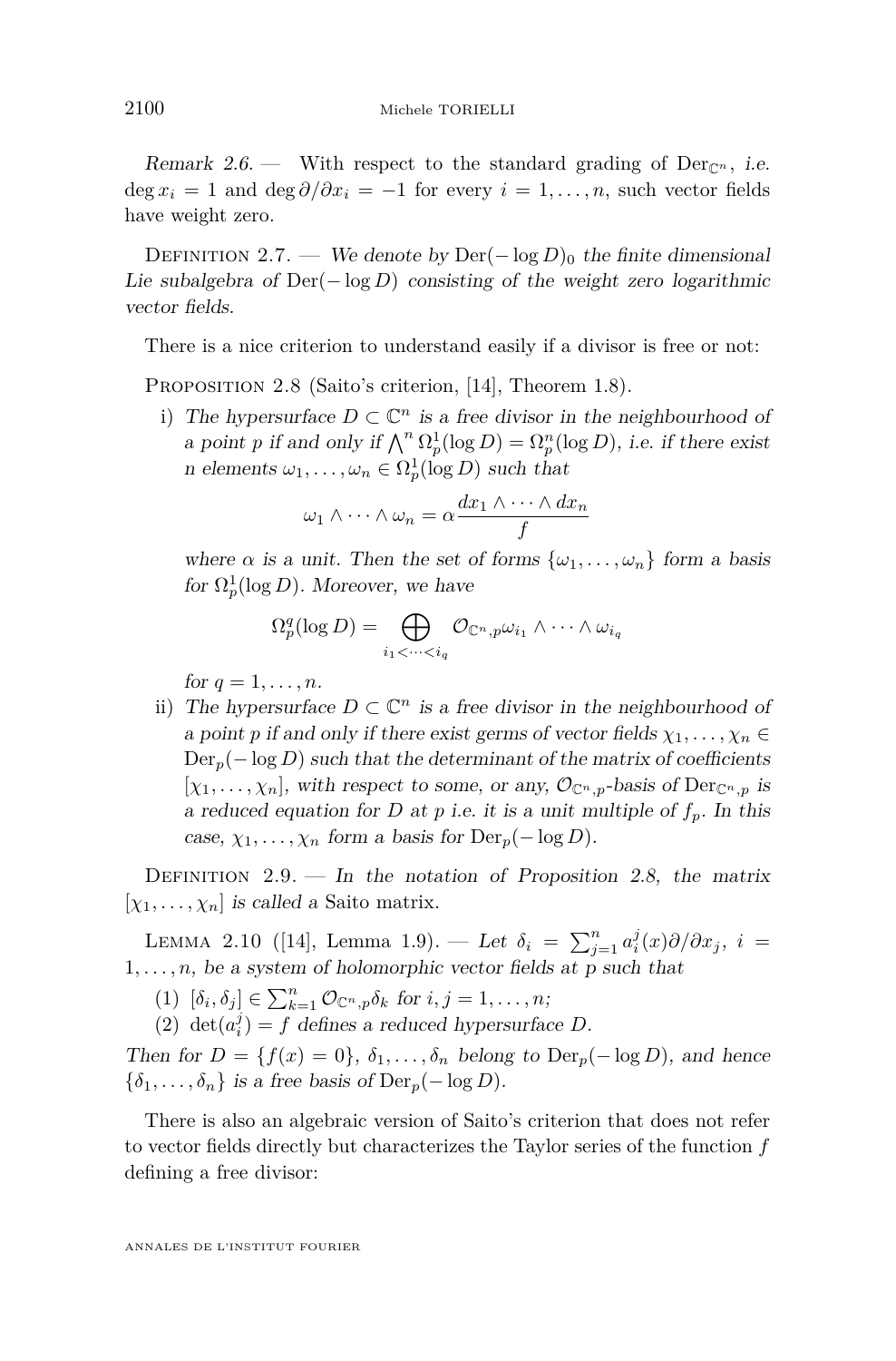<span id="page-5-0"></span>PROPOSITION 2.11 ([\[2\]](#page-39-0), Proposition 1.3). — A formal power series  $f \in$  $R = \mathbb{C}[[x_1, \ldots, x_n]]$  defines a free divisor, if it is reduced, i.e. squarefree, and there is an  $n \times n$  matrix A with entries from R such that

$$
\det A = f \text{ and } (\nabla f)A \equiv (0, \dots, 0) \text{ mod } f,
$$

where  $\nabla f = (\partial f / \partial x_1, \dots, \partial f / \partial x_n)$  is the gradient of f, and the last condition just expresses that each entry of the vector  $(\nabla f)A$  is divisible by f in R. The columns of A can then be viewed as the coefficients of a basis, with respect to the derivations *∂/∂x<sup>i</sup>* , of the logarithmic vector fields along the  $divisor f = 0.$ 

Example 2.12. — The normal crossing divisor  $D = \{x_1 \cdots x_n = 0\} \subset \mathbb{C}^n$ is a linear free divisor; Der( $-\log D$ ) has basis  $x_1 \partial/\partial x_1, \ldots, x_n \partial/\partial x_n$ . Up to isomorphism it is the only example among hyperplane arrangements, see [\[12\]](#page-40-0), Chapter 4.

Remark 2.13. — Let  $D \subset \mathbb{C}^n$  be a divisor defined by a homogeneous polynomial  $f \in \mathbb{C}[x_1, \ldots, x_n]$  of degree n. Then for each  $\delta \in \text{Der}(-\log D)_0$ , there is a  $n \times n$  matrix *A* with entries in  $\mathbb{C}$ , such that  $\delta = xA\partial^t$ , where  $\partial^t$ is the column vector  $(\partial/\partial x_1, \ldots, \partial/\partial x_n)^t$ .

Remark 2.14. — Let  $D \subset \mathbb{C}^n$  be a free divisor. *D* is a linear if and only if Der( $-\log D$ ) =  $\mathcal{O}_{\mathbb{C}^n}$  · Der( $-\log D$ )<sub>0</sub>.

DEFINITION 2.15. — Let  $D = V(f) \subset \mathbb{C}^n$  be a linear free divisor. Define the subgroup

$$
G_D := \{ A \in GL_n(\mathbb{C}) \mid A(D) = D \} = \{ A \in GL_n(\mathbb{C}) \mid f \circ A \in \mathbb{C} \cdot f \}
$$

with identity component  $G_D^{\circ}$  and Lie algebra  $\mathfrak{g}_D$ .

LEMMA 2.16 ([\[8\]](#page-40-0), Lemma 2.1). —  $G_D^{\circ}$  is an algebraic subgroup of  $GL_n(\mathbb{C})$  and  $\mathfrak{g}_D = \{ A \mid xA^t \partial^t \in \text{Der}(-\log D)_0 \}.$ 

DEFINITION 2.17. — Let  $D \subset \mathbb{C}^n$  be a linear free divisor. We call *D* reductive if g*<sup>D</sup>* is a reductive Lie algebra.

From §2 of [\[6\]](#page-40-0), we can deduce the following:

LEMMA 2.18. — Let  $D = V(f) \subset \mathbb{C}^n$  be a reductive linear free divisor. Then Aut $(f) \subset SL_n(\mathbb{C})$ . This means that if  $\chi \in Ann(D) := \{\delta \in$  $\text{Der}(-\log D) | \delta(f) = 0$ } then trace( $\delta$ ) = 0.

Example 2.19.

i) The normal crossing divisor of Example 2.12 is a reductive linear free divisor because  $\mathfrak{g}_D = \mathbb{C}^n$ .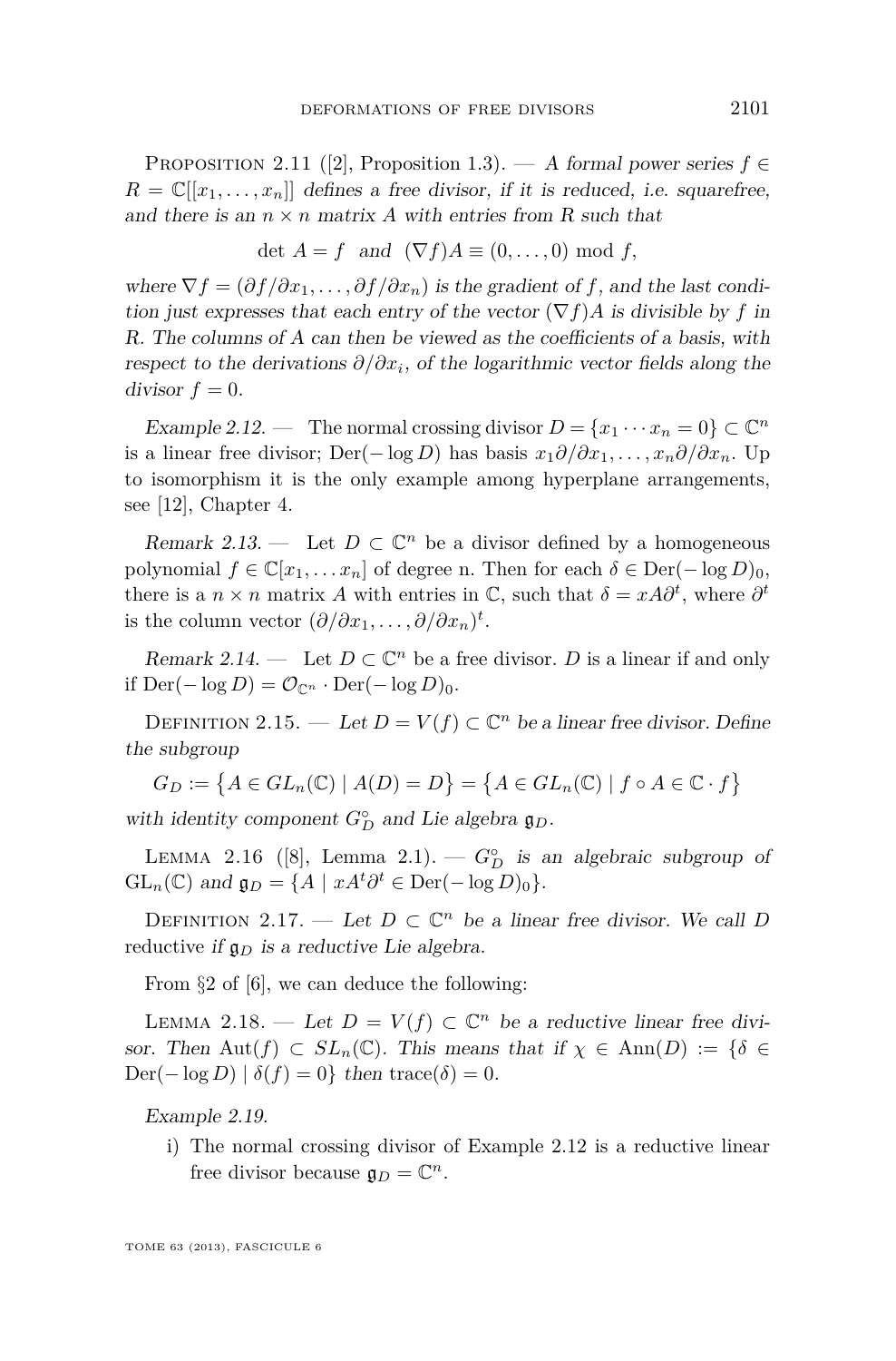<span id="page-6-0"></span>ii) Consider the divisor  $D = V((y^2 + xz)z) \subset \mathbb{C}^3$ . This is a linear free divisor because we can take the matrix

$$
A = \begin{bmatrix} x & 4x & -2y \\ y & y & z \\ z & -2z & 0 \end{bmatrix}
$$

as its Saito matrix. Moreover, if we consider  $\sigma$  the second column of *A*, i.e.  $\sigma = 4x\partial/\partial x + y\partial/\partial y - 2z\partial/\partial z$ , we have that  $\sigma \in \text{Ann}(D)$ and trace( $\sigma$ ) = 3 and hence by Lemma [2.18,](#page-5-0) *D* is a non-reductive linear free divisor.

LEMMA 2.20 ([\[8\]](#page-40-0), Lemma 3.6, (4)). — Let  $D \subset \mathbb{C}^n$  be a linear free divisor. If  $\mathfrak{g}_D$  is reductive then  $G_D^{\circ}$  is reductive as algebraic group.

DEFINITION 2.21. — Let *S* be a complex space. Then  $\text{Der}_{\mathbb{C}^n \times S/S}$  is the set of vector fields on  $\mathbb{C}^n \times S$  without components in the *S* direction. It is a submodule of  $Der_{\mathbb{C}^n\times S}$ .

DEFINITION 2.22. — Let *S* be a complex space and let  $D \subset \mathbb{C}^n \times S$  be a divisor. Then  $\text{Der}(-\log D/S) := {\delta \in \text{Der}(-\log D) \mid \delta \in \text{Der}_{\mathbb{C}^n \times S/S}}$  $Der(-\log D) \cap Der_{\mathbb{C}^n \times S/S}.$ 

Remark 2.23. — Der<sub>Cn×S/S</sub> and Der(- $\log D/S$ ) are both coherent sheaves of  $\mathcal{O}_{\mathbb{C}^n \times S}$ -modules.

#### **3. Deformation theory for free divisors**

The aim of this section is to introduce the notion of (linearly) admissible deformation for germs of (linear) free divisors and then study infinitesimal ones in order to prove that reductive linear free divisors are formally rigid.

#### **3.1. Admissible and linearly admissible deformations**

DEFINITION 3.1. — Let  $(D, 0) = (V(f), 0) \subset (\mathbb{C}^n, 0)$  be a germ of a free divisor and let (*S, s*) be a complex space germ. An admissible deformation of  $(D,0)$  over  $(S, s)$  consists of a flat morphism  $\phi: (X, x) \to (S, s)$  of complex space germs, where  $(X, x) \subset (\mathbb{C}^n \times S, (0, s))$ , together with an isomorphism from  $(D, 0)$  to the central fibre of  $\phi$ ,  $(D, 0) \rightarrow (X_s, x) := (\phi^{-1}(s), x)$ , such that

$$
(3.1) \qquad \text{Der}(-\log X/S)/\mathfrak{m}_{S,s}\operatorname{Der}(-\log X/S) = \operatorname{Der}(-\log D)
$$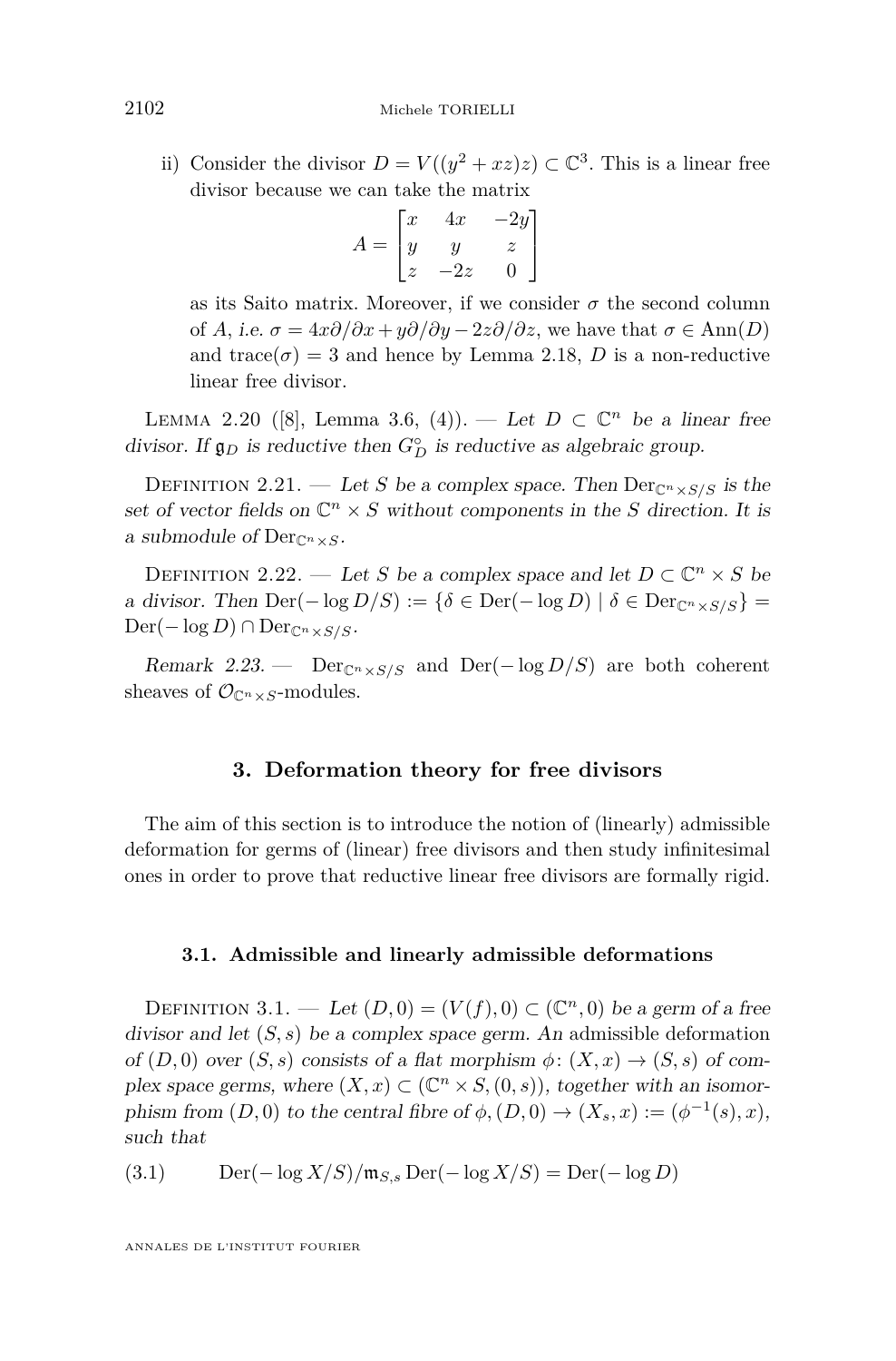where  $\mathfrak{m}_{S,s}$  is the maximal ideal of  $\mathcal{O}_{S,s}$ .

Moreover, if  $(D, 0)$  is linear, we define a linearly admissible deformation of  $(D,0)$  over  $(S, s)$  as an admissible deformation of  $(D,0)$  over  $(S, s)$  such that there exists a basis of Der( $-\log X/S$ ) as  $\mathcal{O}_{\mathbb{C}^n \times S,(0,s)}$ -module consisting of vector fields all of whose coefficients are linear in  $x_1, \ldots, x_n$ .

DEFINITION 3.2. — In Definition [3.1,](#page-6-0)  $(X, x)$  is called the total space,  $(S, s)$  the base space and  $(X_s, x) \cong (D, 0)$  the special fibre of the (linearly) admissible deformation.

We can write a (linearly) admissible deformation as a commutative diagram

(3.2) 
$$
(D,0) \xrightarrow{\iota} (X,x)
$$

$$
\downarrow \qquad \qquad \downarrow \phi
$$

$$
\{*\} \xrightarrow{\iota} (S,s)
$$

where *i* is a closed embedding mapping  $(D, 0)$  isomorphically onto  $(X_s, x)$ . We will denote a (linearly) admissible deformation by

$$
(i, \phi): (D, 0) \xrightarrow{\iota} (X, x) \xrightarrow{\phi} (S, s) .
$$

DEFINITION 3.3. — Given two (linearly) admissible deformations  $(i, \phi)$ :  $D \hookrightarrow X \to S$  and  $(j, \psi): D \hookrightarrow Y \to T$ , of *D* over *S* and *T* respectively. A morphism of (linearly) admissible deformations from  $(i, \phi)$  to  $(j, \psi)$  is a morphism of the diagram (3.2) being the identity on  $D \to \{*\}$ . Hence, it consists of two morphisms  $(\tau, \sigma)$  such that the following diagram commutes



DEFINITION  $3.4.$  — Two (linearly) admissible deformations over the same base space *S* are isomorphic if there exists a morphism  $(\tau, \sigma)$  with  $\tau$ an isomorphism and  $\sigma$  the identity map.

We denote by **Art** the category of local Artin rings with residue field *k* and by **Set** the category of pointed sets with distinguished element ∗.

TOME 63 (2013), FASCICULE 6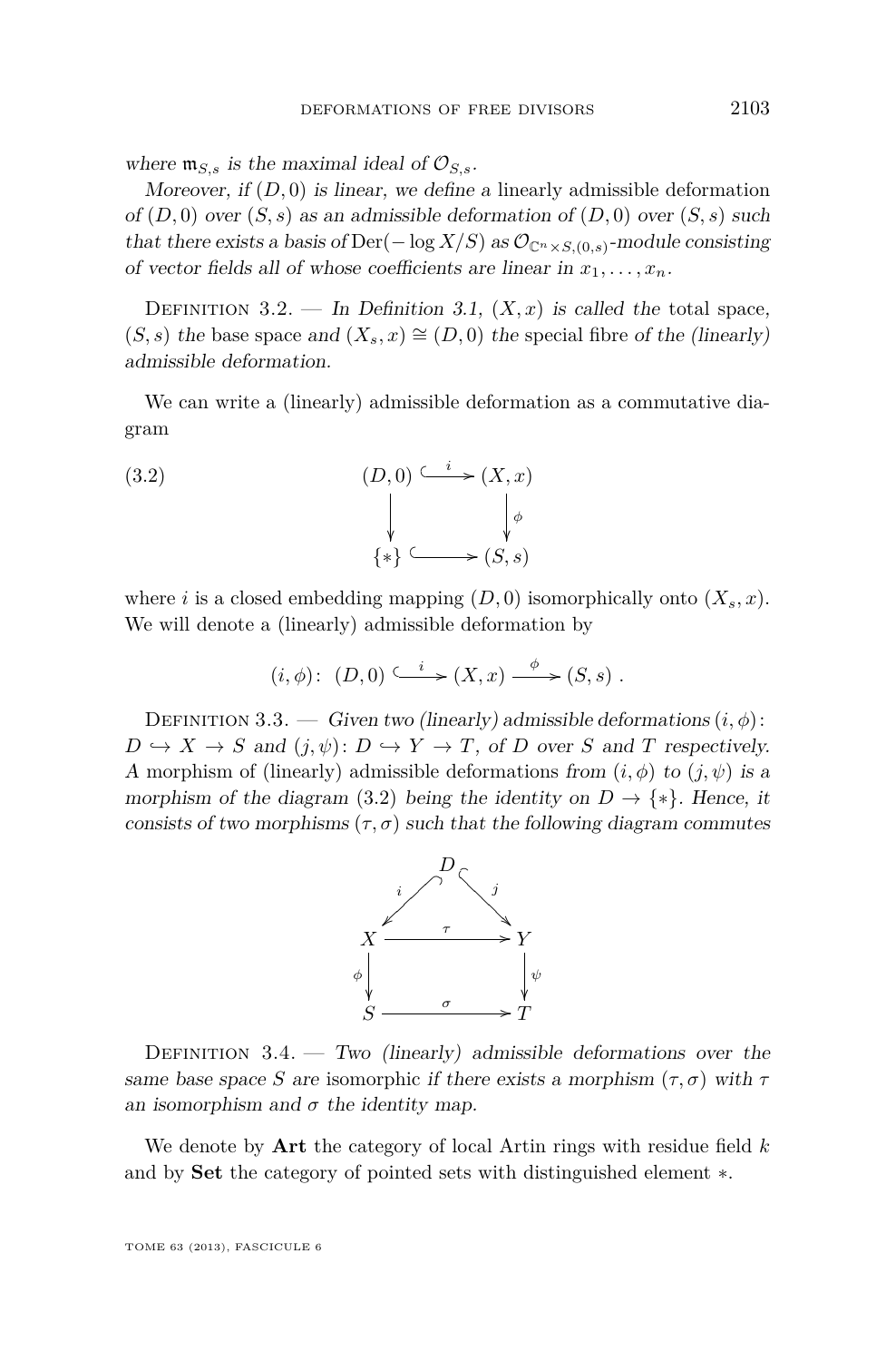<span id="page-8-0"></span>DEFINITION 3.5. — Let  $(D,0) \subset (\mathbb{C}^n,0)$  be a germ of a free divisor. Define the functor  $\mathbf{FD}_D$ :  $\mathbf{Art} \rightarrow \mathbf{Set}$  by setting

> $\mathbf{FD}_D(A) := \begin{cases} \text{Isomorphism classes of admissible} \\ \text{determining of } (D,0) \text{ over } \mathbf{S} \text{ and } \end{cases}$ deformations of (*D,* 0) over Spec *A .*

If  $(D,0) \subset (\mathbb{C}^n,0)$  is a germ of a linear free divisor, we define similarly the functor  $\mathbf{LFD}_D$ :  $\mathbf{Art} \rightarrow \mathbf{Set}$  by setting

**LFD**<sub>D</sub>(A) := 
$$
\left\{ \begin{array}{c} \text{Isomorphism classes of linearly} \\ \text{admissible deformations of } (D,0) \text{ over } \text{Spec } A \end{array} \right\}.
$$

THEOREM 3.6. — Let  $(D, 0) \subset (\mathbb{C}^n, 0)$  be a germ of a free divisor. Then the functor  $\mathbf{FD}_D$  satisfies Schlessinger's conditions (H1) and (H2) from [\[15\]](#page-40-0). Moreover, if  $(D, 0)$  is linear, then also the functor  $\mathbf{LFD}_D$  satisfies conditions (H1) and (H2).

Proof. — Let  $A' \rightarrow A$  and  $A'' \rightarrow A$  be maps in **Art** such that the latter is a small extension, see Definition 1.2 from [\[15\]](#page-40-0). Consider now  $X \in$  $\mathbf{FD}_D(A), X' \in \mathbf{FD}_D(A')$  and  $X'' \in \mathbf{FD}_D(A'')$ . Define  $Y := (D, \mathcal{O}_{X'} \times_{\mathcal{O}_X} D)$  $\mathcal{O}_{X''}$ , by [\[15\]](#page-40-0), Lemma 3.4, it is flat over  $A' \times_A A''$  and it is an element of **FD**<sub>*D*</sub>( $A' \times_A A''$ ). Hence the map  $\tau_{A',A'',A}$  of (*H*1) is surjective.

We want to show now that  $\tau_{A',A'',A}$  is a bijection in the case  $A'' = k[\epsilon]$ and  $A = k$ . Let  $W \in \mathbf{FD}_D(A' \times_A A'')$  restrict to X' and X'', then we can choose immersions  $q' : X' \hookrightarrow W$  and  $q'' : X'' \hookrightarrow W$ . Since these maps are all compatible with the immersions from  $D$ , they agree with the chosen maps  $u' : X \hookrightarrow X'$  and  $u'' : X \hookrightarrow X''$ , since in this case  $X = D$ . Now by the universal property of fibered product of rings, there is a map  $Y \rightarrow$ *W* compatible with the above maps. Since *Y* and *W* are both flat over  $A' \times_A A''$ , and the map becomes an isomorphism when restricted to *D*, we find that, by [\[10\]](#page-40-0), Exercise 4.2, *Y* is isomorphic to *W* and hence they are equal as elements of  $\mathbf{FD}_D(A' \times_A A'')$ .

The previous proof works similarly also for the functor  $\mathbf{LFD}_D$ .

PROPOSITION 3.7. — Let  $(D,0) \subset (\mathbb{C}^n,0)$  be a germ of a free divisor. Then in any admissible deformation the singular locus of (*D,* 0) is deformed in a flat way.

Proof. — Let  $f \in \mathcal{O}_{\mathbb{C}^n,0}$  be a defining equation for  $(D,0)$  and let  $\phi: (X, x) \to (S, s)$  be a admissible deformation of  $(D, 0)$ . Any element of Der(−log *D*) can be seen as a relation among  $f, \partial f/\partial x_1, \dots, \partial f/\partial x_n$  and similarly, any element of  $\text{Der}(-\log X/S)$  can be seen as a relation among  $F, \partial F/\partial x_1, \ldots, \partial F/\partial x_n$ , where  $F \in \mathcal{O}_{\mathbb{C}^n \times S,(0,s)}$  is a defining equation for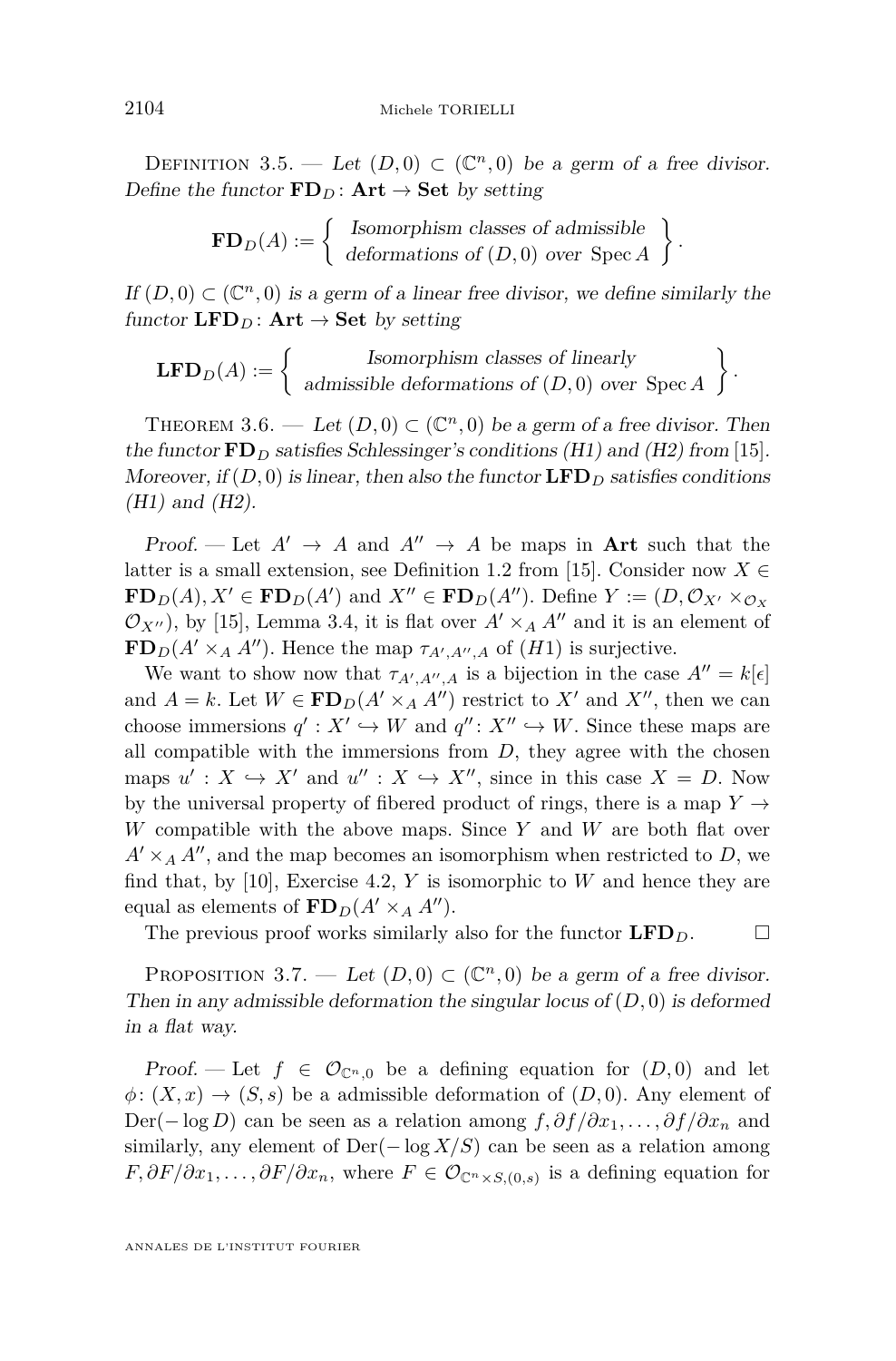<span id="page-9-0"></span> $(X, x)$ . The requirement  $(3.1)$  of Definition [3.1](#page-6-0) implies then that any relation among  $f, \partial f/\partial x_1, \ldots, \partial f/\partial x_n$  lifts to a relation among  $F, \partial F/\partial x_1, \ldots$ , *∂F/∂x<sub>n</sub>* and this is equivalent to the deformation of the singular locus of  $(D, 0)$  being flat. See [\[9\]](#page-40-0), Chapter I, Proposition 1.91.

PROPOSITION  $3.8.$  — In the situation of Definition [3.1,](#page-6-0) requirement [\(3.1\)](#page-6-0) implies that  $Der(-\log X/S)$  is a locally free  $\mathcal{O}_{\mathbb{C}^n \times S,(0,s)}$ -module of rank n.

Proof.  $-$  By Proposition [3.7,](#page-8-0) the singular locus of  $(D, 0)$  is deformed flatly and so  $\mathcal{O}_{\mathbb{C}^n\times S,(0,s)}/I$  is a flat  $\mathcal{O}_{S,s}$ -module and represents a deformation of  $\mathcal{O}_{\mathbb{C}^n,0}/I_0$ , where  $I = (F, \partial F/\partial x_1, \ldots, \partial F/\partial x_n)$  and  $I_0 =$  $(f, \partial f/\partial x_1, \ldots, \partial f/\partial x_n)$ . Hence, a free resolution of  $\mathcal{O}_{\mathbb{C}^n,0}/I_0$  lifts to a free resolution of  $\mathcal{O}_{\mathbb{C}^n \times S,(0,s)}/I$ . Because  $(D,0)$  is free, then a free resolution of  $\mathcal{O}_{\mathbb{C}^n \times S,(0,s)}/I$  looks like

$$
0 \longrightarrow \mathcal{O}^{n}_{\mathbb{C}^n \times S,(0,s)} \longrightarrow \mathcal{O}^{n+1}_{\mathbb{C}^n \times S,(0,s)} \xrightarrow{(F,\partial F/\partial x_1,...,\partial F/\partial x_n)} \mathcal{O}_{\mathbb{C}^n \times S,(0,s)} \longrightarrow \mathcal{O}_{\mathbb{C}^n \times S,(0,s)}/I \longrightarrow 0
$$

But as explained in Proposition [3.7,](#page-8-0) we can identify Der(− log *X/S*) with the syzygy module of  $(F, \partial F/\partial x_1, \ldots, \partial F/\partial x_n)$ , and hence, it is locally free of rank  $n$ .

Remark  $3.9.$  — In our theory, we require more than only that each fiber is a free divisor. In fact, let  $(D, 0) \subset (\mathbb{C}^n, 0)$  be a singular free divisor with a quasi-homogeneous equation *f*. Then we can consider  $(X, 0) = (V(f (t)$ , 0)  $\subset$  ( $\mathbb{C}^n \times \mathbb{C}$ , 0) and  $\phi$  the projection on ( $\mathbb{C}$ , 0). In this case each fiber is a free divisor but this is not an admissible deformation of  $(D, 0)$ .

Proof. — Because f is quasi-homogeneous, we can take  $\chi, \sigma_1, \ldots, \sigma_{n-1}$ as a basis of Der( $-\log D$ ), where  $\chi = \sum_{i=1}^{n} \alpha_i x_i \partial/\partial x_i$  with  $\alpha_1, \ldots, \alpha_n \in$ C is the Euler vector field and  $\sigma_1, \ldots, \sigma_{n-1}$  annihilate *f*. Hence  $\chi(f)$  =  $\sum_{i=1}^{n} \alpha_i x_i \partial f / \partial x_i = f$ . Notice that because  $(X, 0)$  is non-singular, it is a free divisor in  $(\mathbb{C}^n \times \mathbb{C}, 0)$  and so we can take as Saito matrix for  $(X, 0)$ , the matrix

$$
A = \begin{bmatrix} 1 & 0 & \cdots & 0 & 0 \\ 0 & 1 & \cdots & 0 & 0 \\ 0 & 0 & \cdots & 0 & 0 \\ \vdots & \vdots & \ddots & \vdots & \vdots \\ 0 & 0 & \cdots & 1 & 0 \\ \partial f/\partial x_1 & \partial f/\partial x_2 & \cdots & \partial f/\partial x_n & f - t \end{bmatrix}
$$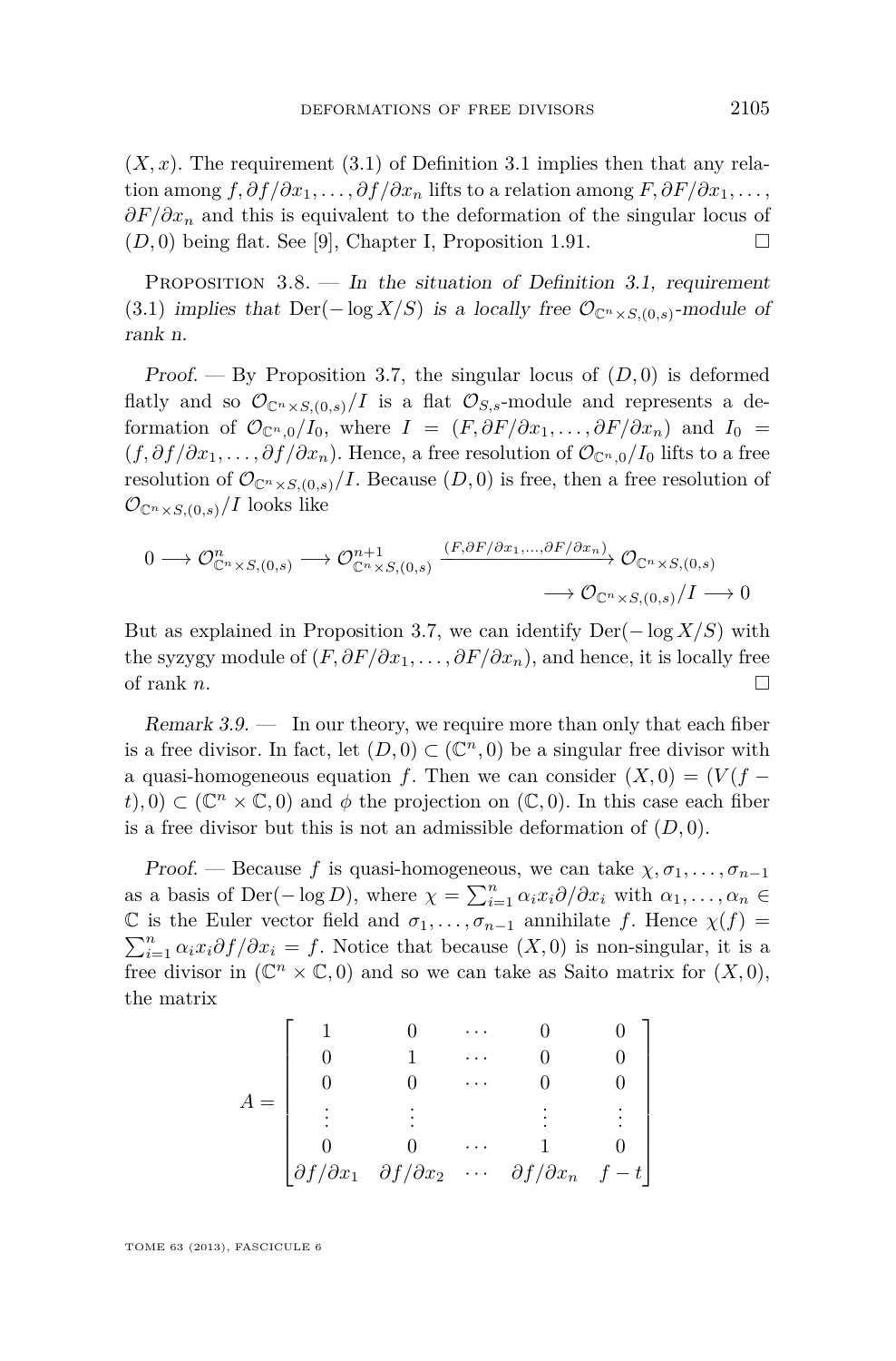Let  $\lambda_i$  be the vector field represented by the *i*-th column of *A*. Consider now the vector fields  $\sigma_i^* = \sigma_i$  seen as a vector field in  $\mathbb{C}^n \times \mathbb{C}$  and  $\tau_i =$  $t\lambda_i + \partial f/\partial x_i\lambda_{n+1} - \partial f/\partial x_i \sum_{j=1}^n \alpha_j x_j\lambda_j$ . Clearly,  $\sigma_i^*(f - t) = \sigma_i(f) = 0$ and so  $\sigma_i^* \in \text{Der}(-\log X/\mathbb{C})$ . Similarly,  $\tau_i \in \text{Der}(-\log X/\mathbb{C})$  because  $\tau_i \in$ Der(−log *X*) and its coefficient of  $\partial/\partial t$  is equal to  $t\partial f/\partial x_i + \partial f/\partial x_i(f$  $f(x) - \partial f / \partial x_i \sum_{j=1}^n \alpha_j x_j \partial f / \partial x_j = \partial f / \partial x_i (f - \chi(f)) = 0$ . This implies that we have an inclusion  $\langle \sigma_1^*, \ldots, \sigma_{n-1}^*, \tau_1, \ldots, \tau_n \rangle \subset \text{Der}(-\log X/\mathbb{C})$ . However, because  $\sigma_1, \ldots, \sigma_{n-1}$  are the generators of Ann(*f*) := { $\delta \in \text{Der}(-\log D)$  |  $\delta(f) = 0$ , then any element of Der(− log *X*/C) that is a linear combination of  $\lambda_1, \ldots, \lambda_n$  is a linear combinations of  $\sigma_1^*, \ldots, \sigma_{n-1}^*$ . Consider now an element of  $Der(-\log X/\mathbb{C})$  that can be written as a linear combination of the  $\lambda_i$  involving  $\lambda_{n+1}$ . Because it is independent of  $\partial/\partial t$ , then the coefficient of  $\lambda_{n+1}$  is forced to be in the Jacobian ideal of f. Because t appear only in  $\lambda_{n+1}$ , this implies that, modulo the  $\sigma_i^*$ , it is a linear combination of  $\tau_1, \ldots, \tau_n$ . Hence  $\sigma_1^*, \ldots, \sigma_{n-1}^*, \tau_1, \ldots, \tau_n$  generate Der(− log *X*/*C*).

Because *f* is singular,  $\partial f / \partial x_i \in (x_1, \ldots, x_n)$  for all  $i = 1, \ldots, n$  and so each  $\tau_i$  has weight bigger than zero, i.e. deg( $\partial f / \partial x_i \alpha_j x_j$ ) – deg( $x_j$ ) > 0. This tells us that the Euler vector field  $\chi \notin \text{Der}(-\log X/\mathbb{C})/\mathfrak{m}_{\mathbb{C},0} \text{Der}(-\log X/\mathbb{C})$ because  $\chi$  has weight zero and is not a linear combination of  $\sigma_1, \ldots, \sigma_{n-1}$ .  $\Box$ 

Remark  $3.10$ .  $\qquad$  If  $f$  is non-singular, then the deformation defined in the previous Remark is an admissible deformation.

Proof. — We can suppose  $f = x_1$  and we can take as Saito matrix

| $\overline{x}_1$ |   | 0 |                  |
|------------------|---|---|------------------|
| $\overline{0}$   |   | 0 | $\overline{0}$   |
| $\rm 0$          | 0 |   | $\boldsymbol{0}$ |
|                  |   |   |                  |
|                  | 0 |   |                  |

By a similar argument as the proof of the previous Remark, Der(− log *X/*C) is generated by the columns of the matrix

| $x_1-t$  | $\boldsymbol{0}$ | 0 |   |
|----------|------------------|---|---|
| 0        |                  | 0 | 0 |
| $\theta$ | 0                | 1 | 0 |
|          |                  |   |   |
| D        | 0                | 0 |   |
|          |                  | 0 |   |

and hence the requirement [\(3.1\)](#page-6-0) of the Definition [3.1](#page-6-0) is fulfilled.  $\Box$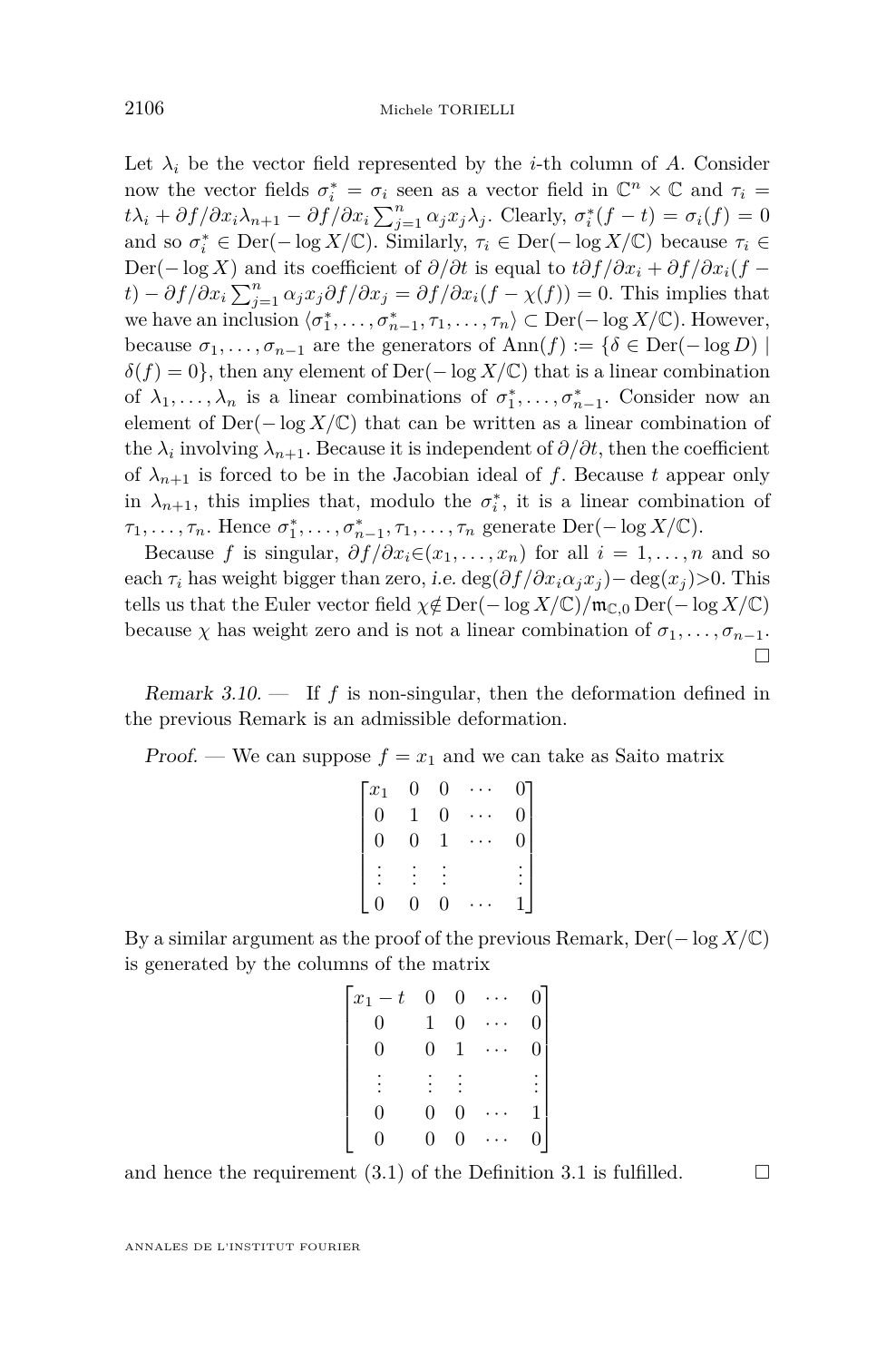<span id="page-11-0"></span>Remark 3.11. — Let  $(i, \phi)$ :  $(D, 0) \hookrightarrow (X, x) \rightarrow (S, s)$  be a (linearly) admissible deformation. Then it is a trivial (linearly) admissible deformation if and only if it is trivial as deformation of (*D,* 0) as complex space germ.

DEFINITION 3.12. — The complex space  $T<sub>\epsilon</sub>$  consists of one point with local ring  $\mathbb{C}[\epsilon] = \mathbb{C} + \epsilon \cdot \mathbb{C}, \epsilon^2 = 0$ , that is,  $\mathbb{C}[\epsilon] = \mathbb{C}[t]/(t^2)$ , where t is an indeterminate. Thus  $T_{\epsilon} = \text{Spec}(\mathbb{C}[t]/(t^2)).$ 

DEFINITION  $3.13.$  — An infinitesimal (linearly) admissible deformation of a germ of a (linear) free divisor  $(D,0) \subset (\mathbb{C}^n,0)$  is a (linearly) admissible deformation of  $(D, 0)$  over  $T_{\epsilon}$ .

DEFINITION 3.14. — Let  $(D,0) \subset (\mathbb{C}^n,0)$  be a germ of a free divisor. Then  $\mathcal{FT}^1(D) := \mathbf{FD}_D(\mathbb{C}[t]/(t^2))$ . Similarly if  $(D,0)$  is linear, then  $\mathcal{LFT}^1(D) := \mathbf{LFD}_D(\mathbb{C}[t]/(t^2)).$ 

PROPOSITION 3.15 ([\[9\]](#page-40-0), Chapter II, Proposition 1.5). — Consider a commutative diagram of complex space germs

$$
(X_0, x) \longleftrightarrow (X, x)
$$
  
\n $f_0 \downarrow \qquad \qquad \downarrow f$   
\n $(S_0, s) \longleftrightarrow (S, s)$ 

where the horizontal maps are closed embeddings. Assume that  $f_0$  factors as

$$
(X_0, x) \xrightarrow{t_0} (\mathbb{C}^n, 0) \times (S_0, s) \xrightarrow{p_0} (S_0, s)
$$

with  $i_0$  a closed embedding and  $p_0$  the second projection. Then there exists a commutative diagram



with *i* a closed embedding and *p* the second projection. That is, the embedding of  $f_0$  over  $(S_0, s)$  extends to an embedding of  $f$  over  $(S, s)$ .

COROLLARY 3.16. — Any (linearly) admissible deformation of  $(D, 0)$  =  $(V(f),0) \subset (\mathbb{C}^n,0)$  over a complex space germ  $(S,s)$  is of the form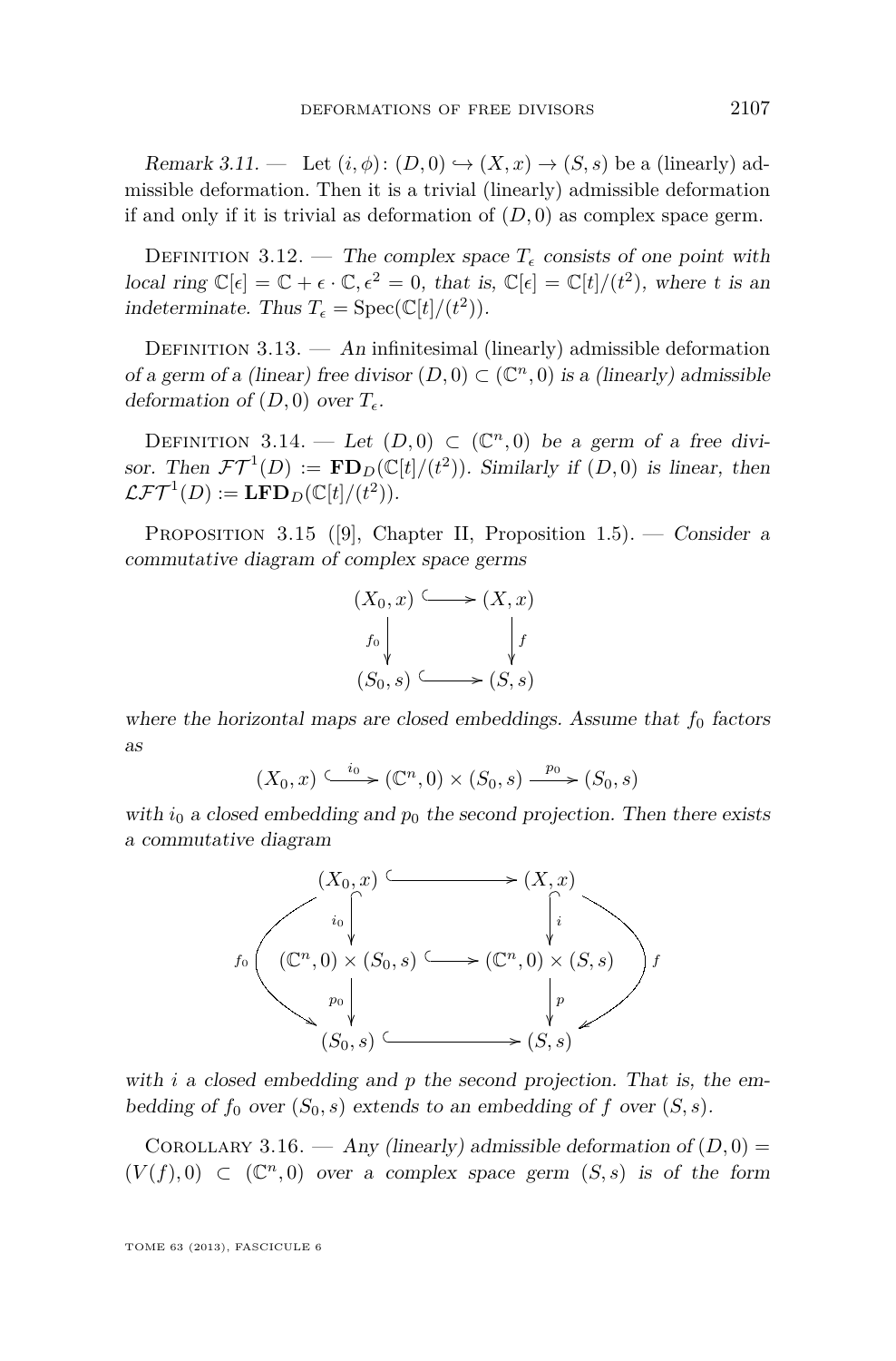<span id="page-12-0"></span> $(X,(0,s)) = (V(F),(0,s)) \subset (\mathbb{C}^n \times S,(0,s))$ , for some unfolding *F* of *f* with  $\phi$  just the projection on  $(S, s)$ .

Remark 3.17. — Any infinitesimal (linearly) admissible deformation of  $(D,0) = (V(f),0)$  ⊂ ( $\mathbb{C}^n,0$ ) is of the form  $(X,0) = (V(f + \epsilon \cdot f'),0)$  ⊂  $(\mathbb{C}^n \times T_{\epsilon}, 0)$ , for some  $f' \in \mathcal{O}_{\mathbb{C}^n,0}$ , where  $\phi$  is just the projection on  $T_{\epsilon}$ .

By Remark [3.11](#page-11-0) and Chapter II, 1.4 from [\[9\]](#page-40-0), we have the following:

Remark 3.18. — An infinitesimal (linearly) admissible deformation  $(X,0) = (V(f + \epsilon \cdot f'),0) \rightarrow T_{\epsilon}$  is trivial if and only if there is an isomorphism

$$
\mathcal{O}_{\mathbb{C}^n \times T_{\epsilon},0}/(f) \cong \mathcal{O}_{\mathbb{C}^n \times T_{\epsilon},0}/(f+\epsilon \cdot f')
$$

which is the identity modulo  $\epsilon$  and which is compatible with the inclusion of  $\mathcal{O}_{T_{\epsilon}}$  in  $\mathcal{O}_{\mathbb{C}^n \times T_{\epsilon},0}$ . Such an isomorphism is induced by an automorphism  $\varphi$  of  $\mathcal{O}_{\mathbb{C}^n \times T_{\epsilon},0}$ , mapping  $x_j \mapsto x_j + \epsilon \sigma_j(x)$  and  $\epsilon \mapsto \epsilon$  such that

$$
(\varphi^* f) = (f(x + \epsilon \cdot \sigma(x))) = (f + \epsilon \cdot f'),
$$

where  $x = (x_1, \ldots, x_n)$  and  $\sigma = \sum_{j=1}^n \sigma_j \partial/\partial x_j$ .

We now prove a relative Saito's Lemma in order to be able to characterise an (linearly) admissible deformation by logarithmic vector fields.

LEMMA 3.19.  $\qquad \qquad Let (S, s)$  be a complex space germ with an embedding  $(S, s)$  ⊂ ( $\mathbb{C}^r$ , 0) and let  $t = (t_1, \ldots, t_r)$  be coordinates on the ambient space  $({\mathbb C}^r,0)$ . Let  $(X, x)$  ⊂  $({\mathbb C}^n \times S, (0, s))$  be a (linearly) admissible deformation of a germ of a (linear) free divisor  $(D,0) \subset (\mathbb{C}^n,0)$  and let  $h_p = 0$  be a reduced equation for  $(X, x)$ , locally at  $p = (x_0, t_0) \in (\mathbb{C}^n \times S, (0, s))$ . Suppose  $\delta'_i = \sum_{j=1}^n a_i^j(x, t) \partial / \partial x_j \in \text{Der}_p(-\log X/S), \forall i = 1, \ldots, n$ , then  $\det(a_i^j) \in (h_p)\mathcal{O}_{\mathbb{C}^n \times S, p}.$ 

Proof. — Suppose that  $\det(a_i^j)$  does not vanish at *p*, hence it does not vanish in a small neighbourhood *U* of *p*. This implies that  $\delta'_1, \ldots, \delta'_n$  are linearly independent in *U*. Consider now the fibre  $X_{t_0}$ . We have that  $\delta_i' =$  $\sum_{j=1}^{n} a_i^j(x,t_0) \partial/\partial x_j \in \text{Der}(-\log X_{t_0})$  and are linearly independent, but this implies that  $X_{t_0}$  is *n*-dimensional, contradicting the fact that  $(X, x)$  is a flat (linearly) admissible deformation of (*D,* 0), that is (*n*−1)-dimensional.  $\Box$ 

PROPOSITION 3.20. — Let  $(S, s)$  be a complex space germ with an embedding  $(S, s) \subset (\mathbb{C}^r, 0)$  and let  $t = (t_1, \ldots, t_r)$  be coordinates on the ambient space  $(\mathbb{C}^r, 0)$ . Let  $(X, x) \subset (\mathbb{C}^n \times S, (0, s))$  be a (linearly) admissible deformation of a germ of a (linear) free divisor  $(D,0) \subset (\mathbb{C}^n,0)$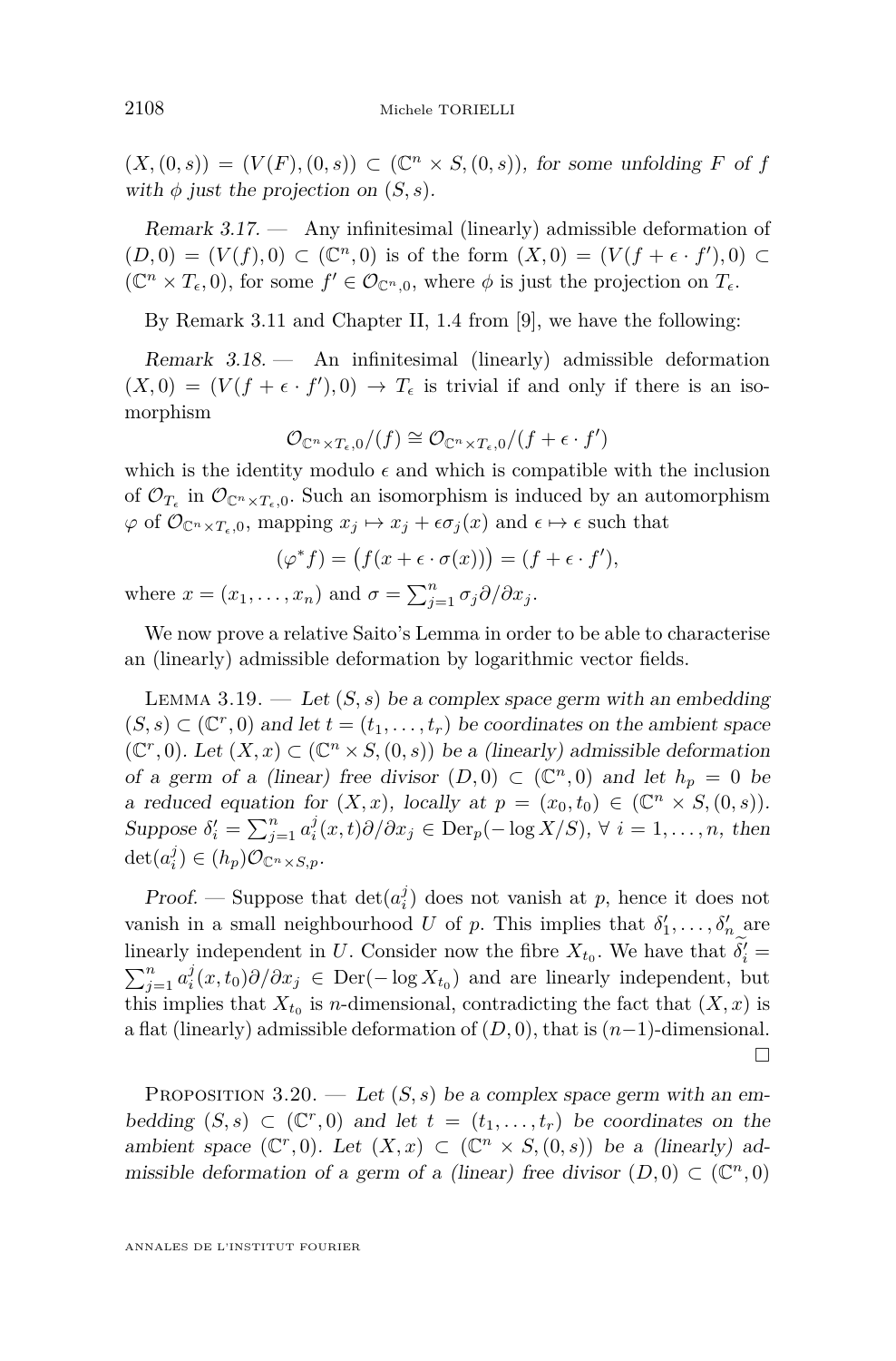<span id="page-13-0"></span>and let  $h_p = 0$  be a reduced equation for  $(X, x)$ , locally at  $p = (x_0, t_0) \in$  $(\mathbb{C}^n \times S, (0, s))$ . Then there exist  $\delta'_1, \ldots, \delta'_n \in \text{Der}_p(-\log X/S)$  with  $\delta'_i =$  $\sum_{j=1}^{n} a_i^j(x,t) \partial/\partial x_j$ , such that  $\det(a_i^j)$  is a unit multiple of  $h_p$ .

Proof. — By Proposition [3.8,](#page-9-0)  $\text{Der}_p(-\log X/S)$  is a free  $\mathcal{O}_{\mathbb{C}^n \times S,p}$ -module of rank *n*. Since  $Der(-\log X/S)$  is coherent, there exists a neighbourhood *U* of *p* such that  $Der(-\log X/S)|_U$  is free. Let  $\delta'_1, \ldots, \delta'_n$  be a basis of Der( $-\log X/S$ )|*U* with  $\delta_i' = \sum_{j=1}^n a_i^j(x,t)\partial/\partial x_j$ . By Lemma [3.19,](#page-12-0)  $\det(a_i^j) = gh_p$ , where *g* is a holomorphic function on *U*. Since  $\partial/\partial x_1, \ldots$ , *∂/∂x<sub>n</sub>* is a basis for  $p \in U\backslash X$ , then *g* does not vanish on  $U\backslash X$ . At a smooth point  $p \in X$ , we can suppose  $X = V(x_1)$  and hence, we may choose as a basis of Der( $-\log X/S$ ) on  $X_{\text{reg}} \cap U$  the vector fields  $x_1 \partial/\partial x_1, \ldots, \partial/\partial x_n$ . Thus *g* does not vanish anywhere on  $U\setminus (U\cap X_{\text{sing}})$ , but because codim<sub>*U*</sub> (*U* $\cap$  $X_{\text{sing}}$  > 1, then *g* does not vanish anywhere on *U* and so it is a unit.  $\square$ 

LEMMA 3.21. — Let R be a commutative ring, A and B be two  $n \times n$ matrices and  $a_1, \ldots, a_n$  be the columns of *A*. Then

$$
\sum_{i=1}^{n} \det [a_1, \dots, a_{i-1}, Ba_i, a_{i+1}, \dots, a_n] = \text{trace}(B) \det(A).
$$

Proof. — It is know that if we consider a  $n \times n$  matrix C with columns  $c_1, \ldots, c_n$ , then

$$
d_A \det(C) = \sum_{i=1}^n \det [a_1, \dots, a_{i-1}, c_i, a_{i+1}, \dots, a_n],
$$

where *d* is the tangent map. Then we have the following equalities

$$
\sum_{i=1}^{n} \det [a_1, \dots, a_{i-1}, Ba_i, a_{i+1}, \dots, a_n] = d_A \det(BA)
$$
  
= 
$$
\frac{d}{dt} (\det(A + tBA))|_{t=0} = \det(A) \frac{d}{dt} (\det(I + tB))|_{t=0}
$$
  
= 
$$
\det(A)d_I \det(B) = \det(A) \operatorname{trace}(B).
$$

LEMMA  $3.22.$  — Let  $(S, s)$  be a complex space germ with an embedding  $(S, s) \subset (\mathbb{C}^r, 0)$  and let  $t = (t_1, \ldots, t_r)$  be coordinates on the ambient space  $(\mathbb{C}^r, 0)$ . Consider  $(D, 0) = (V(f), 0) \subset (\mathbb{C}^n, 0)$  a germ of a (linear) free divisor such that  $Der_{x_0}(-\log D)$  is generated by  $\delta_1, \ldots, \delta_n$ . Let  $\delta'_i$  $\sum_{j=1}^{n} a_i^j(x,t) \partial/\partial x_j$ ,  $i = 1, \ldots, n$ , be a system of holomorphic vector fields  $at^{\checkmark}(x_0, s) \in (\mathbb{C}^n \times S, (0, s))$  such that

(1) 
$$
\delta_i' \vert_{\mathbb{C}^n, x_0} = \delta_i
$$
 for all  $i = 1, \ldots, n$ ;

TOME 63 (2013), FASCICULE 6

 $\Box$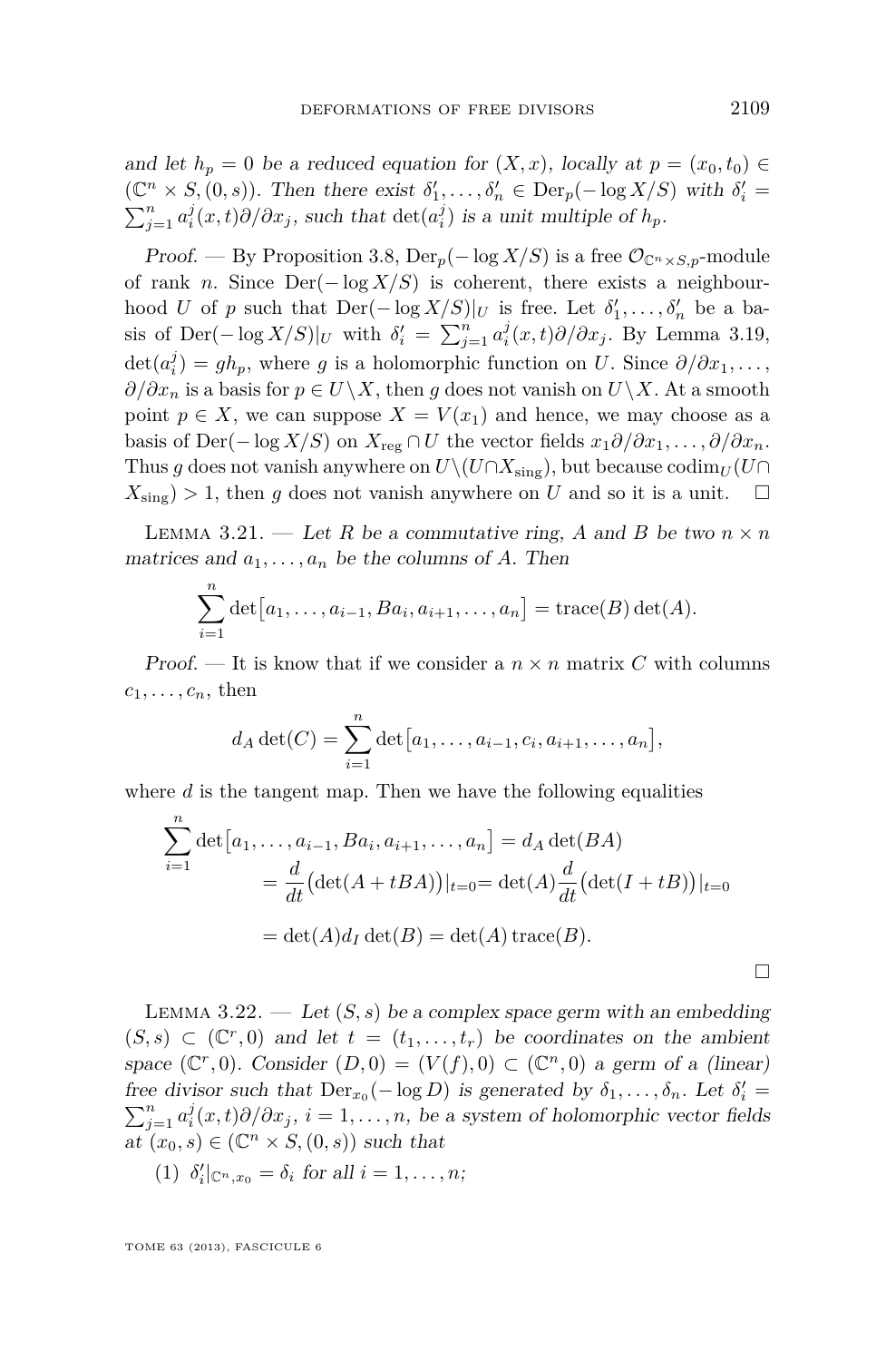- $(2) \; [\delta'_i, \delta'_j] \in \sum_{k=1}^n \mathcal{O}_{\mathbb{C}^n \times S, (x_0, s)} \delta'_k \text{ for } i, j = 1, \dots, n;$
- (3) det $(a_i^j) = h$  defines a reduced hypersurface *X*.

Then for  $X = \{h(x, t) = 0\}$ ,  $\delta'_1, \ldots, \delta'_n$  belongs to  $\text{Der}_{(x_0, s)}(-\log X/S)$ ,  $\{\delta'_1, \ldots, \delta'_n\}$  is a free basis of  $\text{Der}_{(x_0, s)}(-\log X/S)$  and X is a (linearly) admissible deformation of (*D,* 0) over (*S, s*).

Proof. — First of all we need to show that each  $\delta'_{k} \in \text{Der}_{(x_0, s)}(-\log X/S)$ . We have the following equalities

$$
\delta'_{k}(h) = \delta'_{k} \left( \det[\delta'_{1}, \ldots, \delta'_{n}] \right)
$$
\n
$$
= \sum_{j=1}^{n} \det[\delta'_{1} \ldots, \delta'_{j-1}, \delta'_{k}(\delta'_{j}), \delta'_{j+1}, \ldots, \delta'_{n}]
$$
\n
$$
= \sum_{j=1}^{n} \det[\delta'_{1} \ldots, \delta'_{j-1}, [\delta'_{k}, \delta'_{j}] + \delta'_{j}(\delta'_{k}), \delta'_{j+1}, \ldots, \delta'_{n}]
$$
\n
$$
= \sum_{j=1}^{n} \det[\delta'_{1} \ldots, \delta'_{j-1}, [\delta'_{k}, \delta'_{j}], \delta'_{j+1}, \ldots, \delta'_{n}]
$$
\n
$$
+ \sum_{j=1}^{n} \det[\delta'_{1} \ldots, \delta'_{j-1}, \delta'_{j}(\delta'_{k}), \delta'_{j+1}, \ldots, \delta'_{n}].
$$

By 2, det  $[\delta'_1, ..., \delta'_{j-1}, [\delta'_k, \delta'_j], \delta'_{j+1}, ..., \delta'_n] \in (h)\mathcal{O}_{\mathbb{C}^n \times S, (x_0, s)}$  for all  $j=1, ..., n$ , and so the first part of the last equality is in  $(h)\mathcal{O}_{\mathbb{C}^n\times S,(x_0,s)}$ . Furthermore, if we consider the matrices  $A = [\delta'_1, ..., \delta'_n]$  and  $B = (\partial a_k^i / \partial x_j)_{i,j=1,...,n}$ , we can apply Lemma [3.21](#page-13-0) and obtain

$$
\sum_{j=1}^n \det[\delta'_1 \ldots, \delta'_{j-1}, \delta'_j(\delta'_k), \delta'_{j+1}, \ldots, \delta'_n] = \sum_{i=1}^n \frac{\partial a_k^i}{\partial x_i} h \in (h) \mathcal{O}_{\mathbb{C}^n \times S, (x_0, s)}.
$$

This shows that  $\delta'_k(h) \in (h)\mathcal{O}_{\mathbb{C}^n \times S,(x_0,s)}$  and so  $\delta'_k \in \text{Der}_{(x_0,s)}(-\log X/S)$ , for all  $k = 1, \ldots, n$ .

Notice now that by [1](#page-13-0) and 3,  $h|_{\mathbb{C}^n,x_0} = f$ . Moreover, by 1

$$
\operatorname{Der}_{x_0}(-\log D) \subset \operatorname{Der}_{(x_0,s)}(-\log X/S)/\mathfrak{m}_{S,s}\operatorname{Der}_{(x_0,s)}(-\log X/S).
$$

Consider  $\sigma \in \text{Der}_{(x_0,s)}(-\log X/S)$  such that  $\sigma|_{\mathbb{C}^n,x_0} \notin \text{Der}_{x_0}(-\log D)$ . But  $\sigma(h) = \alpha h$  for some  $\alpha \in \mathcal{O}_{\mathbb{C}^n \times S, (\mathbf{x}_0, s)}$ . Hence  $(\sigma(h))|_{\mathbb{C}^n, x_0} = \sigma|_{\mathbb{C}^n, x_0}(f) =$  $\alpha|_{\mathbb{C}^n, x_0} f$  and so  $\sigma|_{\mathbb{C}^n, x_0} \in \text{Der}_{x_0}(-\log D)$ , but this is a contradiction. Hence  $\mathrm{Der}_{x_0}(-\log D) = \mathrm{Der}_{(x_0,s)}(-\log X/S)/\mathfrak{m}_{S,s}\,\mathrm{Der}_{(x_0,s)}(-\log X/S)$  and so  $X$ is a (linearly) admissible deformation of  $(D, 0)$  over  $(S, s)$ .

Consider  $\sigma \in \text{Der}_{(x_0,s)}(-\log X/S)$ . Then we want to prove that  $\sigma \in \sum_{i=1}^n$  $\mathcal{O}_{\mathbb{C}^n \times S,(x_0,s)} \delta'_i$ . By Cramer's rule,  $h\partial/\partial x_j \in \sum_{i=1}^n \mathcal{O}_{\mathbb{C}^n \times S,(x_0,s)} \delta'_i$  for all  $j =$ 1, ..., *n*, hence we can consider  $h\sigma = \sum_{i=1}^{n} f_i \delta_i'$ , for some  $f_i \in \mathcal{O}_{\mathbb{C}^n \times S, (x_0, s)}$ . By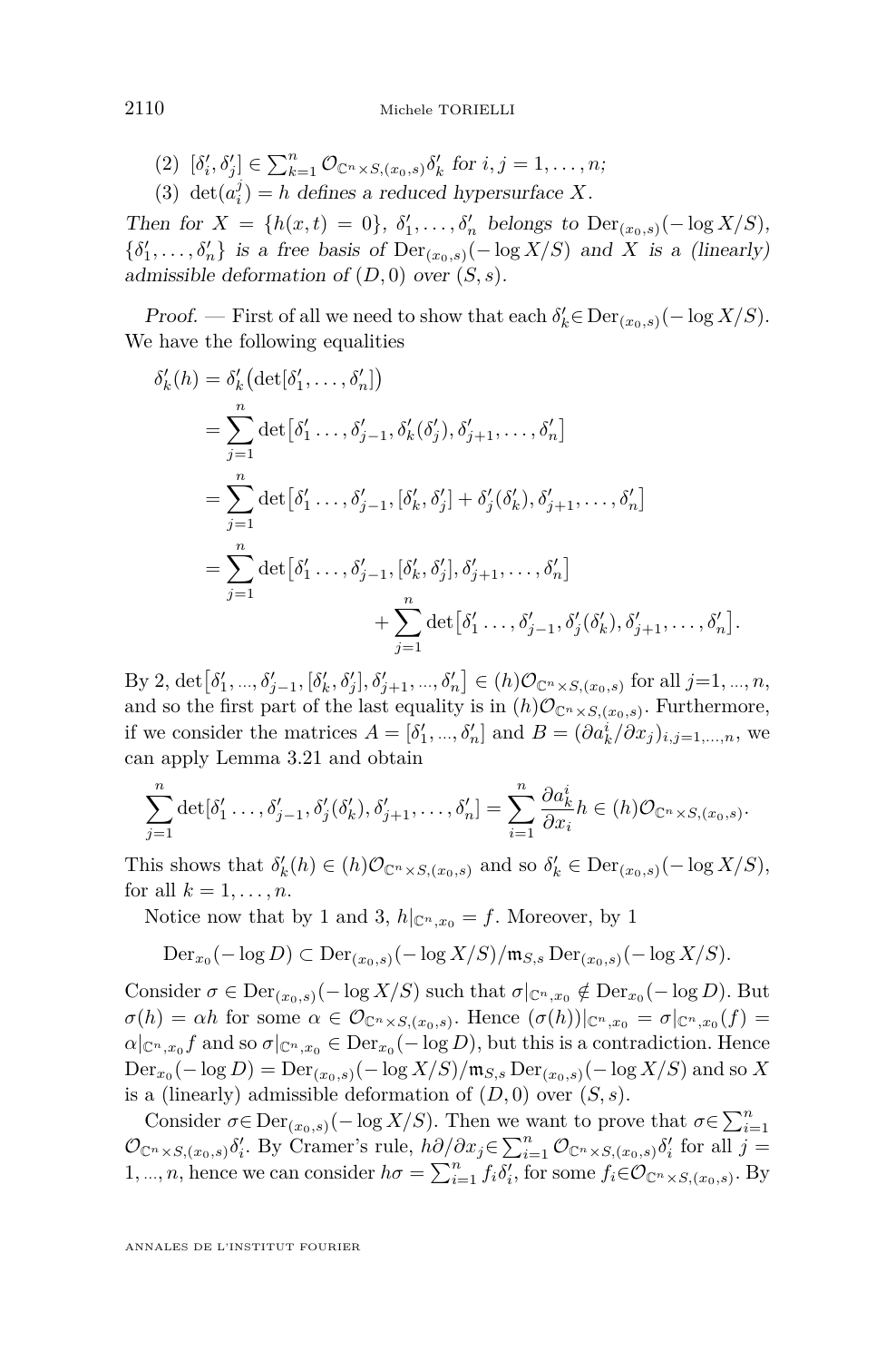<span id="page-15-0"></span>Lemma [3.19,](#page-12-0) we have that  $\det[\delta'_1, ..., \delta'_{i-1}, \sigma, \delta'_{i+1}, ..., \delta'_n] \in (h) \mathcal{O}_{\mathbb{C}^n \times S, (x_0, s)}$ . Thus

$$
h \det[\delta'_1, \dots, \delta'_{i-1}, \sigma, \delta'_{i+1}, \dots, \delta'_n] = \det[\delta'_1, \dots, \delta'_{i-1}, h\sigma, \delta'_{i+1}, \dots, \delta'_n]
$$
  
= 
$$
\det[\delta'_1, \dots, \delta'_{i-1}, f_i\delta'_i, \delta'_{i+1}, \dots, \delta'_n]
$$
  
= 
$$
f_i \det[\delta'_1, \dots, \delta'_n]
$$
  
= 
$$
f_i h \in (h^2) \mathcal{O}_{\mathbb{C}^n \times S, (x_0, s)}.
$$

Thus  $f_i \in (h)\mathcal{O}_{\mathbb{C}^n \times S,(x_0,s)}$  for all *i*. This show that  $\sigma = \sum_{i=1}^n (f_i/h)\delta'_i$  $\sum_{i=1}^n \mathcal{O}_{\mathbb{C}^n \times S,(x_0,s)} \delta_i'$ .

Notice that if we consider *S* to be a reduced point, then the previous Lemma is the same statement of Lemma [2.10.](#page-4-0)

We can now state and prove the main result of the section:

THEOREM 3.23. — Let  $(D, 0) = (V(f), 0) \subset (\mathbb{C}^n, 0)$  be a germ of a free divisor and  $\delta_1, \ldots, \delta_n$  a set of generators for Der(− log *D*). Any element of  $\mathcal{FT}^1(D)$  can be represented by *n* classes  $\tilde{\delta}_1, \ldots, \tilde{\delta}_n \in \text{Der}_{\mathbb{C}^n}/\text{Der}(-\log D)$ such that the  $\mathcal{O}_{\mathbb{C}^n \times T_{\epsilon},0}$ -module generated by  $\delta'_1 = \delta_1 + \epsilon \cdot \tilde{\delta}_1, \ldots, \delta'_n =$  $\delta_n + \epsilon \cdot \tilde{\delta}_n$  is closed under Lie brackets. If the deformation is linearly admissible, then the coefficients of all  $\tilde{\delta}_i$ , in any representation of an element of  $\mathcal{FT}^1(D)$ , must be linear functions too.

Proof. — Let  $(X, x) \subset (\mathbb{C}^n \times T_{\epsilon}, 0)$  be an infinitesimal (linearly) admissible deformation of  $(D, 0)$ . By Remark [3.17,](#page-12-0) it is of the form  $(X, 0)$  =  $(V(f + \epsilon \cdot f'), 0) \subset (\mathbb{C}^n \times T_{\epsilon}, 0)$ . By Proposition [3.20,](#page-12-0) the fact that  $(X, 0)$ is the total space of an infinitesimal (linearly) admissible deformation of  $(D, 0)$  implies that there exists an  $n \times n$  matrix  $A(\epsilon)$  with coefficients in  $\mathbb{C}[x_1,\ldots,x_n,\epsilon]/(\epsilon^2)$  such that det  $A(\epsilon) = (f + \epsilon \cdot f')$ . But  $\epsilon^2 = 0$  implies that we can write  $A(\epsilon) = B + \epsilon \cdot C$ , where *B* and *C* are  $n \times n$  matrices with coefficients in  $\mathbb{C}[x_1,\ldots,x_n]$ . Hence  $f = \det A(0) = \det B$  and so *B* is a Saito matrix for  $(D, 0)$ . We can then take  $\delta_i$  as the columns of *B* and  $\delta_i$ as the columns of *C* and this proves that the Lie algebra  $Der(-\log X/T_{\epsilon})$  is generated by  $\delta_1 + \epsilon \cdot \tilde{\delta}_1, \ldots, \delta_n + \epsilon \cdot \tilde{\delta}_n$  as required. Because  $\text{Der}(-\log X/T_{\epsilon})$ is a Lie algebra, then  $[\delta'_i, \delta'_j] \in \text{Der}(-\log X/T_{\epsilon})$  for all  $i, j = 1, \ldots, n$ , but then  $[\delta'_i, \delta'_j] \in \sum_{k=1}^n \mathcal{O}_{\mathbb{C}^n \times S, (\mathbf{x}_0, s)} \delta'_k$  for  $i, j = 1, \ldots, n$ .

We now consider the classes of  $\tilde{\delta}_1, \ldots, \tilde{\delta}_n$  modulo Der( $-\log D$ ), because if  $\tilde{\delta}_1, \ldots, \tilde{\delta}_n \in \text{Der}(-\log D)$ , then  $f' \in (f)\mathcal{O}_{\mathbb{C}^n,0}$  and hence, by [\[9\]](#page-40-0), Chapter II, 1.4, the deformation is trivial.

On the other hand, let  $\tilde{\delta}_1, \ldots, \tilde{\delta}_n \in \text{Der}_{\mathbb{C}^n}/\text{Der}(-\log D)$  be *n* classes of vector fields such that the  $\mathcal{O}_{\mathbb{C}^n \times T_{\epsilon},0}$ -module generated by  $\delta_1 + \epsilon \cdot \tilde{\delta}_1, \ldots, \delta_n + \epsilon$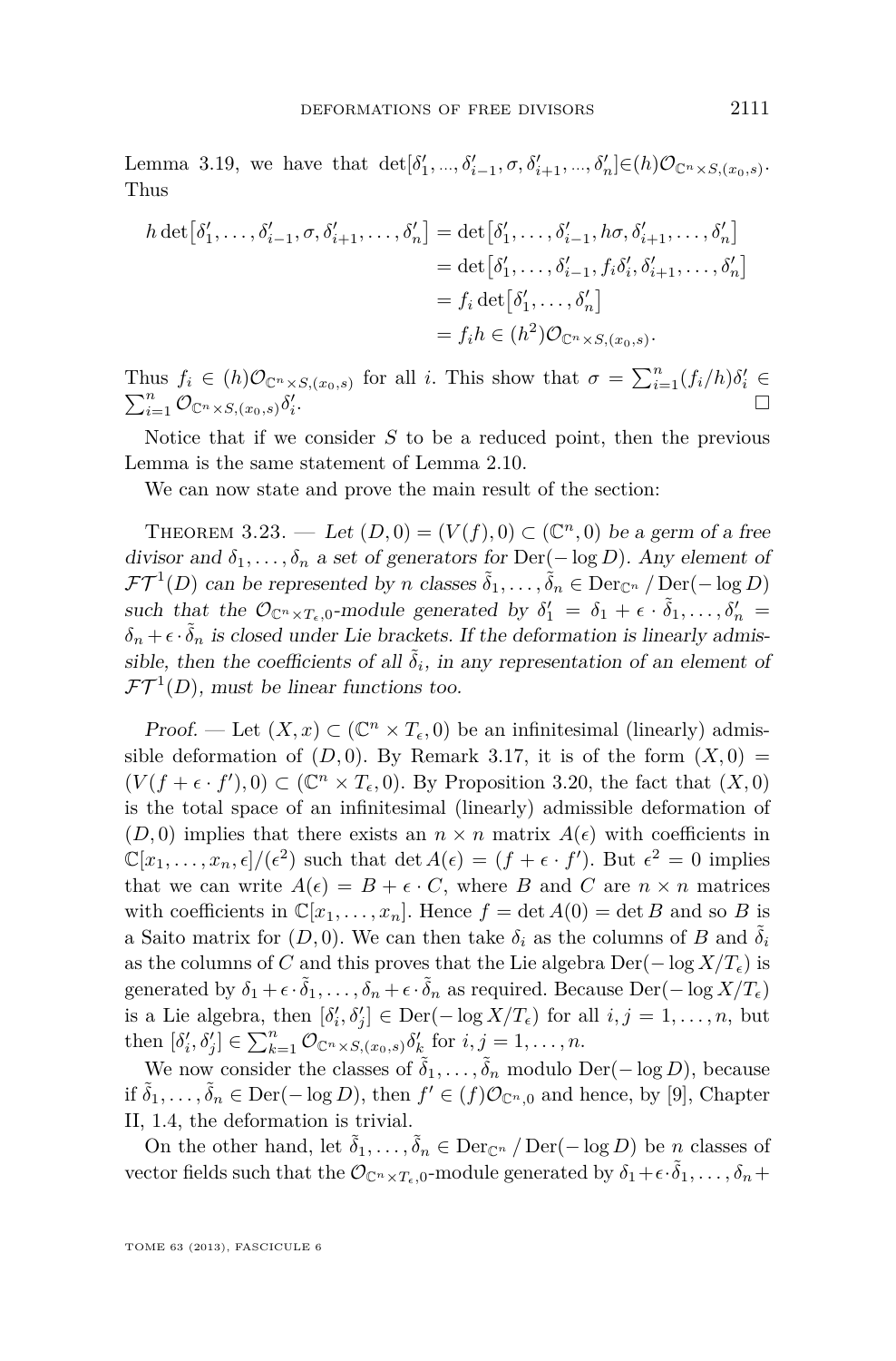$\epsilon \cdot \tilde{\delta}_n$  is closed under Lie brackets. The determinant of the matrix of coefficients  $[\delta_1 + \epsilon \cdot \tilde{\delta}_1, \ldots, \delta_n + \epsilon \cdot \tilde{\delta}_n]$  is equal to  $f + \epsilon \cdot f'$  and so by Lemma [3.22](#page-13-0) it is enough to show that this determinant is reduced. First, noticed that for  $\epsilon = 0$  the determinant is equal to f and hence is reduced. Now, reducedness is an open property and so the result holds.

The last part of the statement is trivial.  $\Box$ 

#### **3.2.** The complexes  $C^{\bullet}$  and  $C_0^{\bullet}$

We recall here the notion of the complex of Lie algebroid cohomology in the case of  $Der(-\log D)$ , see [\[13\]](#page-40-0) for the general theory.

DEFINITION 3.24. — Let  $C^{\bullet}$  be the complex with modules

$$
C^p := \mathcal{H}om_{\mathcal{O}_{\mathbb{C}^n}}\left(\bigwedge^p \mathrm{Der}(-\log D), \mathrm{Der}_{\mathbb{C}^n} / \mathrm{Der}(-\log D)\right)
$$

and differentials

$$
(d^p(\psi))(\delta_1 \wedge \cdots \wedge \delta_{p+1}) := \sum_{i=1}^{p+1} (-1)^i [\delta_i, \psi(\delta_1 \wedge \cdots \wedge \widehat{\delta_i} \wedge \cdots \wedge \delta_{p+1})]
$$

$$
\sum_{1 \leq i < j \leq p+1} (-1)^{i+j-1} \psi([\delta_i, \delta_j] \wedge \delta_1 \wedge \cdots \wedge \widehat{\delta_i} \wedge \cdots \wedge \widehat{\delta_j} \wedge \cdots \wedge \delta_{p+1}).
$$

It is a straightforward computation to check that  $d^{p+1} \circ d^p = 0$ , so  $C^{\bullet}$  is a complex.

Remark 3.25. — Notice that

$$
\mathcal{C}^0 = \mathrm{Der}_{\mathbb{C}^n} / \mathrm{Der}(-\log D)
$$

and the map  $d^0$  is defined by

$$
d^{0}: \mathcal{C}^{0} \longrightarrow \mathcal{H}om_{\mathcal{O}_{\mathbb{C}^{n}}}(\mathrm{Der}(-\log D), \mathrm{Der}_{\mathbb{C}^{n}}/\mathrm{Der}(-\log D))
$$

$$
\sigma \longmapsto (\delta \longmapsto [\delta, \sigma]).
$$

We recall now the definition of the complex of Lie algebra cohomology from [\[11\]](#page-40-0).

DEFINITION 3.26. — Let  $C_0^{\bullet}$  be the complex defined by

$$
\mathcal{C}_0^p := \mathcal{H}\hspace{-1pt}\mathit{om}_\mathbb{C}\Big(\bigwedge^p\mathrm{Der}(-\log D)_0, \big(\mathrm{Der}_{\mathbb{C}^n}\,/\,\mathrm{Der}(-\log D)\big)_0\Big)
$$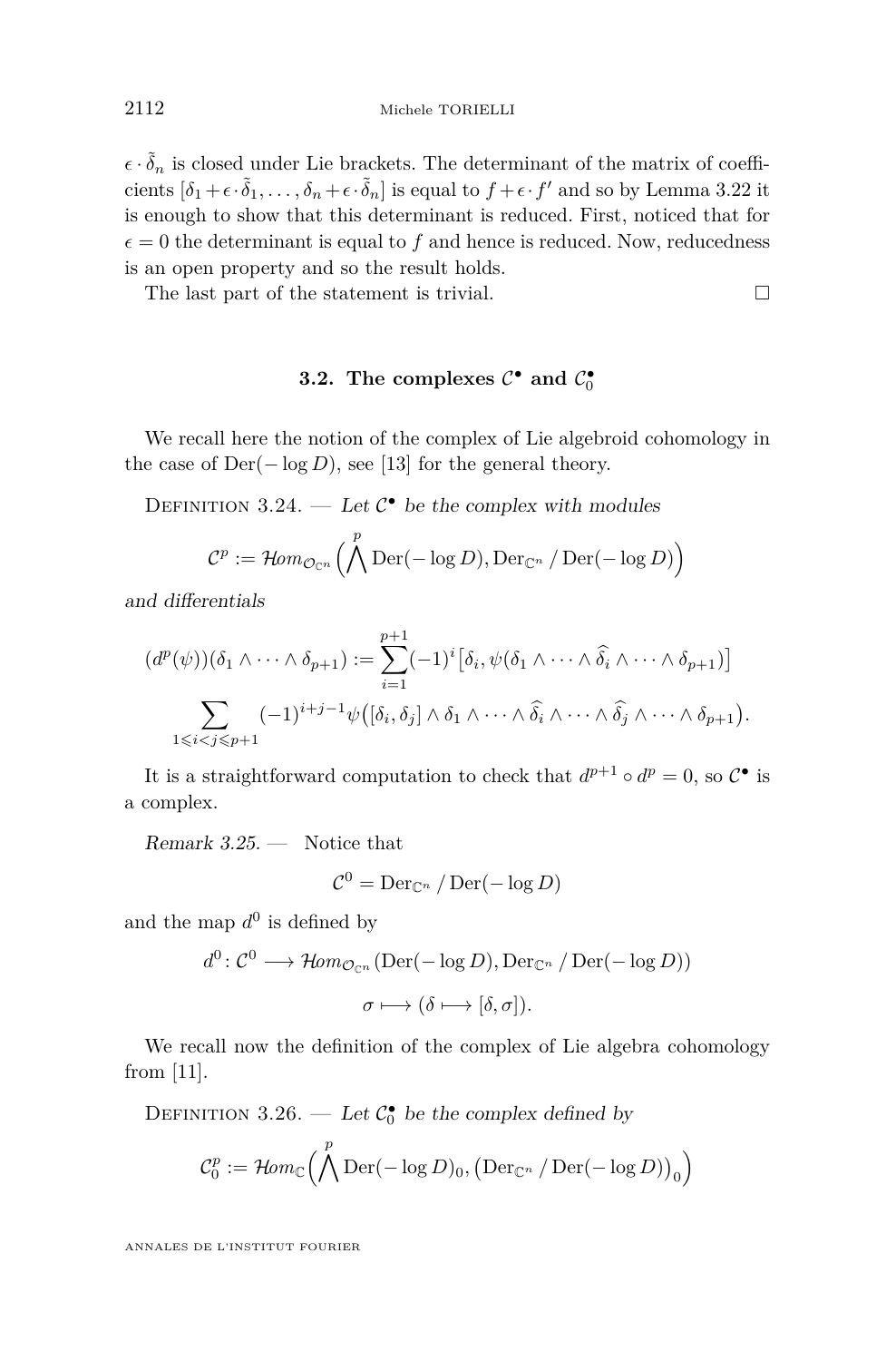<span id="page-17-0"></span>and the differentials

$$
(d_0^p(\psi))(\delta_1 \wedge \cdots \wedge \delta_{p+1}) := \sum_{i=1}^{p+1} (-1)^i [\delta_i, \psi(\delta_1 \wedge \cdots \wedge \hat{\delta_i} \wedge \cdots \wedge \delta_{p+1})]
$$
  
+ 
$$
\sum_{1 \leq i < j \leq p+1} (-1)^{i+j-1} \psi([\delta_i, \delta_j] \wedge \delta_1 \wedge \cdots \wedge \hat{\delta_i} \wedge \cdots \wedge \hat{\delta_j} \wedge \cdots \wedge \delta_{p+1})
$$

where  $(Der_{\mathbb{C}^n}/Der(-\log D))_0$  is the weight zero part of  $Der_{\mathbb{C}^n}/Der(-\log D)$ .

 $(\mathcal{C}_0^\bullet, d_0^\bullet)$  is a well defined complex because it has the same differentials as the complex  $(C^{\bullet}, d^{\bullet})$  and because  $\text{Der}(-\log D)_{0}$  is a Lie subalgebra of Der(− log *D*).

#### **3.3. Infinitesimal admissible deformations**

THEOREM 3.27. — Let  $(D,0) \subset (\mathbb{C}^n,0)$  be a germ of a free divisor. Then the germ at the origin of the first cohomology sheaf of the complex  $C^{\bullet}$  is isomorphic to  $\mathcal{FT}^1(D)$ , i.e.  $\mathcal{H}^1(\mathcal{C}^{\bullet})_0 \cong \mathcal{FT}^1(D)$ .

Proof. — To prove that we can identify  $\mathcal{H}^1(\mathcal{C}^{\bullet})_0$  with  $\mathcal{FT}^1(D)$ , two things have to be checked: we must first identify the elements of  $\ker(d^1)$ :  $\mathcal{C}^1 \to \mathcal{C}^2$  with admissible deformations of  $(D, 0)$ . Then, we have to show that the image of  $d^0: \mathcal{C}^0 \to \mathcal{C}^1$  is the collection of trivial admissible deformations of  $(D, 0)$ .

By Proposition [3.23,](#page-15-0) we are looking for *n* classes of vector fields  $\delta_1, \ldots$ ,  $\tilde{\delta}_n \in \text{Der}_{\mathbb{C}^n} / \text{Der}(-\log D)$  such that the  $\mathcal{O}_{\mathbb{C}^n \times T_{\epsilon},0}$ -module generated by the elements  $\delta_1 + \epsilon \cdot \tilde{\delta}_1, \ldots, \delta_n + \epsilon \cdot \tilde{\delta}_n$  is closed under Lie brackets.

Take an element  $\psi \in \text{ker}(d^1)$ , which means that

$$
\psi([\delta, \nu]) - [\delta, \psi(\nu)] + [\nu, \psi(\delta)] = 0 \text{ in } \operatorname{Der}_{\mathbb{C}^n} / \operatorname{Der}(-\log D)
$$

for all  $\delta, \nu \in \text{Der}(-\log D)$ . Then  $\psi$  corresponds to the admissible deformation given by the  $\mathcal{O}_{\mathbb{C}^n \times T_{\epsilon},0}$ -module  $\mathcal L$  generated by

$$
\delta_1 + \epsilon \cdot \psi(\delta_1), \ldots, \delta_n + \epsilon \cdot \psi(\delta_n).
$$

By  $\mathbb C$ -linearity of the Lie brackets,  $\mathcal L$  is closed under Lie brackets if and only if for any two elements  $\delta + \epsilon \cdot \psi(\delta), \nu + \epsilon \cdot \psi(\nu) \in \mathcal{L}$  we have  $[\delta + \epsilon \cdot$  $\psi(\delta), \nu + \epsilon \cdot \psi(\nu) \in \mathcal{L}$ , which is equivalent to

$$
F := [\delta, \nu] + \epsilon \cdot ([\delta, \psi(\nu)] - [\nu, \psi(\delta)]) \in \mathcal{L}.
$$

Consider  $G := [\delta, \nu] + \epsilon \cdot \psi([\delta, \nu])$  which is an element of  $\mathcal{L}$ , so the condition *F*  $\in$  *L* is equivalent to *G* − *F*  $\in$  *L*, that is

$$
\psi([\delta, \nu]) - [\delta, \psi(\nu)] + [\nu, \psi(\delta)] \in \text{Der}(-\log D).
$$

TOME 63 (2013), FASCICULE 6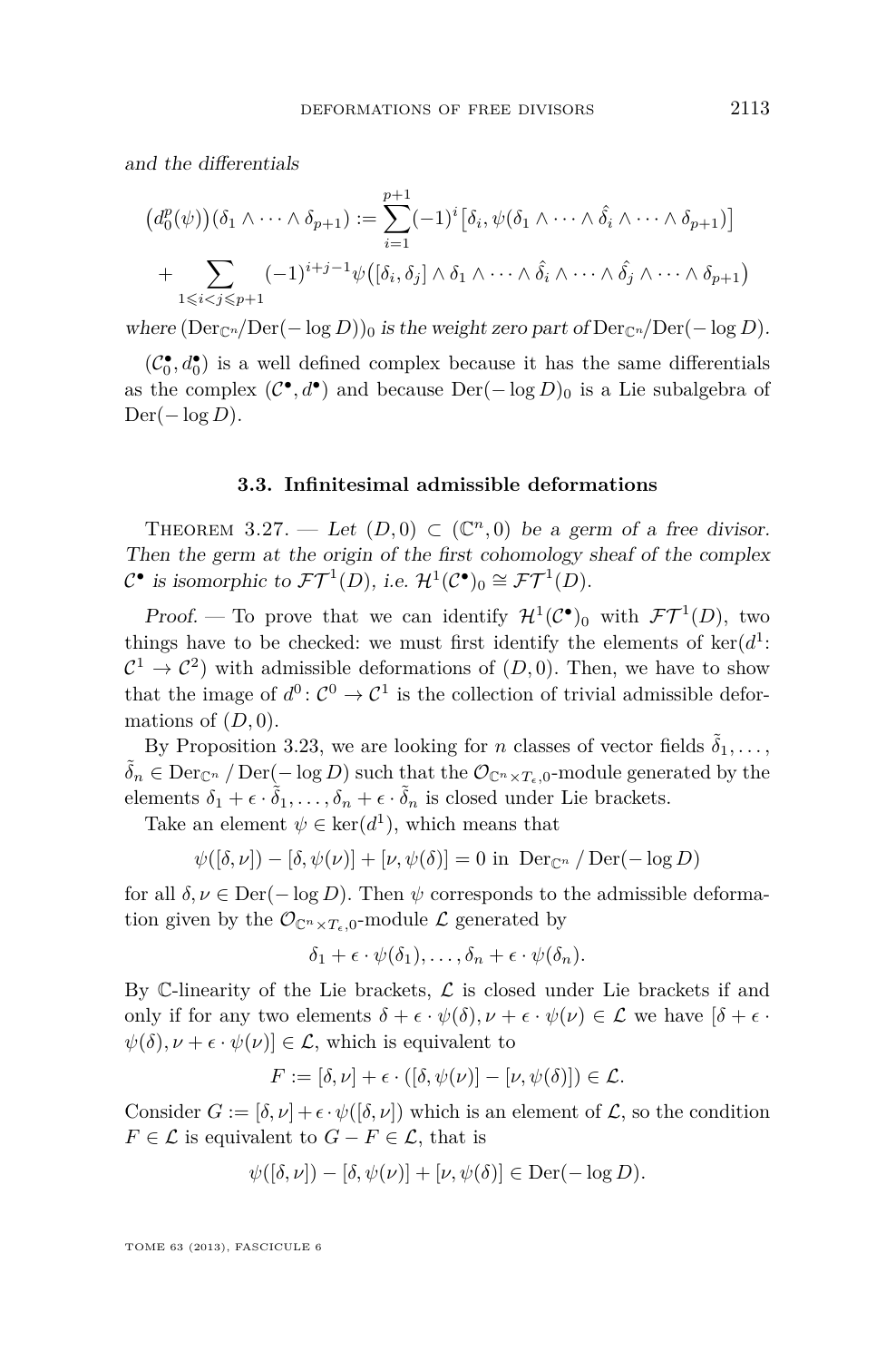<span id="page-18-0"></span>This means exactly that  $\psi \in \text{ker}(d^1)$ .

Let us consider now an infinitesimal admissible deformation  $(X, 0)$  $(V(f + \epsilon \cdot f'), 0)$ . Then by the previous part of the proof, Der( $-\log X/T_{\epsilon}$ ) =  $\langle \delta_1 + \epsilon \cdot \psi(\delta_1), \ldots, \delta_n + \epsilon \cdot \psi(\delta_n) \rangle$  for some  $\psi \in \text{ker}(d^1)$ . By Remark [3.18,](#page-12-0)  $f + \epsilon \cdot f'$  is trivial if and only if  $(\varphi^* f) = (f(x + \epsilon \cdot \sigma(x))) = (f + \epsilon \cdot f'),$ for some  $\varphi \in \text{Aut}(\mathbb{C}^n \times T_{\epsilon})$ . In this situation, the module of vector fields generated by  $\varphi^*(\text{Der}(-\log D))$  is equal to  $\text{Der}(-\log X/T_{\epsilon}),$  i.e.

$$
\langle D_{\varphi^{-1}(x)} \varphi(\delta_1(\varphi^{-1}(x))), \dots, D_{\varphi^{-1}(x)} \varphi(\delta_n(\varphi^{-1}(x))) \rangle
$$
  
=  $\langle \delta_1 + \epsilon \cdot \psi(\delta_1), \dots, \delta_n + \epsilon \cdot \psi(\delta_n) \rangle$ ,

where for  $h: X \to Y$ , then  $D_x h: T_x X \to T_{h(x)} Y$  is the tangent map. Because we can consider each vector field on  $\mathbb{C}^n$  also as a map from  $\mathbb{C}^n$ into itself, we have the following equalities

$$
D_{\varphi^{-1}(x)}\varphi(\delta_i(\varphi^{-1}(x))) = D_{x-\epsilon \cdot \sigma(x)}\varphi(\delta_i(x-\epsilon \cdot \sigma(x)))
$$
  
\n
$$
= \delta_i(x-\epsilon \cdot \sigma(x)) + \epsilon \cdot D_{x-\epsilon \cdot \sigma(x)}\sigma(\delta_i(x-\epsilon \cdot \sigma(x)))
$$
  
\n
$$
= \delta_i(x) - \epsilon \cdot (D_x\delta_i(\sigma(x)) - D_{x-\epsilon \cdot \sigma(x)}\sigma(\delta_i(x)))
$$
  
\n
$$
= \delta_i(x) + \epsilon \cdot (D_x\sigma(\delta_i(x)) - D_x\delta_i(\sigma(x)))
$$
  
\n
$$
= \delta_i(x) + \epsilon \cdot [\sigma, \delta_i](x)
$$

and that tells us that  $\psi(\delta_i) = [\sigma, \delta_i]$ , *i.e.*  $\psi \in \text{image}(d^0)$  $\Box$ 

LEMMA 3.28. — Let  $D \subset \mathbb{C}^n$  be a free divisor. Then Der(−log *D*) is a self-normalising Lie subalgebra of Der<sub>Cn</sub>. That is, if we consider  $\chi \in$  $Der_{\mathbb{C}^n}$  such that  $[\chi, \delta] \in Der(-\log D)$  for all  $\delta \in Der(-\log D)$ , then  $\chi \in$ Der(− log *D*).

Proof. — By the definition of Der(− log *D*), it is enough to show that if we consider  $p \in D$  a smooth point, then  $\chi(p) \in T_pD$ . Without loss of generality, we can suppose that at  $p$  the divisor  $D$  is defined by the equation  $x_1 = 0$ , that its Saito matrix is

$$
[\delta_1, \cdots, \delta_n] = \begin{bmatrix} x_1 & 0 & 0 & \cdots & 0 \\ 0 & 1 & 0 & \cdots & 0 \\ 0 & 0 & 1 & \cdots & 0 \\ \vdots & \vdots & \vdots & & \vdots \\ 0 & 0 & 0 & \cdots & 1 \end{bmatrix}
$$

and that  $\chi(p) = \sum_{i=1}^n a_i \partial/\partial x_i$  with  $a_i \in \mathcal{O}_{\mathbb{C}^n,p}$ . In this way, we have reduced the problem to proving that  $a_1 \in (x_1)\mathcal{O}_{\mathbb{C}^n,p}$ .

$$
\Box
$$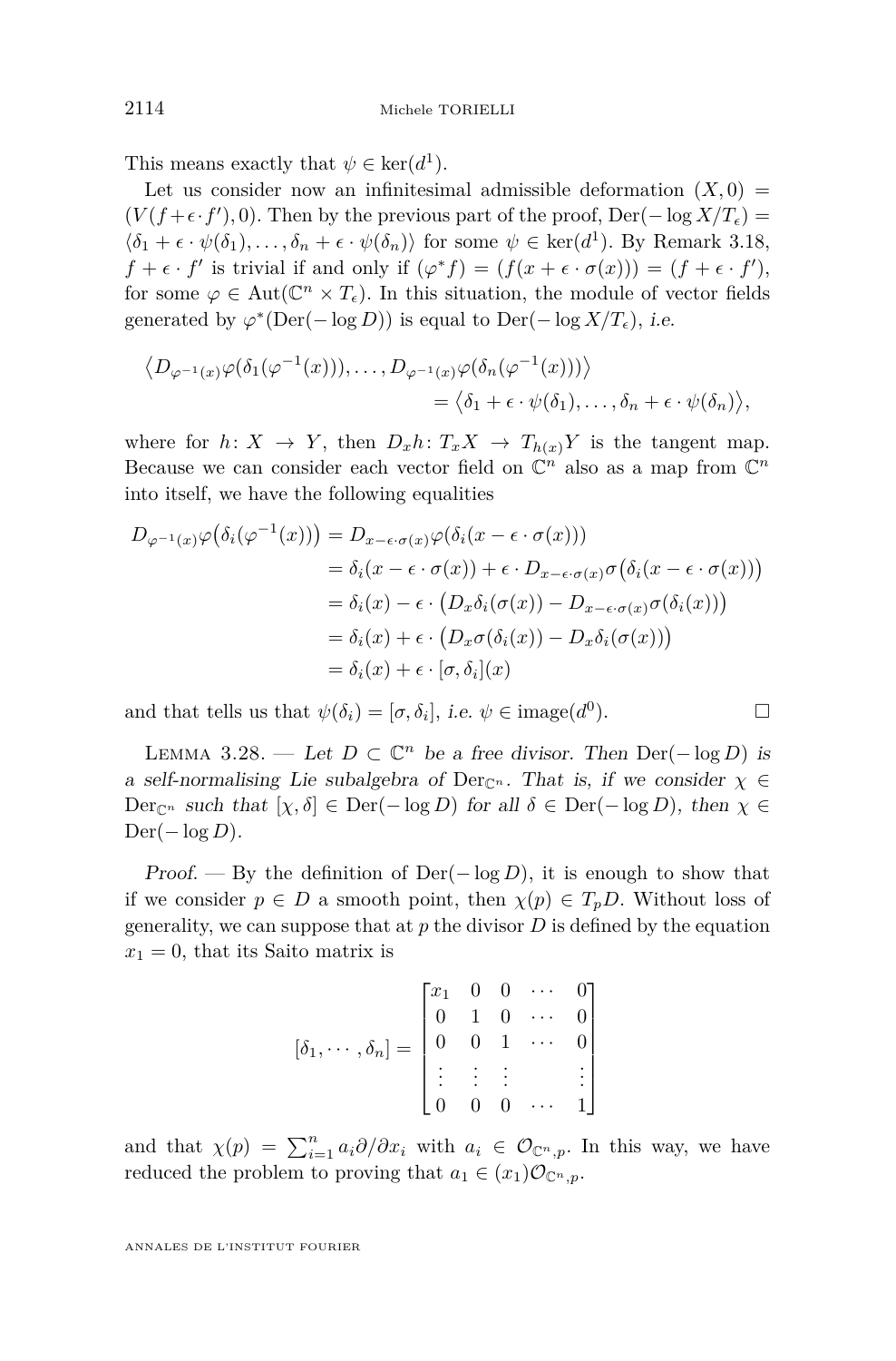<span id="page-19-0"></span>By hypothesis,  $[\chi, \delta] \in \text{Der}_p(-\log D)$  for all  $\delta \in \text{Der}_p(-\log D)$ , in particular

$$
[\chi, \delta_1] = a_1 \partial/\partial x_1 - \sum_{i=1}^n x_i \partial a_i / \partial x_1 \partial/\partial x_i
$$
  
=  $(a_1 - x_1 \partial a_1 / \partial x_1) \partial/\partial x_1 - \sum_{i=2}^n x_i \partial a_i / \partial x_1 \partial/\partial x_i \in \text{Der}_p(-\log D).$ 

Hence,  $(a_1 - x_1 \partial a_1 / \partial x_1) \in (x_1) \mathcal{O}_{\mathbb{C}^n, p}$  and so  $a_1 \in (x_1) \mathcal{O}_{\mathbb{C}^n, p}$  as required.  $\Box$ 

In a similar way we can prove the following:

LEMMA 3.29. − Let  $D \subset \mathbb{C}^n$  be a linear free divisor. Then  $\text{Der}(-\log D)_0$ is a self-normalising Lie subalgebra of  $(\text{Der}_{\mathbb{C}^n})_0$ .

PROPOSITION 3.30.  $- \mathcal{H}^0(\mathcal{C}^{\bullet}) = 0$ .

Proof. — Consider  $\sigma \in \mathcal{H}^0(\mathcal{C}^\bullet) = \text{ker}(d^0)$ . Hence,  $[-,\sigma]$  is the zero map, i.e. for all  $\delta \in \text{Der}(-\log D)$  we have that  $[\delta, \sigma] \in \text{Der}(-\log D)$ . Then by Lemma [3.28,](#page-18-0)  $\sigma \in \text{Der}(-\log D)$ .

PROPOSITION 3.31. — Let  $(D,0) \subset (\mathbb{C}^n,0)$  be a germ of a smooth divisor. Then  $\mathcal{FT}^1(D) = 0$ .

Proof. — We can suppose  $f = x_1$  and we can take as Saito matrix the matrix

$$
S = [\delta_1, \dots, \delta_n] = \begin{bmatrix} x_1 & 0 & 0 & \cdots & 0 \\ 0 & 1 & 0 & \cdots & 0 \\ 0 & 0 & 1 & \cdots & 0 \\ \vdots & \vdots & \vdots & & \vdots \\ 0 & 0 & 0 & \cdots & 1 \end{bmatrix}
$$

*.*

Moreover, we can represent an element of  $\mathcal{C}^1$  as the column of the  $n \times n$ matrix  $S + \epsilon \cdot T$ , where *T* is the matrix

$$
T = [\tilde{\delta}_1, \dots, \tilde{\delta}_n] = \begin{bmatrix} g_1 & g_2 & \cdots & g_n \\ 0 & 0 & \cdots & 0 \\ \vdots & \vdots & & \vdots \\ 0 & 0 & \cdots & 0 \end{bmatrix}
$$

and  $g_i = g_i(x_2, ..., x_n) \in \mathcal{O}_{\mathbb{C}^n, 0}$ .

Because  $[\delta_i, \delta_j] = 0$  for every  $i, j = 1, \ldots, n$ , then the element  $S + \epsilon \cdot T$ is in the kernel of  $d^1$  if and only if  $g_i = -\partial g_1/\partial x_i$  for all  $i = 2, \ldots, n$ . To show that this element is zero in cohomology, it is enough to find  $\sigma \in \mathcal{C}^0$  $\text{Der}_{\mathbb{C}^n}$  */*  $\text{Der}(-\log D)$  such that  $[\sigma, \delta_i] = \tilde{\delta}_i$  for all  $i = 1, \ldots, n$ , i.e.  $S + \epsilon \cdot T$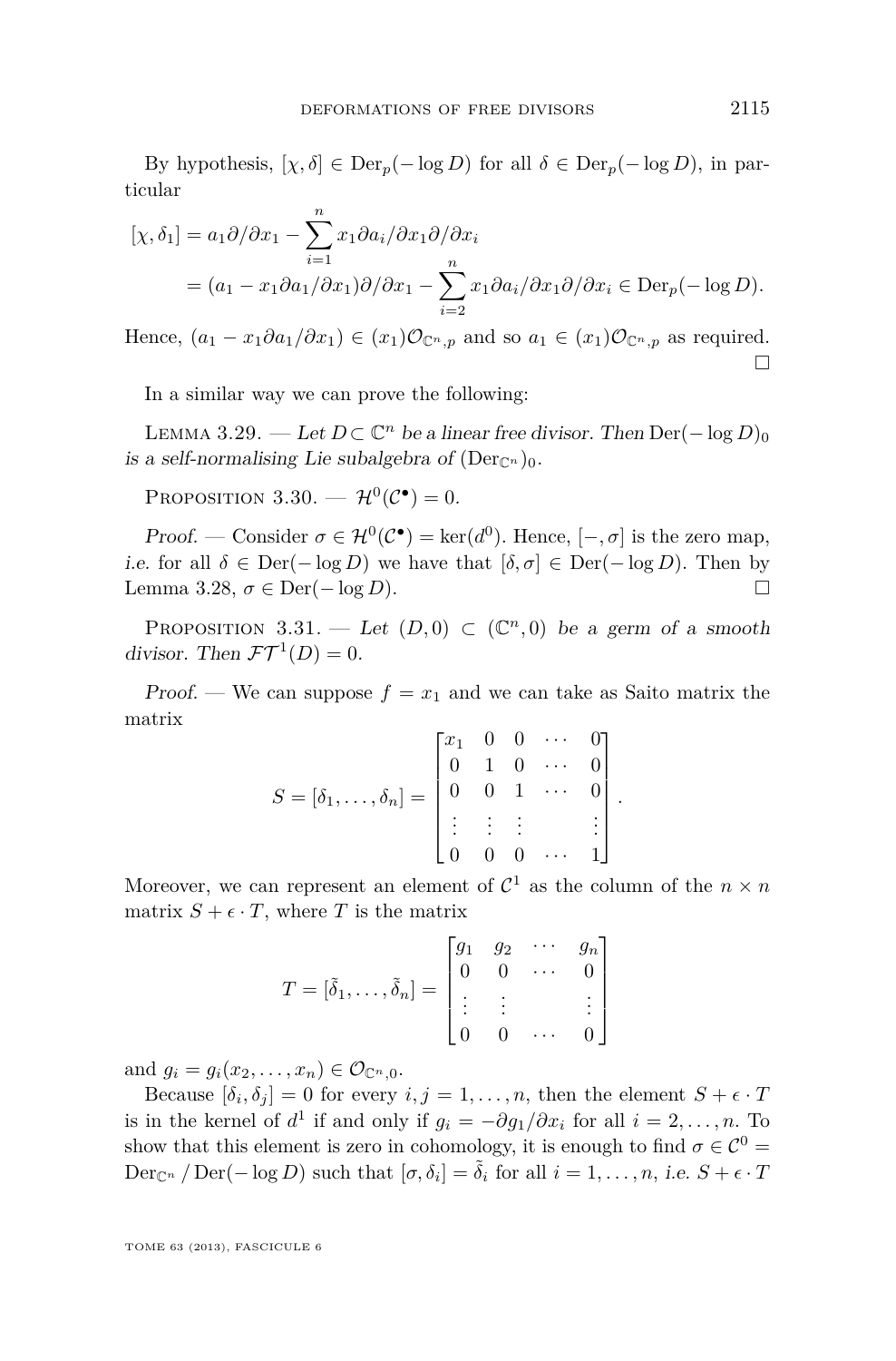is in the image of  $d^0$ . Consider  $\sigma = g_1 \partial/\partial x_1$ , then it is the element we are looking for.

PROPOSITION 3.32. — Let  $(D, 0) \subset (\mathbb{C}^n, 0)$  be the germ of the normal crossing divisor. Then  $\mathcal{FT}^1(D) = 0$ .

Proof. — Let  $f = x_1 \cdots x_n$  be a defining equation for *D*. We can take as Saito matrix

$$
S = [\delta_1, \dots, \delta_n] = \begin{bmatrix} x_1 & 0 & \cdots & 0 \\ 0 & x_2 & \cdots & 0 \\ \vdots & \vdots & & \vdots \\ 0 & 0 & \cdots & x_n \end{bmatrix}
$$

*.*

Moreover, we can represent an element of  $C^1$  as columns of the  $n \times n$  matrix  $S + \epsilon \cdot T$ , where *T* is the matrix

$$
T = [\tilde{\delta}_1, \dots, \tilde{\delta}_n] = \begin{bmatrix} g_{1,1} & g_{1,2} & \cdots & g_{1,n} \\ g_{2,1} & g_{2,2} & \cdots & g_{2,n} \\ \vdots & \vdots & & \vdots \\ g_{n,1} & g_{n,2} & \cdots & g_{n,n} \end{bmatrix}
$$

and  $g_{i,j} = g_{i,j}(x_1, \ldots, \hat{x}_i, \ldots, x_n) \in \mathcal{O}_{\mathbb{C}^n}$ .

Because  $[\delta_i, \delta_j] = 0$  for every  $i, j = 1, \ldots, n$ , then the element represented by  $S + \epsilon \cdot T$  is in the kernel of  $d^1$  if and only if  $A_{i,j} = -[\delta_i, \tilde{\delta}_j] + [\delta_j, \tilde{\delta}_i] \in$ Der( $-\log D$ ) for all  $i, j = 1, \ldots, n$ . Let us suppose that  $i < j$ , then

$$
A_{i,j} = \begin{bmatrix} -x_i \partial g_{1,j} / \partial x_i \\ \vdots \\ g_{i,j} \\ \vdots \\ -x_i \partial g_{j,j} / \partial x_i \\ \vdots \\ -x_i \partial g_{n,j} / \partial x_i \end{bmatrix} + \begin{bmatrix} x_j \partial g_{1,i} / \partial x_j \\ \vdots \\ x_j \partial g_{i,i} / \partial x_j \\ \vdots \\ -g_{j,i} \\ x_j \partial g_{n,i} / \partial x_j \end{bmatrix}
$$

Now,  $A_{i,j}$  ∈ Der(− log *D*) for all  $i, j = 1, ..., n$  if and only if  $A_{i,j} = 0$  if and only if

$$
T = \begin{bmatrix} g_{1,1} & -x_2 \partial g_{1,1} / \partial x_2 & \cdots & -x_n \partial g_{1,1} / \partial x_n \\ -x_1 \partial g_{2,2} / \partial x_1 & g_{2,2} & \cdots & -x_n \partial g_{2,2} / \partial x_n \\ \vdots & \vdots & & \vdots \\ -x_1 \partial g_{n,n} / \partial x_1 & -x_2 \partial g_{n,n} / \partial x_2 & \cdots & g_{n,n} \end{bmatrix}.
$$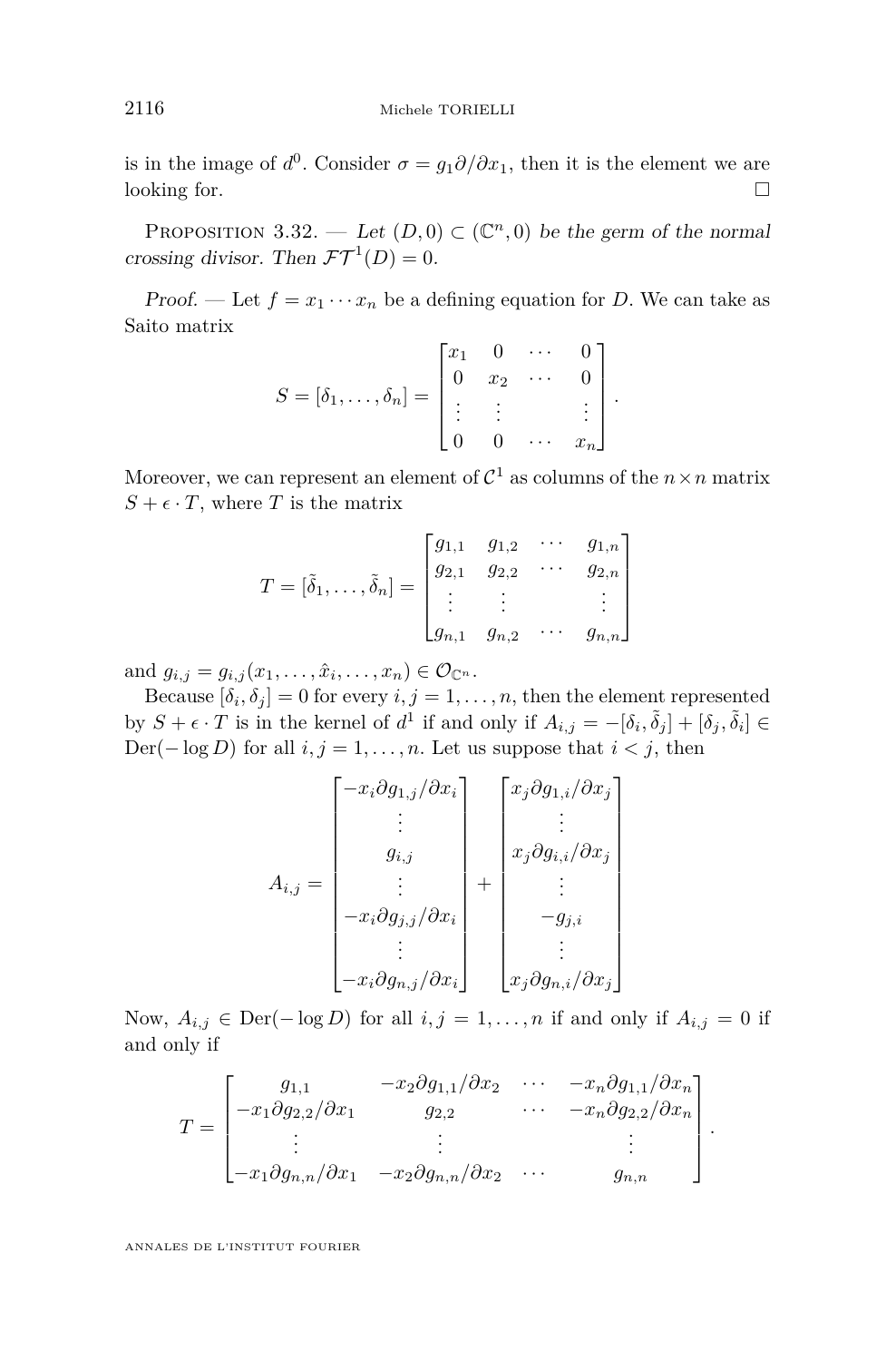To show that this element is zero in cohomology, it is enough to find  $\sigma \in$  $\mathcal{C}^0 = \text{Der}_{\mathbb{C}^n} / \text{Der}(-\log D)$  such that  $[\sigma, \delta_i] = \tilde{\delta}_i$  for all  $i = 1, \ldots, n$ , i.e.  $S + \epsilon \cdot T$  is in the image of  $d^0$ . Consider

$$
\sigma = \begin{bmatrix} g_{1,1} \\ \vdots \\ g_{n,n} \end{bmatrix}
$$

then it is the element we are looking for.  $\Box$ 

Remark 3.33. — There exist free divisors such that  $\mathcal{FT}^1(D) \neq 0$ .

Proof. — Consider  $f = xy(x - y)(x + y) \in \mathbb{C}[x, y]$  and the germ of a free divisor  $(D, 0) = (V(f), 0) \subset (\mathbb{C}^2, 0)$  with Saito matrix

$$
A = \begin{bmatrix} x & 0 \\ y & x^2y - y^3 \end{bmatrix}.
$$

To find an infinitesimal admissible deformation for (*D,* 0) we have to find a non zero element  $\alpha \in H^1(\mathcal{C}^{\bullet})_0 = \mathcal{FT}^1(D)$ . Let  $\alpha$  be defined by the columns of the following matrix

$$
B = \begin{bmatrix} 0 & 0 \\ 0 & xy^2 - y^3 \end{bmatrix}.
$$

this is an element of  $\mathcal{H}^1(\mathcal{C}^{\bullet})_0$  that describes the infinitesimal admissible deformation *X* = *V*(*xy*(*x* − *y*)(*x* + (1 +  $\epsilon$ )*y*)) = *V*(*f* +  $\epsilon$ (*x*<sup>2</sup>*y*<sup>2</sup> − *xy*<sup>3</sup>)) ⊂  $\mathbb{C}^2 \times T_{\epsilon}$ . This infinitesimal admissible deformation is non-trivial because it is a non-trivial deformation of *f* as a germ of function because  $x^2y^2 - xy^3$ is not in the Jacobian ideal of  $f$ , see [\[9\]](#page-40-0), Chapter II, 1.4.

#### **3.4. Infinitesimal linearly admissible deformations**

THEOREM 3.34. — Let  $(D,0) \subset (\mathbb{C}^n,0)$  be a germ of a linear free divisor. Then the germ at the origin of the first cohomology sheaf of the complex  $C_0^{\bullet}$  is isomorphic to  $\mathcal{LFT}^1(D)$ , i.e.  $H^1(\mathcal{C}_0^{\bullet})_0 \cong \mathcal{LFT}^1(D)$ .

Proof. — This is a consequence of Theorem [3.27](#page-17-0) and the second part of Theorem [3.23.](#page-15-0)

COROLLARY 3.35. — Let  $(D, 0) \subset (\mathbb{C}^n, 0)$  be a germ of a linear free divisor. Then the functor  $\mathbf{LFD}_D$  satisfies Schlessinger condition (H3) from [\[15\]](#page-40-0).

Proof. — This is a consequence of the previous Theorem and of the fact that the cohomology of a finite dimensional Lie algebra is finite dimensional.

 $\Box$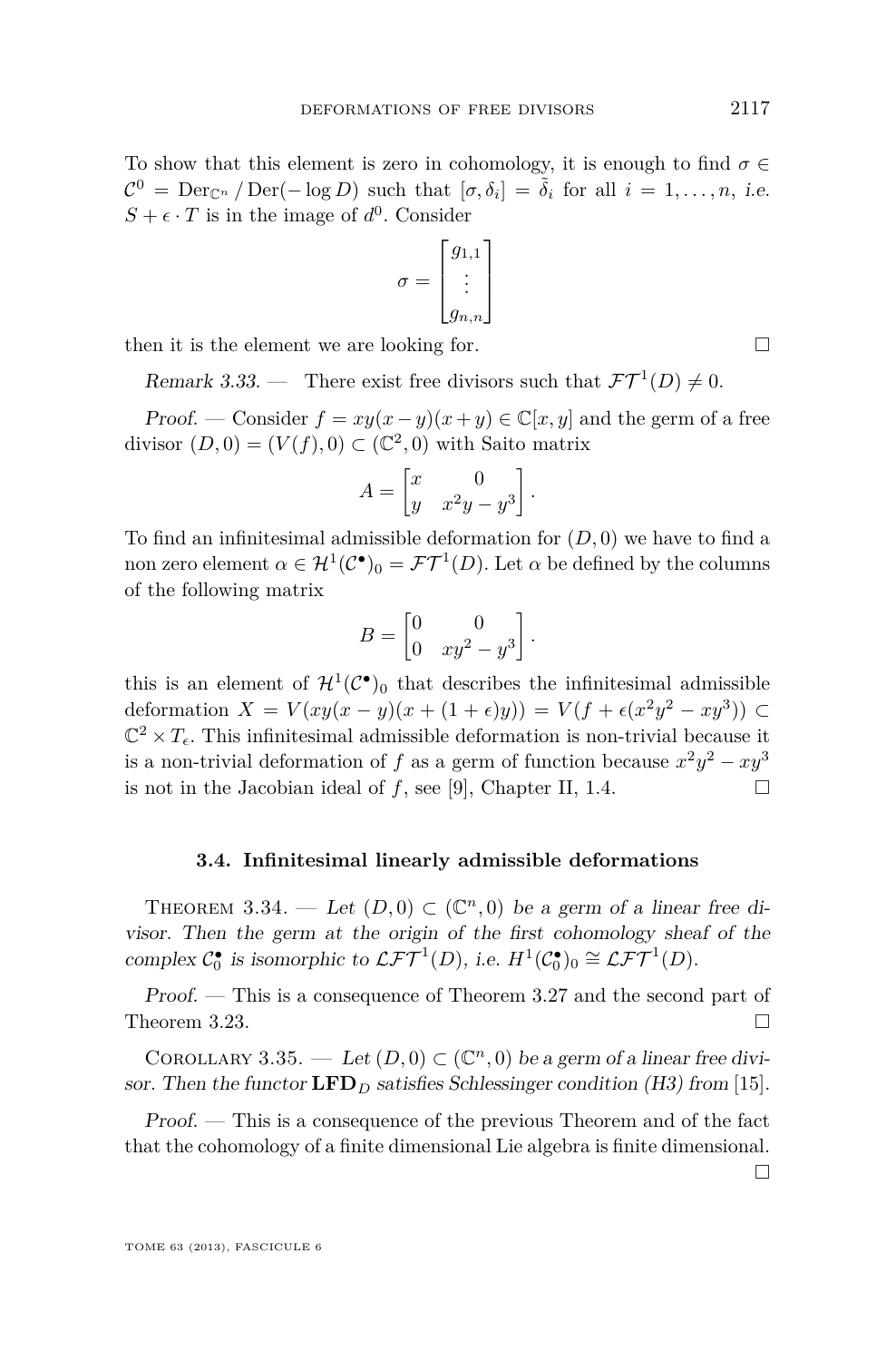<span id="page-22-0"></span>COROLLARY 3.36. — Let  $(D,0) \subset (\mathbb{C}^n,0)$  be a germ of a linear free divisor. Then  $\mathbf{LFD}_D$  has a hull.

Proof. — This is a consequence of Theorem 2.11 from [\[15\]](#page-40-0), Theorem [3.6](#page-8-0) and the previous Corollary.

PROPOSITION 3.37. –  $H^0(\mathcal{C}_0^{\bullet}) = 0$ .

Proof. — Like the proof of Proposition [3.30](#page-19-0) but using Lemma [3.29.](#page-19-0)  $\Box$ 

DEFINITION 3.38. — Let  $M$  be a vector space and let  $\mathfrak g$  be a Lie algebra. A representation of  $\mathfrak g$  in *M* is a homomorphism  $\rho$  of  $\mathfrak g$  in  $\mathfrak{gl}(M)$ .

In what follows, we will refer both to the homomorphism  $\rho$  and to the vector space *M* as representations of g.

Remark 3.39.  $\mathcal{LFT}^1(D)$  is the first Lie algebra cohomology of  $Der(-\log D)_0$  with coefficients in the non-trivial representation (Der<sub>Cn</sub> /  $Der(-\log D))_0.$ 

We collect now some results from [\[7\]](#page-40-0), [\[11\]](#page-40-0) and [\[20\]](#page-40-0) about Lie algebras and Lie algebra cohomology, that will allow us to compute  $\mathcal{LFT}^1(D)$  more easily in the case of germs of reductive linear free divisors.

PROPOSITION 3.40 ([\[7\]](#page-40-0), Corollary 1.6.4). — Let  $\mathfrak g$  be a reductive Lie algebra and let  $\rho$  be a finite dimensional representation of  $\mathfrak{g}$ . Then the following condition are equivalent

- $(1)$   $\rho$  *is semisimple*;
- (2) for all *a* in the centre of  $\mathfrak{g}, \varrho(a)$  is semisimple.

We will use the following celebrated theorem of Hochschild and Serre

THEOREM 3.41 ([\[11\]](#page-40-0), Theorem 10). — Let  $\mathfrak g$  be a reductive Lie algebra of finite dimension over C. Let *M* be a finite dimensional semisimple representation of  $\mathfrak g$  such that  $M^{\mathfrak g} = (0)$ , where  $M^{\mathfrak g}$  is the submodule of M on which g acts trivially. Then  $H^n(\mathfrak{g}, M) = 0$  for all  $n \geq 0$ .

In order to apply the previous theorem, we need the following:

LEMMA 3.42. — Let  $D \subset \mathbb{C}^n$  be a reductive linear free divisor. Then all the elements in the centre of  $Der(-\log D)_0$  are diagonalizable.

Proof. — By definition  $\mathfrak{g}_D = \{A \mid xA^t \partial^t \in \text{Der}(-\log D)_0\}$  is a reductive Lie algebra and hence by Lemma [2.20](#page-6-0) and by Lemma 3.6, (2) of [\[8\]](#page-40-0),  $G_D^{\circ}$ is a reductive Lie group. Hence by definition, the centre  $Z_{G_D^{\circ}}$  of  $G_D^{\circ}$  is composed of semisimple transformations. Moreover, the Lie algebra of the identity component of  $Z_{G_D^{\circ}}$  coincides with  $Z_{\mathfrak{g}_D}$  the centre of  $\mathfrak{g}_D$  and hence it is composed of diagonalizable elements.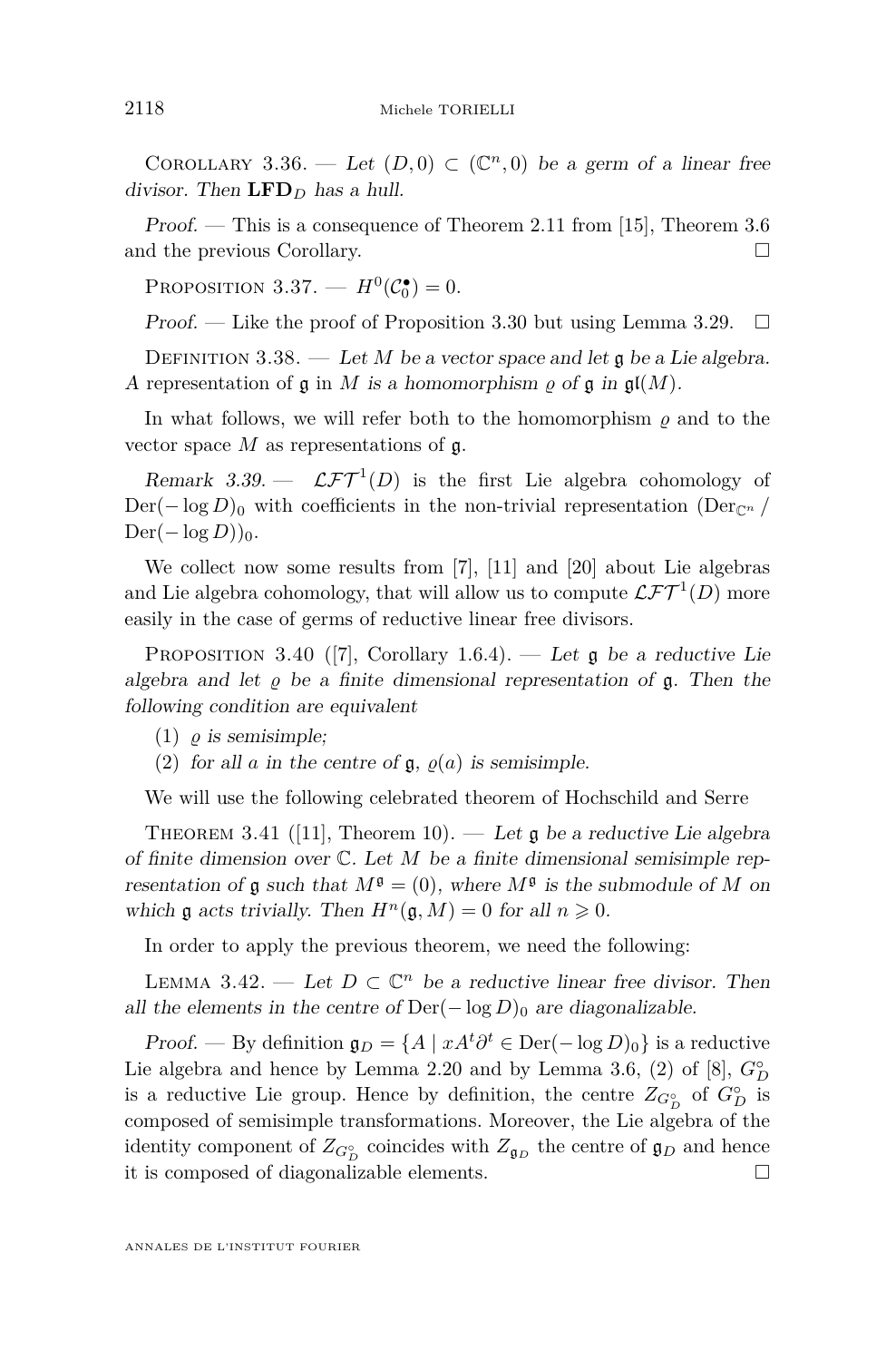<span id="page-23-0"></span>PROPOSITION 3.43. — Let  $D \subset \mathbb{C}^n$  be a reductive linear free divisor. Then the representation of  $Der(-\log D)_0$  in  $(Der_{\mathbb{C}^n}/Der(-\log D))_0$ is semisimple.

Proof. — This is a consequence of Proposition [3.40](#page-22-0) and Lemma [3.42.](#page-22-0)  $\Box$ 

THEOREM 3.44. — Let  $(D,0) \subset (\mathbb{C}^n,0)$  be a germ of a reductive linear free divisor. Then  $\mathcal{LFT}^1(D) = 0$ .

Proof. — By Lemma [3.29,](#page-19-0)  $(\text{Der}_{\mathbb{C}^n} / \text{Der}(-\log D))_0^{\text{Der}(-\log D)_0} = 0$  and hence by Theorem [3.41,](#page-22-0)  $\mathcal{LFT}^{1}(D) = 0$ .  $(D) = 0.$ 

COROLLARY 3.45. — Let  $(D,0) \subset (\mathbb{C}^n,0)$  be a germ of a reductive linear free divisor. Then it is formally rigid.

The statement of Theorem 3.44 is false if we consider non-reductive germs of linear free divisors. In fact, Brian Pike suggested us the following

Example 3.46. — Consider  $f = x_5(x_4^4 - 2x_5x_4^2x_3 + x_5^2x_3^2 + 2x_5^2x_4x_2$  –  $2x_5^3x_1$ )  $\in \mathbb{C}[x_1,\ldots,x_5]$  as a defining equation of the germ of a linear free divisor  $(D,0) \subset (\mathbb{C}^5,0)$ . Then we can consider the Saito matrix

|                                                 | $x_3$    |                                        | $x_1$                                         | $\mathbf{0}$                                 |  |
|-------------------------------------------------|----------|----------------------------------------|-----------------------------------------------|----------------------------------------------|--|
| $\begin{bmatrix} x_4 \\ x_5 \\ 0 \end{bmatrix}$ | $x_4$    | $\begin{matrix} x_2 \\ 0 \end{matrix}$ | U                                             | $x_2$                                        |  |
|                                                 | $x_5$    | $2x_4$                                 | $-x_3$                                        | $\begin{vmatrix} 2x_3 \\ 3x_4 \end{vmatrix}$ |  |
| $\overline{0}$                                  | 0        | $x_5$                                  | $\begin{array}{c} -2x_4 \\ -3x_5 \end{array}$ |                                              |  |
|                                                 | $\Omega$ | $\left( \right)$                       |                                               | $4x_5$                                       |  |

Consider  $\sigma = 16x_1\partial/\partial x_1 + 11x_2\partial/\partial x_2 + 6x_3\partial/\partial x_3 + x_4\partial/\partial x_4 - 4x_5\partial/\partial x_5$ then  $\sigma \in \text{Ann}(D)$  and trace( $\sigma$ ) = 30, hence, by Lemma [2.18,](#page-5-0) (D,0) is the germ of a non-reductive linear free divisor.

To find an infinitesimal linearly admissible deformation for (*D,* 0) we have to find a non-zero element  $\alpha \in H^1(\mathcal{C}_0^{\bullet})_0 = \mathcal{LFT}^1(D)$ . Let  $\alpha$  be defined by the columns of the following matrix

| $\cdot 0$ | 0              | O.             |   |  |
|-----------|----------------|----------------|---|--|
|           | $\overline{0}$ | $2x_3$         | 0 |  |
|           | $\overline{0}$ | $-2x_4$        | 0 |  |
|           | $\overline{0}$ | $\overline{0}$ | 0 |  |
|           |                | O).            |   |  |

This is an element of  $\mathcal{H}^1(\mathcal{C}_0^{\bullet})_0$  that describes the infinitesimal linearly admissible deformation  $X = V(x_5(x_4^4(1+\epsilon) - 2x_5x_4^2x_3 + x_5^2x_3^2 + 2x_5^2x_4x_2 2x_5^3x_1$ )) =  $V(f + \epsilon(x_4^4x_5)) \subset \mathbb{C}^5 \times T_{\epsilon}$ . This infinitesimal linearly admissible deformation is non-trivial because it is a non-trivial deformation of *f* as a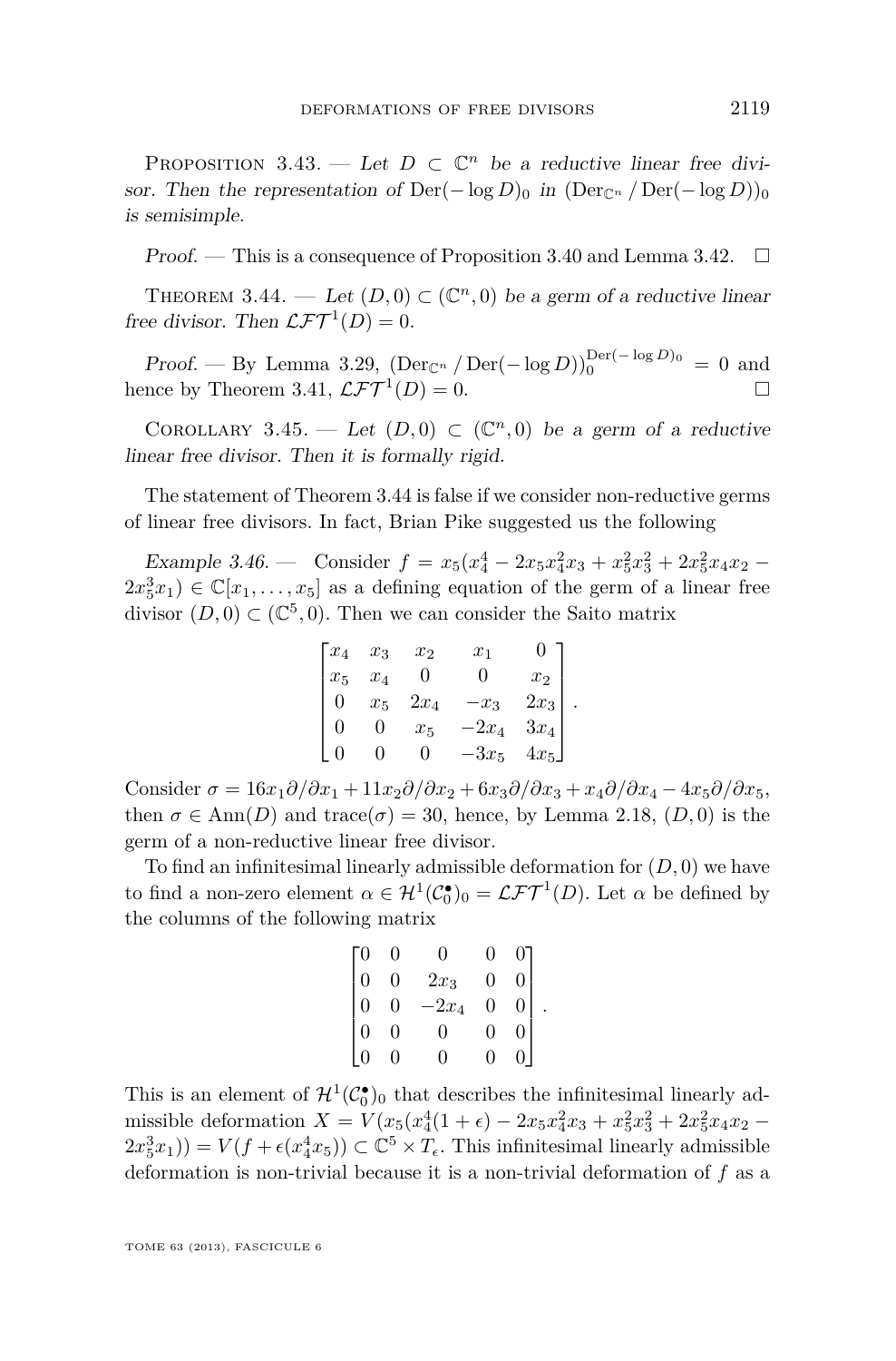<span id="page-24-0"></span>germ of function, in fact  $x_4^4x_5 \notin J(D)$ . Moreover, one can check, via a long Macaulay 2 computation, that  $\mathcal{LFT}^1(D)$  is 4-dimensional and this element is one of its generators. For more details see [\[19\]](#page-40-0), Appendix C.1.

#### **3.5. The weighted homogeneous case**

PROPOSITION 3.47. — Let  $(D,0) \subset (\mathbb{C}^n,0)$  be a germ of a free divisor defined by a weighted homogeneous polynomial of degree *k*. Then an element of  $\mathcal{FT}^1(D)$  can be represented by  $f' \in \mathbb{C}[x_1,\ldots,x_n]_k$ , where  $\mathbb{C}[x_1,\ldots,x_n]_k$  is the space of polynomial of weighted degree *k*.

Proof. — Let f be a defining equation for  $(D, 0)$ . Because f is weighted homogeneous, then there exists  $\chi \in \text{Der}(-\log D)$  such that  $\chi(f) = f$ .

Consider  $(X, x)$  an infinitesimal admissible deformation of  $(D, 0)$ . By Remark [3.17,](#page-12-0) we can suppose it is defined by the equation  $f + \epsilon \cdot f'$ , where  $f' \in \mathcal{O}_{\mathbb{C}^n,0}$ . Suppose that  $f'$  is weighted homogeneous of degree  $\beta$ . Because  $(X, x)$  is admissible, it means that  $\chi$  lifts and so there exists  $\chi' \in \text{Der}_{\mathbb{C}^n}$  such that  $(\chi + \epsilon \cdot \chi') (f + \epsilon \cdot f') = (1 + \epsilon \cdot \alpha) (f + \epsilon \cdot f')$  and so  $\chi'(f) + \chi(f') = \alpha f + f'$ , for some  $\alpha \in \mathcal{O}_{\mathbb{C}^n,0}$ . Because  $f'$  is weighted homogeneous of degree  $\beta$ , then  $\chi(f') = \beta f'$ . Hence, the previous expression becomes  $(\chi' - \alpha)f = (1 - \beta)f'$ . However,  $(\chi' - \alpha)f$  lies in the Tyurina ideal of f which is equal to the Jacobian ideal of *D* due to the quasi-homogeneity of *f* and so  $(1 - \beta)f'$  is in the Jacobian ideal of  $D$ . If  $f'$  is in the Jacobian ideal, then the admissible deformation is trivial, by [\[9\]](#page-40-0), Chapter II, 1.4, otherwise  $\beta = 1$  and so  $f'$  is of weighted degree *k*.

If  $f'$  is not weighted homogeneous, we can apply the previous argument to each of its weighted homogeneous parts.

LEMMA 3.48. — Let  $(D, 0) \subset (\mathbb{C}^n, 0)$  be a germ of a free divisor defined by a weighted homogeneous polynomial. Then a basis of  $\mathcal{FT}^1(D)$  can be chosen to be made of monomials.

Proof. — This is because we have a good  $\mathbb{C}^*$ -action.

COROLLARY 3.49. — Let  $(D,0) \subset (\mathbb{C}^n,0)$  be a germ of a free divisor defined by a weighted homogeneous polynomial of degree *k* with non-zero weights  $(a_1, \ldots, a_n)$ . Then

$$
\dim_{\mathbb{C}} \mathcal{FT}^1(D) \leq \dim_{\mathbb{C}} \mathbb{C}[x_1,\ldots,x_n]_k/J(D) \cap \mathbb{C}[x_1,\ldots,x_n]_k,
$$

where  $J(D)$  is the Jacobian ideal of  $D$ .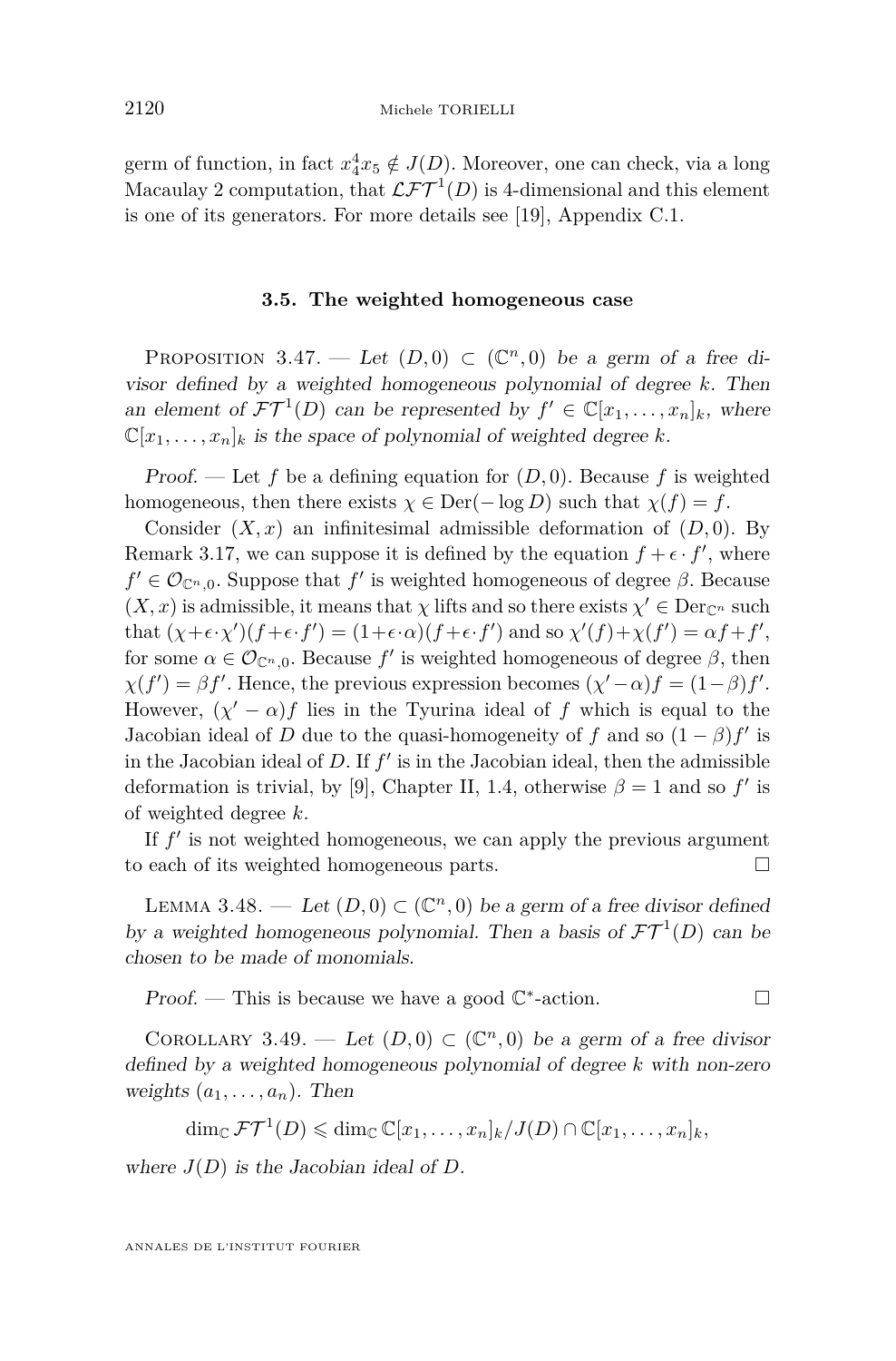<span id="page-25-0"></span>Proof. — It is a consequence of Lemma [3.48,](#page-24-0) Proposition [3.47](#page-24-0) and that  $J(D)$  defines only trivial deformations.

COROLLARY 3.50. — Let  $(D,0) \subset (\mathbb{C}^n,0)$  be a germ of a free divisor defined by a weighted homogeneous polynomial. Then **FD***<sup>D</sup>* has a hull.

Proof. — By Corollary [3.49,](#page-24-0) condition (H3) from [\[15\]](#page-40-0) is satisfied. Then the result follows from Theorem [3.6](#page-8-0) and Theorem 2.11 from [\[15\]](#page-40-0).  $\Box$ 

Because each germ of a linear free divisor  $(D,0) \subset (\mathbb{C}^n,0)$  is defined by a homogeneous equation of degree *n*, we have the following:

COROLLARY 3.51. — Let  $(D,0) \subset (\mathbb{C}^n,0)$  be a germ of a linear free divisor. Then **FD***<sup>D</sup>* has a hull.

By Corollary [2.4,](#page-3-0) every reduced curve is a free divisor. Then:

THEOREM 3.52. — Let  $(D, 0) \subset (\mathbb{C}^2, 0)$  be a reduced curve germ defined by a weighted homogeneous polynomial of degree *k*. Then

$$
\mathcal{FT}^1(D) \cong \mathbb{C}[x,y]_k/J(D) \cap \mathbb{C}[x,y]_k.
$$

Proof. — Let f be a defining equation for  $(D, 0)$ . Because f is weighted homogeneous, then there exists  $\chi \in \text{Der}_{\mathbb{C}^n}$  such that  $\chi(f) = f$ . Let  $\delta =$ *∂f /∂x∂/∂y* − *∂f /∂y∂/∂x*. Because *D* has an isolated singularity, then *δ, χ* form a basis of Der(− log *D*).

By Proposition [3.47,](#page-24-0) we know that if  $(X, x)$  is an infinitesimal admissible deformation of  $(D, 0)$  defined by  $f + \epsilon \cdot f'$ , then  $f' \in \mathbb{C}[x, y]_k$ .

On the other hand, let  $f' \in \mathbb{C}[x,y]_k$ , then consider  $(X,0)$  defined by  $f + \epsilon \cdot f' = F$ , then it is an infinitesimal admissible deformation because both  $\delta$  and  $\chi$  lift. In fact, we can consider  $\delta' = \frac{\partial F}{\partial x \partial/\partial y} - \frac{\partial F}{\partial y \partial/\partial x}$ and  $\chi$  as elements of Der( $-\log X/T_{\epsilon}$ ).

We have to go modulo  $J(D) \cap \mathbb{C}[x,y]_k$  to avoid trivial admissible deformations.  $\Box$ 

Remark 3.53. — The previous Theorem is false in higher dimension.

Proof. — Consider  $f = 4x^3y^2 - 16x^4z + 27y^4 - 144xy^2z + 128x^2z^2$  $256z^3 \in \mathbb{C}[x, y, z]$ . It is weighted homogeneous of degree 12 with weights  $(2,3,4)$  and it defines a germ of a free divisor  $(D,0) \subset (\mathbb{C}^3,0)$ . A Macaulay 2 computation shows that dim<sub>C</sub>  $\mathbb{C}[x, y, z]_{12}/J(D) \cap \mathbb{C}[x, y, z]_{12} = 3$  but  $\mathcal{FT}^1(D) = 0.$ 

COROLLARY 3.54. — Let  $(D,0) \subset (\mathbb{C}^2,0)$  be a germ of a free divisor defined by a homogeneous polynomial of degree k. Then dim<sub>C</sub>  $\mathcal{FT}^1(D)$  =  $k-3$  if  $k \geq 3$ , and is zero otherwise.

TOME 63 (2013), FASCICULE 6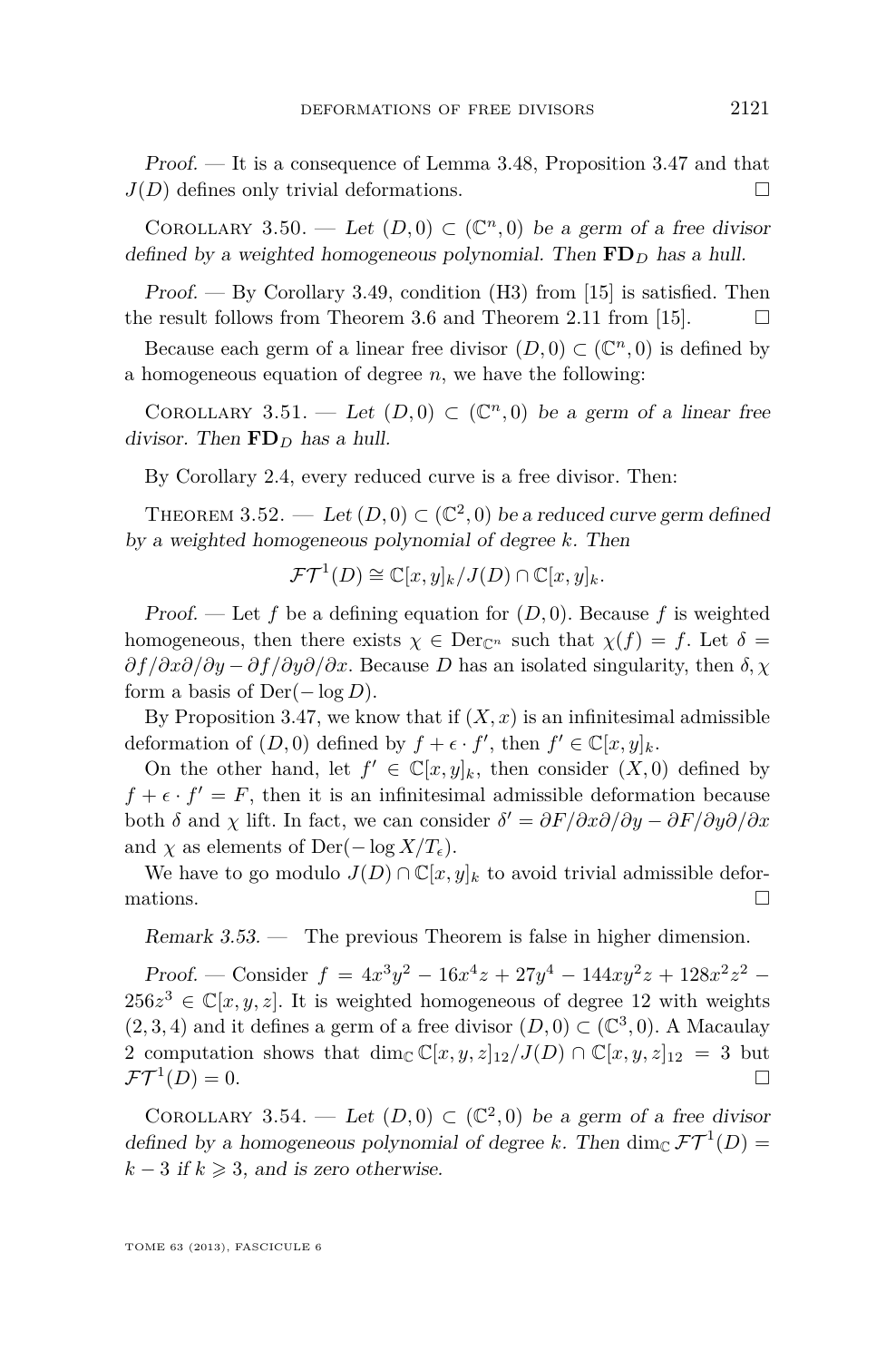<span id="page-26-0"></span>Proof. — If  $k = 1$ , then  $J(D) = \mathbb{C}[x, y]$  and if  $k = 2$ , then  $J(D) = (x, y)$ and so, by Theorem [3.52,](#page-25-0) in both cases  $\mathcal{FT}^1(D) = 0$ .

Let us suppose now that  $k \ge 3$ . We have that  $\dim_{\mathbb{C}} \mathbb{C}[x, y]_k = k+1$  and that  $J(D) \cap \mathbb{C}[x,y]_k$  gives us 4 relations:  $x \partial f / \partial x, x \partial f / \partial y, y \partial f / \partial x, y \partial f / \partial y$ . Because (*D,* 0) is an isolated singularity, then *∂f /∂x, ∂f /∂y* form a regular sequence and so the Koszul relation generates the relations between the partial derivative of *f*. Because the Koszul relation is of degree  $k - 1 > 1$ , then *x∂f /∂x, x∂f /∂y, y∂f /∂x, y∂f /∂y* are linearly independent. Hence, dim<sub>C</sub>  $\mathbb{C}[x,y]_k / J(D) \cap \mathbb{C}[x,y]_k = k+1-4 = k-3$ . We conclude by Theo-rem [3.52.](#page-25-0)

Example 3.55.

- (1) Consider  $f = xy(x-y)(x+y) \in \mathbb{C}[x, y]$  and let  $(D, 0) = (V(f), 0) \subset \mathbb{C}[x, y]$  $(\mathbb{C}^2, 0)$ . Then  $\mathcal{FT}^1(D)$  is 1-dimensional and it is generated by  $x^2y^2$ .
- (2) Consider  $f = x^5 + y^4 \in \mathbb{C}[x, y]$  and the germ of a free divisor  $(D,0) = (V(f),0) \subset (\mathbb{C}^2,0)$ . A direct computation shows that  $\mathcal{FT}^1(D) = 0$  and so it is formally rigid.

Remark 3.56. — Let  $(D, 0) \subset (\mathbb{C}^n, 0)$  be a germ of a free divisor defined by a weighted homogeneous polynomial. Then we can compute the cohomology of  $C^{\bullet}$  degree by degree, because each module and map involved is degree preserving.

THEOREM 3.57. — Let  $(D,0) \subset (\mathbb{C}^n,0)$  be a germ of a free divisor defined by a weighted homogeneous polynomial. Then  $\mathcal{FT}^1(D) \cong (\mathcal{H}^1(\mathcal{C}^{\bullet})_0)_0$ , where  $(\mathcal{H}^1(\mathcal{C}^{\bullet})_0)_0$  is the weight zero part of  $\mathcal{H}^1(\mathcal{C}^{\bullet})_0$ .

Proof. — Let f be a defining equation for  $(D, 0)$  weighted homogeneous of degree  $k$  and let  $(X, x)$  be an infinitesimal admissible deformation of  $(D, 0)$ . By Proposition [3.47,](#page-24-0) we can suppose  $(X, x)$  has defining equation  $f + \epsilon \cdot f'$ , with  $f'$  weighted homogeneous of degree *k*.

Because  $Der(-\log D)$  is a graded module, we can consider  $\delta_1, \ldots, \delta_n \in$ Der(− log *D*) a weighted homogeneous basis. By Proposition [3.20,](#page-12-0) Der(log  $X/T_{\epsilon}$ ) is generated by  $\delta_1 + \epsilon \cdot \tilde{\delta}_1, \ldots, \delta_n + \epsilon \cdot \tilde{\delta}_n$  such that the determinant of their coefficients is  $f + \epsilon \cdot f'$ . Because f and f' are both weighted homogeneous of the same degree, then each  $\tilde{\delta}_i$  is weighted homogeneous of the same degree as  $\delta_i$ , for all  $i = 1, \ldots, n$ .

As seen in the proof of Theorem [3.27,](#page-17-0) there exists  $\psi \in \mathcal{C}^1$  such that  $\psi(\delta_i) = \tilde{\delta}_i$ . So by the previous argument  $\psi$  is a weight-preserving map and so represents an element of  $(\mathcal{H}^1(\mathcal{C}^{\bullet}))$  $)$ <sub>0</sub>)<sub>0</sub>.  $\Box$ 

COROLLARY 3.58. — Let  $(D,0) \subset (\mathbb{C}^n,0)$  be a germ of a linear free divisor. Then  $\mathcal{FT}^1(D) \cong \mathcal{LFT}^1(D)$ .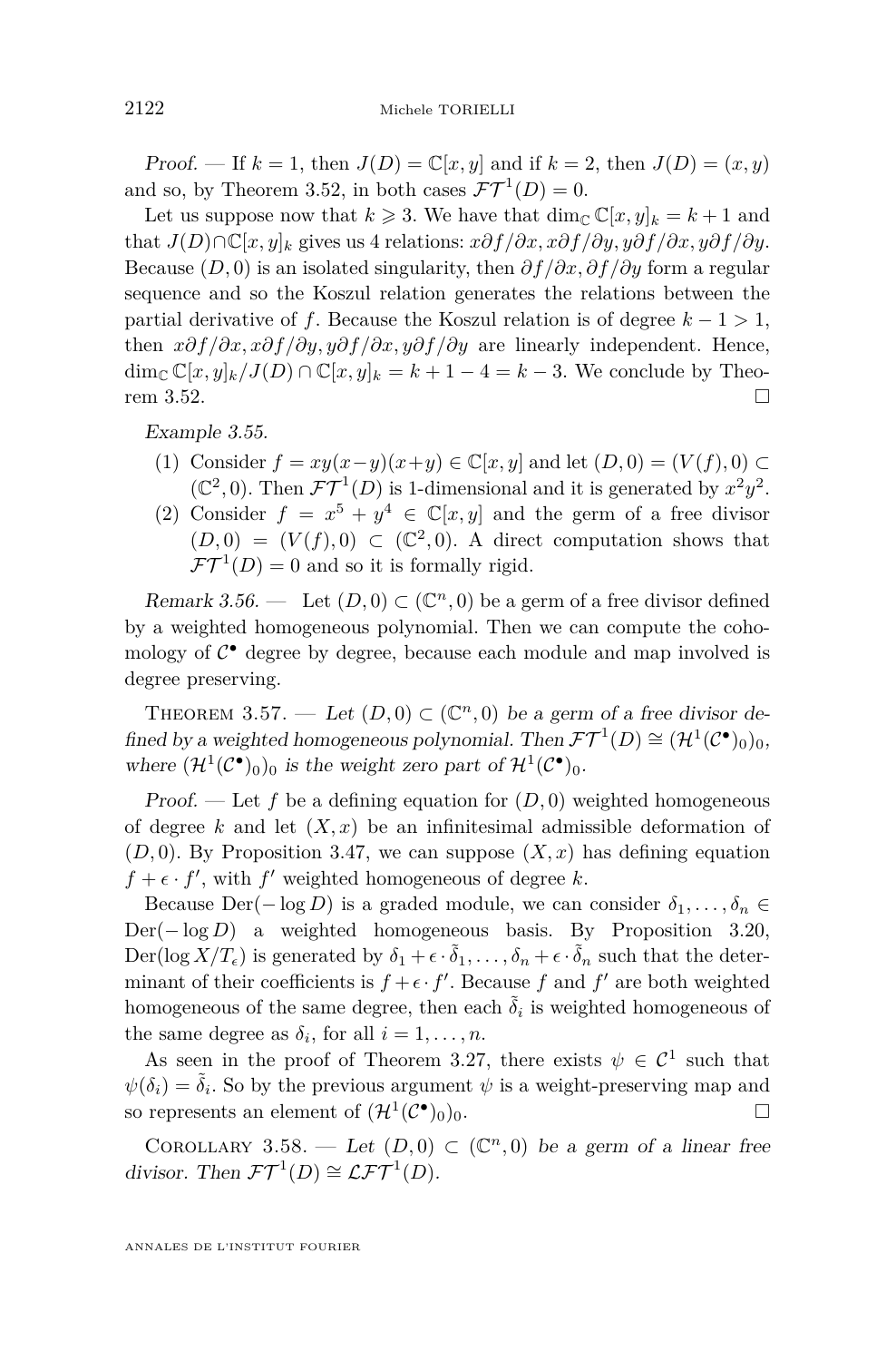Proof. — It is clear that  $(\mathcal{H}^1(\mathcal{C}^{\bullet})_0)_0 = \mathcal{H}^1(\mathcal{C}^{\bullet}_0)$  $)$ <sub>0</sub>.

COROLLARY 3.59. — Let  $(D,0) \subset (\mathbb{C}^n,0)$  be a germ of a reductive linear free divisor. Then it is formally rigid also as free divisor.

Proof. — This is a consequence of Theorem [3.44](#page-23-0) and Corollary [3.58.](#page-26-0)  $\Box$ 

#### **4. Properties of the cohomology**

#### **4.1. Constructibility of the cohomology**

As we have seen in the previous section, the cohomology of the complex  $\mathcal{C}^{\bullet}$  plays an important role in the theory of admissible deformations for a germ of a free divisor. From Schlessinger's Theorem 2.11 from [\[15\]](#page-40-0), we know that the main point in proving the existence of a hull is the finiteness of this cohomology. The following subsection is devoted to study this problem.

DEFINITION  $4.1.$  — Let *X* be a *n*-dimensional complex manifold. We denote by  $\mathcal{D}_X$  the sheaf of differential operators on X and by  $\mathcal{G}r_F\bullet(\mathcal{D}_X)$ the sheaf on  $T^*X$  of graded rings associated with the filtration  $F^{\bullet}$  by the order of  $\sigma(P)$  the principal symbol of a differential operator P.

DEFINITION  $4.2.$  — Let  $D \subset \mathbb{C}^n$  be a divisor defined by the ideal *I*. We define the V-filtration relative to *D* on  $\mathcal{D}_{\mathbb{C}^n}$  by

$$
\mathcal{V}_k^D(\mathcal{D}_{\mathbb{C}^n}) := \left\{ P \in \mathcal{D}_{\mathbb{C}^n} \mid P(I^j) \subset I^{j-k} \; \forall j \in \mathbb{Z} \right\}
$$

for all  $k \in \mathbb{Z}$ , where  $I^j = \mathcal{O}_{\mathbb{C}^n}$  when *j* is negative. Similarly, we define

$$
\mathcal{V}_k^D(\mathcal{D}_{\mathbb{C}^n,x}) := \big\{ P \in \mathcal{D}_{\mathbb{C}^n,x} \mid P(f^j) \subset f^{j-k} \,\,\forall j \in \mathbb{Z} \big\},\
$$

where  $f$  is a local equation for  $D$  at  $x$ . If there is no confusion, we denote  $\mathcal{V}_k^D(\mathcal{D}_{\mathbb{C}^n})$  and  $\mathcal{V}_k^D(\mathcal{D}_{\mathbb{C}^n,x})$  simply by  $\mathcal{V}_k(\mathcal{D}_{\mathbb{C}^n})$  and  $\mathcal{V}_k(\mathcal{D}_{\mathbb{C}^n,x})$ , respectively.

DEFINITION  $4.3.$  — A logarithmic differential operator is an element of  $\mathcal{V}_0(\mathcal{D}_{\mathbb{C}^n}).$ 

Remark  $4.4.$  — We have

$$
\mathrm{Der}(-\log D) = \mathrm{Der}_{\mathbb{C}^n} \cap \mathcal{V}_0(\mathcal{D}_{\mathbb{C}^n}) = \mathcal{G}r^1_{F^{\bullet}}(\mathcal{V}_0(\mathcal{D}_{\mathbb{C}^n})),
$$

and

$$
F^1(\mathcal{V}_0(\mathcal{D}_{\mathbb{C}^n}))=\mathcal{O}_{\mathbb{C}^n}\oplus \mathrm{Der}(-\log D).
$$

Proof. — The first equality comes directly from the definitions. The second one is a consequence of the fact that  $F^1(\mathcal{D}_{\mathbb{C}^n}) = \mathcal{O}_{\mathbb{C}^n} \oplus \text{Der}_{\mathbb{C}^n}$ .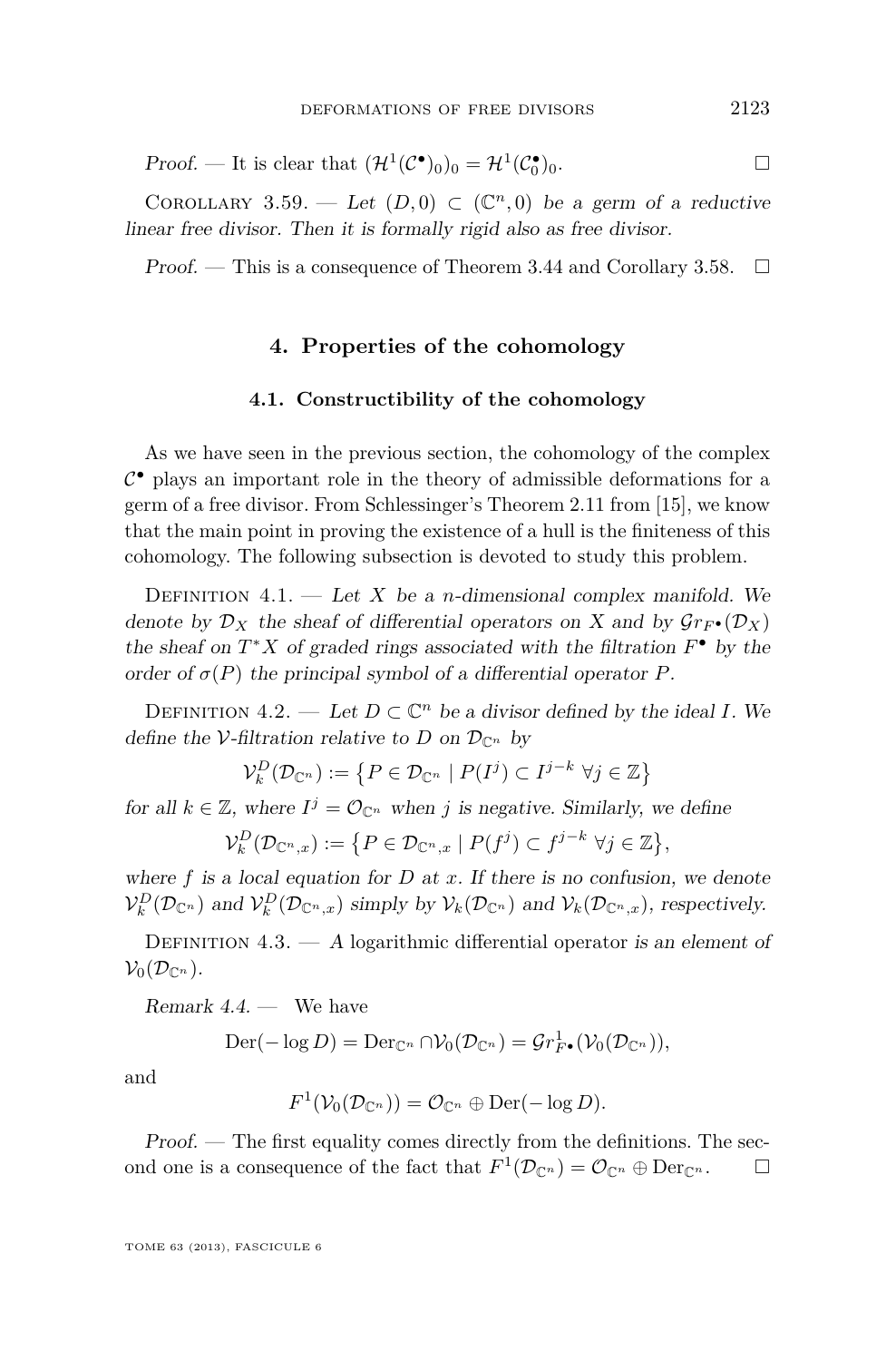DEFINITION 4.5. — Let M be a  $\mathcal{O}_{\mathbb{C}^n}$ -module. A connection on M with logarithmic poles along  $D$  or a logarithmic connection on  $M$ , is a homomorphism over C

$$
\nabla\colon \mathcal{M}\longrightarrow \Omega^1(\log D)\otimes \mathcal{M},
$$

that verifies Leibniz's identity

$$
\nabla(hm) = dh \otimes m + h\nabla(m)
$$

for any  $h \in \mathcal{O}_{\mathbb{C}^n}$  and  $m \in \mathcal{M}$ , where *d* is the exterior derivative over  $\mathcal{O}_{\mathbb{C}^n}$ . For any  $q \in \mathbb{N}$  we will denote  $\Omega^q(\log D) \otimes \mathcal{M}$  by  $\Omega^q(\log D)(\mathcal{M})$ .

DEFINITION 4.6. — Let M be a  $\mathcal{O}_{\mathbb{C}^n}$ -module with  $\nabla$  a logarithmic connection. We can define the following left  $\mathcal{O}_{\mathbb{C}^n}$ -linear morphism

$$
\nabla' : \operatorname{Der}(-\log D) \longrightarrow \mathcal{E}nd_{\mathbb{C}}(\mathcal{M})
$$

$$
\delta \longmapsto \nabla_{\delta}
$$

where  $\nabla_{\delta}(m) := \langle \delta, \nabla(m) \rangle$ .

Remark 4.7. — The morphism  $\nabla'$  verifies Leibniz's condition

$$
\nabla_{\delta}(hm) = \delta(h)m + h\nabla_{\delta}(m)
$$

for any  $\delta \in \text{Der}(-\log D)$ ,  $h \in \mathcal{O}_{\mathbb{C}^n}$  and  $m \in \mathcal{M}$ .

Remark 4.8. — Given a left  $\mathcal{O}_{\mathbb{C}^n}$ -linear morphism

 $\nabla'$ : Der( $-\log D$ )  $\longrightarrow$   $\mathcal{E}nd_{\mathbb{C}}(\mathcal{M})$ 

verifying Leibniz's condition, we define

$$
\nabla\colon \mathcal{M}\longrightarrow \Omega^1(\log D)(\mathcal{M})
$$

with  $\nabla(m)$  the element of  $\Omega^1(\log D)(\mathcal{M}) = \mathcal{H}om_{\mathcal{O}_{\mathbb{C}^n}}(\text{Der}(-\log D),\mathcal{M})$ such that  $\nabla(m)(\delta) = \nabla'(\delta)(m)$ .

DEFINITION 4.9. — A logarithmic connection  $\nabla$  is integrable if, for each  $\delta, \delta' \in \text{Der}(-\log D)$ , it verifies

$$
\nabla_{[\delta,\delta']}=[\nabla_{\delta},\nabla_{\delta'}],
$$

where  $\lceil \cdot \rceil$  represents the Lie bracket in Der( $-\log D$ ) and the commutator in  $\mathcal{E}nd_{\mathbb{C}}(\mathcal{M}).$ 

Example 4.10. — Consider  $\mathcal{M} = \text{Der}_{\mathbb{C}^n}/\text{Der}(-\log D)$ . Then we can introduce on M the integrable logarithmic connection defined by  $\nabla_{\delta}$  := [ $\delta$ , −]. If we take  $\mathcal{M} = \text{Der}(-\log D)$  or  $\text{Der}_{\mathbb{C}^n}$ , then  $\nabla_{\delta} = [\delta, -]$  does not in general define a connection on M because it is not  $\mathcal{O}_{\mathbb{C}^n}$ -linear in  $\delta$ .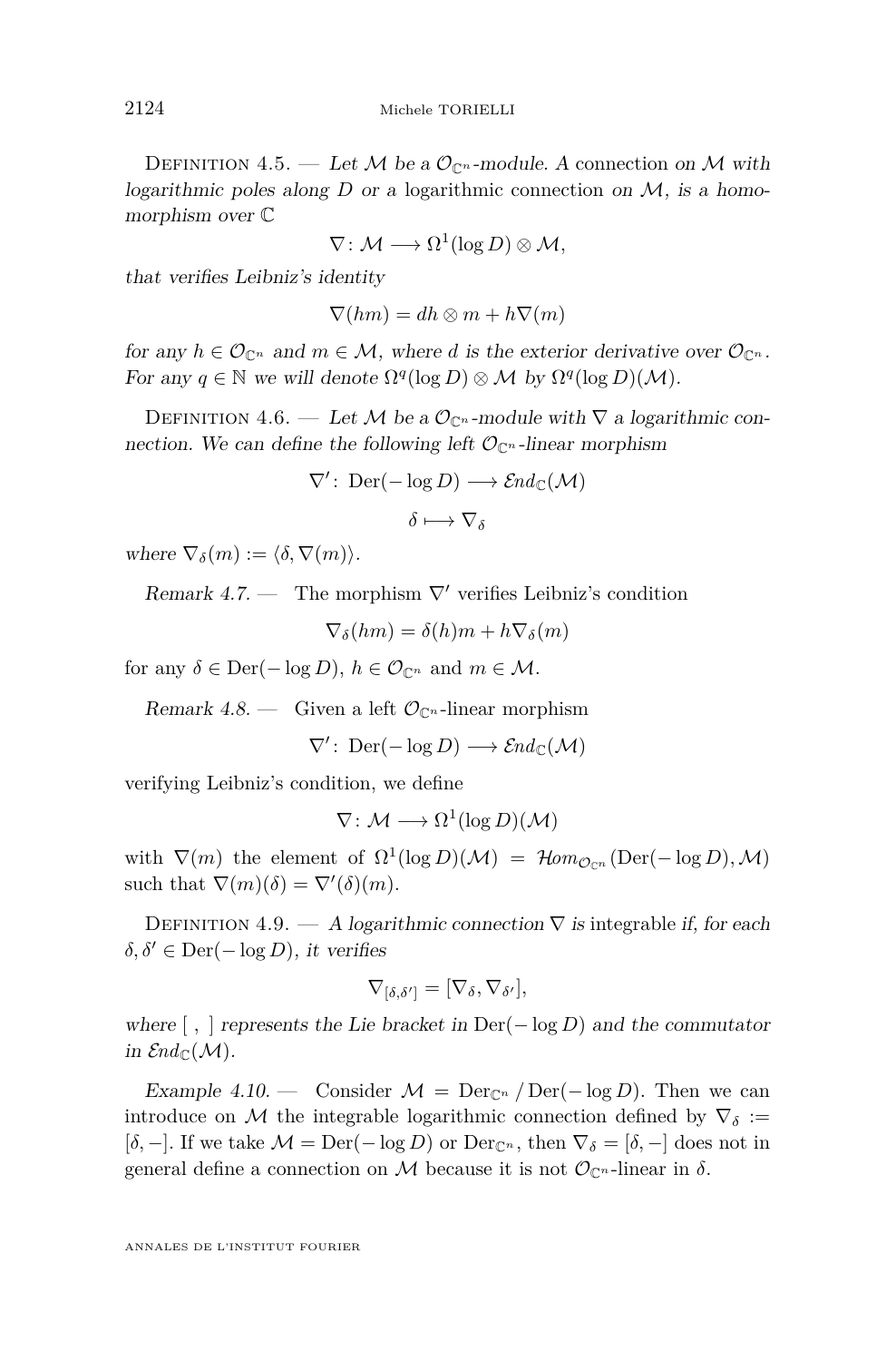<span id="page-29-0"></span>PROPOSITION 4.11 ([\[3\]](#page-39-0), Corollary 2.2.6). — Let  $D \subset \mathbb{C}^n$  be a free divisor and let M be a  $\mathcal{O}_{\mathbb{C}^n}$ -module. An integrable logarithmic connection on M gives rise to a left  $V_0(\mathcal{D}_{\mathbb{C}^n})$ -module structure on M and vice versa.

We now explain a condition that allows us to put a structure of  $\mathcal{V}_0(\mathcal{D}_{\mathbb{C}^n})$ module on  $Der(-\log D)$  and  $Der_{\mathbb{C}^n}$ .

Fix  $D \subset \mathbb{C}^n$  a free divisor and  $\delta_i = \sum_{j=1}^n a_{ij} \partial/\partial x_j$ ,  $i = 1, \ldots, n$  a basis for Der( $-\log D$ ), where  $a_{ij} \in \mathcal{O}_{\mathbb{C}^n}$  for  $i, j = 1, \ldots, n$ . We know that Der(−log *D*) forms a Lie subalgebra of Der<sub>Cn</sub>, hence we can write

$$
[\delta_i, \delta_j] = \sum_{k=1}^n b_{jk}^i \delta_k
$$

where  $b_{jk}^i \in \mathcal{O}_{\mathbb{C}^n}$  for all  $i, j, k = 1, \ldots, n$  and similarly we can write

$$
[\delta_i, \partial/\partial x_j] = \sum_{k=1}^n c_{jk}^i \frac{\partial}{\partial x_k}
$$

where  $c_{jk}^i \in \mathcal{O}_{\mathbb{C}^n}$  for all  $i, j, k = 1, \ldots, n$ . In this way we obtain the data of 2*n* matrices  $B_i = (b^i_{jk})$  and  $C_i = (c^i_{jk})$  of holomorphic function on  $\mathbb{C}^n$ . Let us write  $\delta \cdot \partial := [\delta, \partial]$  for any derivation  $\partial$  and any logarithmic derivation *δ*. Then we have

$$
\delta_i \cdot \underline{\delta}^t = B_i \underline{\delta}^t, \ 1 \leqslant i \leqslant n
$$

and

$$
\delta_i \cdot \underline{\partial}^t = C_i \underline{\partial}^t, \ 1 \leqslant i \leqslant n
$$

where  $\delta = (\delta_1, \ldots, \delta_n)$  and  $\partial = (\partial/\partial x_1, \ldots, \partial/\partial x_n)$ .

LEMMA 4.12. — For  $i, j = 1, \ldots, n$  we have that

$$
\delta_i(C_j) - \delta_j(C_i) + [C_j, C_i] = \sum_{k=1}^n b_{jk}^i C_k
$$

if and only if

$$
\sum_{k=1}^{n} a_{kr} \frac{\partial (b_{jk}^i)}{\partial x_l} = 0, \ \forall \ i, l, r = 1, \dots, n.
$$

Proof. — We first notice that by definition  $c_{jk}^i = -\partial(a_{ik})/\partial x_j$ . The first equality is an equality between matrices, hence we can check it entry by entry. Let  $1 \geq l, r \geq 0$ . We now check the entry  $(l, r)$ . In this case the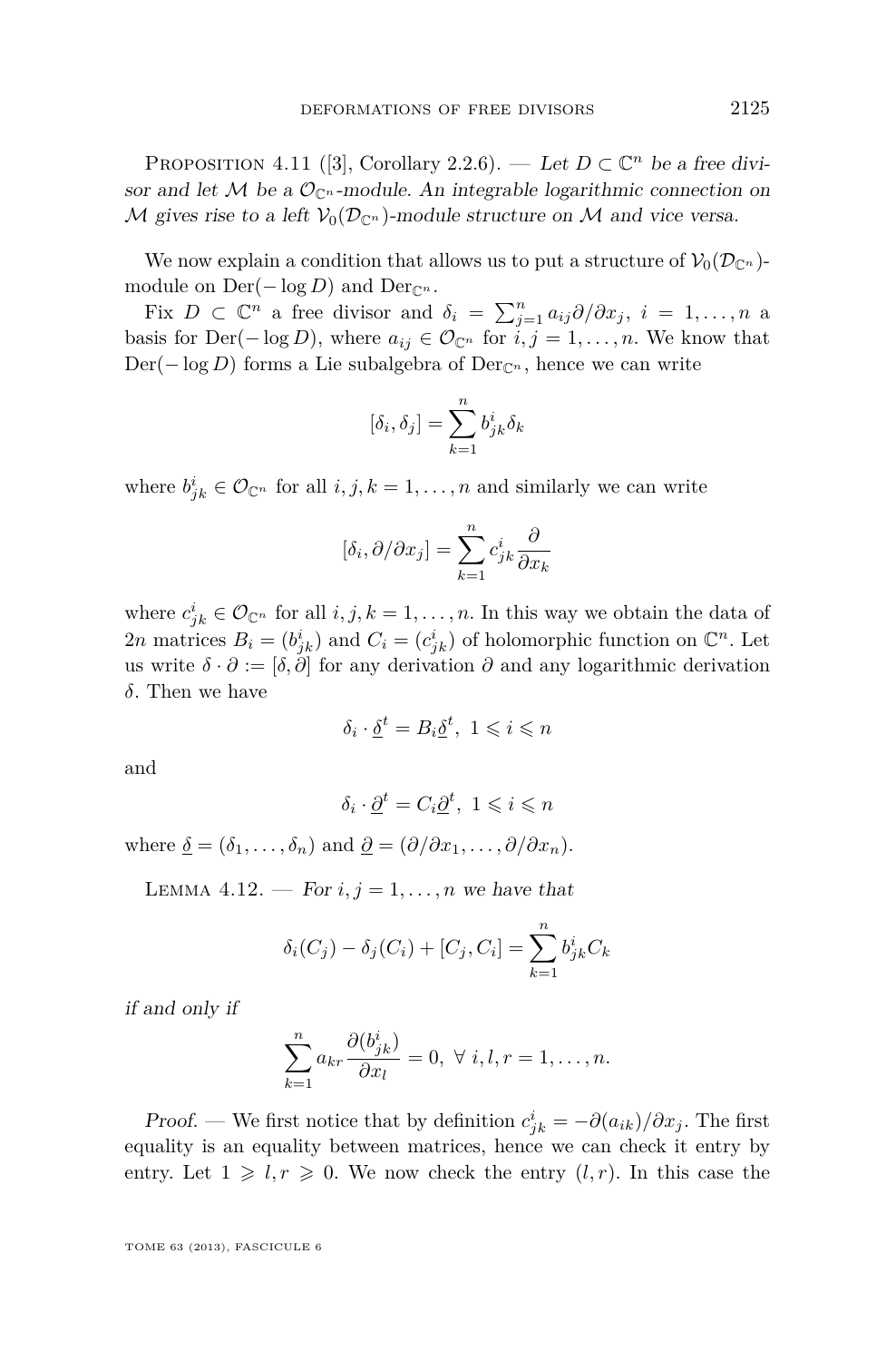<span id="page-30-0"></span>expression becomes

$$
- \delta_i(\frac{\partial (a_{jr})}{\partial x_l}) + \delta_j(\frac{\partial (a_{ir})}{\partial x_l}) + \sum_{k=1}^n \frac{\partial (a_{jk})}{\partial x_l} \frac{\partial (a_{ir})}{\partial x_k} - \sum_{k=1}^n \frac{\partial (a_{ik})}{\partial x_l} \frac{\partial (a_{jr})}{\partial x_k} = - \sum_{k=1}^n b_{jk}^i \frac{\partial (a_{kr})}{\partial x_l}.
$$

Consider now the Jacobi identity

$$
\left[\left[\delta_i,\delta_j\right],\frac{\partial}{\partial x_l}\right] + \left[\left[\delta_j,\frac{\partial}{\partial x_l}\right],\delta_i\right] + \left[\left[\frac{\partial}{\partial x_l},\delta_i\right],\delta_j\right] = 0.
$$

The coefficient of *∂/∂x<sup>r</sup>* of the previous expression is

$$
\delta_i \left( \frac{\partial (a_{jr})}{\partial x_l} \right) - \delta_j \left( \frac{\partial (a_{ir})}{\partial x_l} \right) - \sum_{k=1}^n \frac{\partial (a_{jk})}{\partial x_l} \frac{\partial (a_{ir})}{\partial x_k} \n+ \sum_{k=1}^n \frac{\partial (a_{ik})}{\partial x_l} \frac{\partial (a_{jr})}{\partial x_k} - \sum_{k=1}^n b_{jk}^i \frac{\partial (a_{kr})}{\partial x_l} - \sum_{k=1}^n a_{kr} \frac{\partial (b_{jk}^i)}{\partial x_l} = 0.
$$

Hence, the first equality is satisfied if and only if

$$
\sum_{k=1}^{n} a_{kr} \frac{\partial (b_{jk}^{i})}{\partial x_{l}} = 0.
$$

PROPOSITION 4.13. — We can define a structure of left  $\mathcal{V}_0(\mathcal{D}_{\mathbb{C}^n})$ -module on  $Der_{\mathbb{C}^n}$  if

$$
\sum_{k=1}^{n} a_{kr} \frac{\partial (b_{jk}^i)}{\partial x_l} = 0, \ \forall \ i, l, r = 1, \dots, n.
$$

Proof. — To define a structure of left  $\mathcal{V}_0(\mathcal{D}_{\mathbb{C}^n})$ -module on Der<sub>C<sup>*n*</sup></sub>, we define the action of  $\delta_i$  on any derivation  $\partial$  by

$$
\delta_i \bullet \partial := [\delta_i, \partial],
$$

or in other words

$$
\delta_i \bullet \underline{\partial}^t := C_i \underline{\partial}^t, \ 1 \leqslant i \leqslant n.
$$

The structure just introduced is a  $V_0(\mathcal{D}_{\mathbb{C}^n})$ -module structure if and only if

$$
(\delta_i \delta_j - \delta_j \delta_i) \bullet \underline{\partial}^t = \left(\sum_{k=1}^n b_{jk}^i \delta_k\right) \bullet \underline{\partial}^t.
$$

An easy computation shows us that this is true if and only if

$$
\delta_i(C_j) - \delta_j(C_i) + [C_j, C_i] = \sum_{k=1}^n b_{jk}^i C_k
$$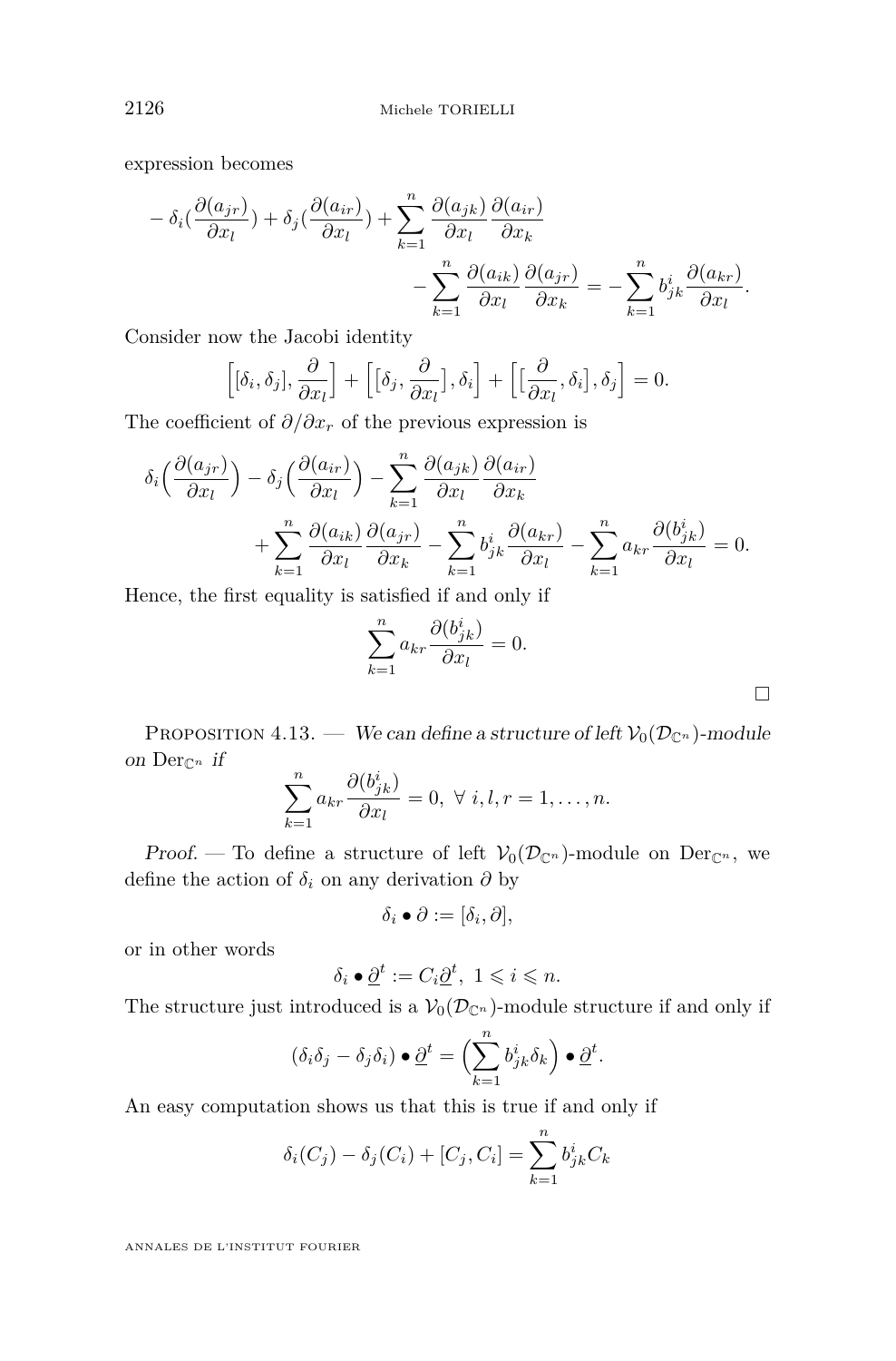<span id="page-31-0"></span>hence we can conclude by Lemma [4.12.](#page-29-0)  $\Box$ 

Remark 4.14. — Notice that the action on  $Der_{\mathbb{C}^n}$  of any logarithmic derivation  $\delta = \sum_{k=1}^{n} \beta_k \delta_k$  is given by

$$
\delta \bullet \underline{\partial}^t = \sum_{k=1}^n \beta_k C_k \underline{\partial}^t.
$$

LEMMA 4.15. — For  $i, j = 1, ..., n$ ,

$$
\sum_{k=1}^{n} a_{lk} \frac{\partial (b_{jr}^i)}{\partial x_k} = 0, \ \forall \ i, l, r = 1, \dots, n
$$

if and only if

$$
\delta_i(B_j) - \delta_j(B_i) + [B_j, B_i] = \sum_{k=1}^n b_{jk}^i B_k.
$$

Proof. — This is similar to the proof of Lemma [4.12.](#page-29-0)

PROPOSITION 4.16. — We can define a structure of left  $\mathcal{V}_0(\mathcal{D}_{\mathbb{C}^n})$ -module on Der(− log *D*) if

$$
\sum_{k=1}^{n} a_{lk} \frac{\partial (b_{jr}^i)}{\partial x_k} = 0, \ \forall \ i, l, r = 1, \dots, n.
$$

Proof. — As the proof of Proposition [4.13.](#page-30-0)

COROLLARY 4.17. — Let  $D \subset \mathbb{C}^n$  be a linear free divisor. Then  $Der_{\mathbb{C}^n}$ and  $\text{Der}(-\log D)$  are left  $\mathcal{V}_0(\mathcal{D}_{\mathbb{C}^n})$ -modules.

Proof. — In this case  $b^i_{jk} \in \mathbb{C}$  and so the two previous conditions are trivially fulfilled.

COROLLARY 4.18. — Let  $D \subset \mathbb{C}^2$  be a free divisor defined by a weighted homogeneous equation. Then Der<sub>C2</sub> and Der(- $\log D$ ) are left  $\mathcal{V}_0(\mathcal{D}_{\mathbb{C}^2})$ modules.

Proof. — Because *D* is defined by *f* a weighted homogeneous equation and because  $Der(-\log D)$  is a free  $\mathcal{O}_{\mathbb{C}^2}$ -module of rank 2, then we can choose  $\chi$ ,  $\delta$  as a basis of Der( $-\log D$ ), where  $\chi$  is an Euler vector field and  $\delta(f) = 0$ . Then  $[\chi, \delta] = \alpha \delta$ , where  $\alpha \in \mathbb{C}$  and so all the  $b^i_{jk} \in \mathbb{C}$ . Hence the two previous conditions are trivially fulfilled.

DEFINITION  $4.19.$  — Define the complex

 $\Omega^{\bullet}(\log D)(\text{Der}_{\mathbb{C}^n}/\text{Der}(-\log D)) := \Omega^{\bullet}(\log D) \otimes_{\mathcal{O}_{\mathbb{C}^n}} (\text{Der}_{\mathbb{C}^n}/\text{Der}(-\log D))$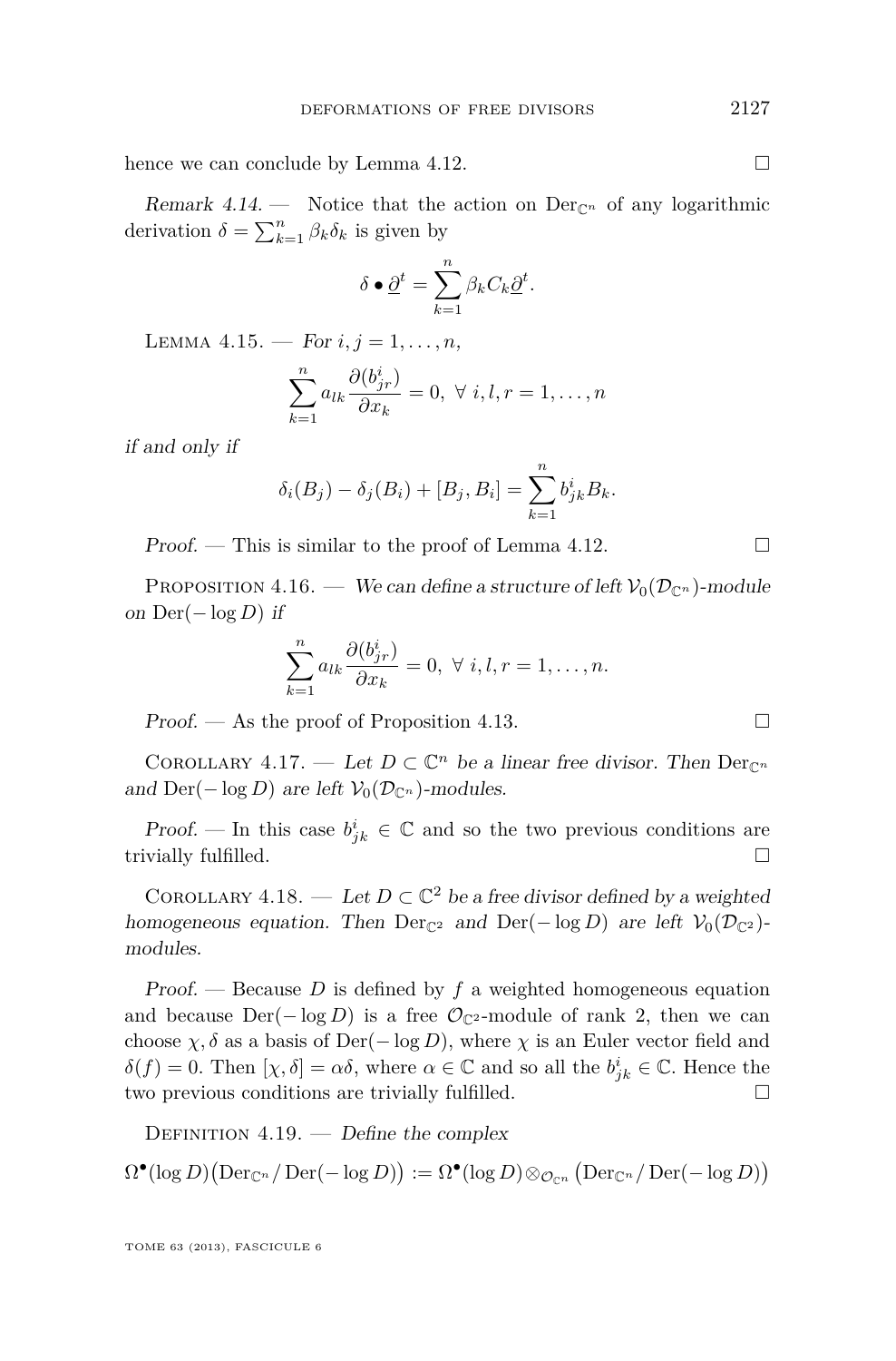<span id="page-32-0"></span>with differentials

$$
\nabla^p: \Omega^p(\log D)(\text{Der}_{\mathbb{C}^n}/\text{Der}(-\log D)) \longrightarrow \Omega^{p+1}(\log D)(\text{Der}_{\mathbb{C}^n}/\text{Der}(-\log D))
$$

given by

$$
\nabla^p(\omega \otimes \delta) := d\omega \otimes \delta + (-1)^p \omega \wedge \nabla(\delta),
$$

where *d* is the usual exterior derivative on  $\Omega^{\bullet}(\log D)$  and  $\nabla(\delta)$  is the element of  $\Omega^1(\log D) \otimes_{\mathcal{O}_{\mathbb{C}^n}} (\text{Der}_{\mathbb{C}^n} / \text{Der}(-\log D))$  such that  $[\nu, \delta] = \nu \cdot \nabla(\delta)$  for all  $\nu \in \text{Der}(-\log D).$ 

THEOREM  $4.20.$  — There is an isomorphism of complexes of sheaves of complex vector spaces between  $\Omega^{\bullet}(\log D)(\text{Der}_{\mathbb{C}^n}/\text{Der}(-\log D))$  and  $\mathcal{C}^{\bullet}$ , defined by

$$
\gamma^{p} \colon \Omega^{p}(\log D)(\text{Der}_{\mathbb{C}^{n}} / \text{Der}(-\log D)) \longrightarrow \mathcal{C}^{p}
$$

$$
\gamma^{p}(\omega_{1} \wedge \cdots \wedge \omega_{p} \otimes \delta)(\delta_{1} \wedge \cdots \wedge \delta_{p}) := \det(\omega_{i} \cdot \delta_{j})_{1 \leq i, j \leq p} \delta.
$$

Proof. — Applying Theorem 3.2.1 from [\[3\]](#page-39-0) in our case, we deduce that there is an isomorphism  $\psi^{\bullet}$  between the complex

$$
\Omega^{\bullet}(\log D)(\mathrm{Der}_{\mathbb{C}^n}/\mathrm{Der}(-\log D))
$$

and the dual of the logarithmic Spencer complex

$$
\text{Hom}_{\mathcal{V}_0(\mathcal{D}_{\mathbb{C}^n})}(\mathcal{V}_0(\mathcal{D}_{\mathbb{C}^n})\otimes_{\mathcal{O}_{\mathbb{C}^n}}\bigwedge^{\bullet}\text{Der}(-\log D),\text{Der}_{\mathbb{C}^n}/\text{Der}(-\log D)).
$$

The isomorphism is defined locally by

$$
\psi^p((\omega_1 \wedge \cdots \wedge \omega_p) \otimes \delta)(P \otimes (\delta_1 \wedge \cdots \wedge \delta_p)) := P \cdot \det(\omega_i \cdot \delta_j)_{1 \leqslant i,j \leqslant p} \cdot \delta.
$$

On the other hand, we can write  $\psi^p = \lambda^p \circ \gamma^p$ , where  $\lambda^p$  is the isomorphism

$$
\lambda^p: C^p \longrightarrow \mathcal{H}om_{\mathcal{V}_0(\mathcal{D}_{\mathbb{C}^n})}\Big(\mathcal{V}_0(\mathcal{D}_{\mathbb{C}^n})\otimes_{\mathcal{O}_{\mathbb{C}^n}}\bigwedge^p\mathrm{Der}(-\log D),
$$
  

$$
\mathrm{Der}_{\mathbb{C}^n}/\mathrm{Der}(-\log D)\Big),
$$

defined by

$$
\lambda^p(\alpha)\big(P\otimes(\delta_1\wedge\cdots\wedge\delta_p)\big):=P\cdot\alpha(\delta_1\wedge\cdots\wedge\delta_p).
$$

A direct computation shows that  $\lambda^p$  commutes with the differentials and hence defines an isomorphism of complexes.

Hence, also  $\gamma^p$  is an isomorphism and commutes with the differentials and therefore defines an isomorphism of complexes.  $\Box$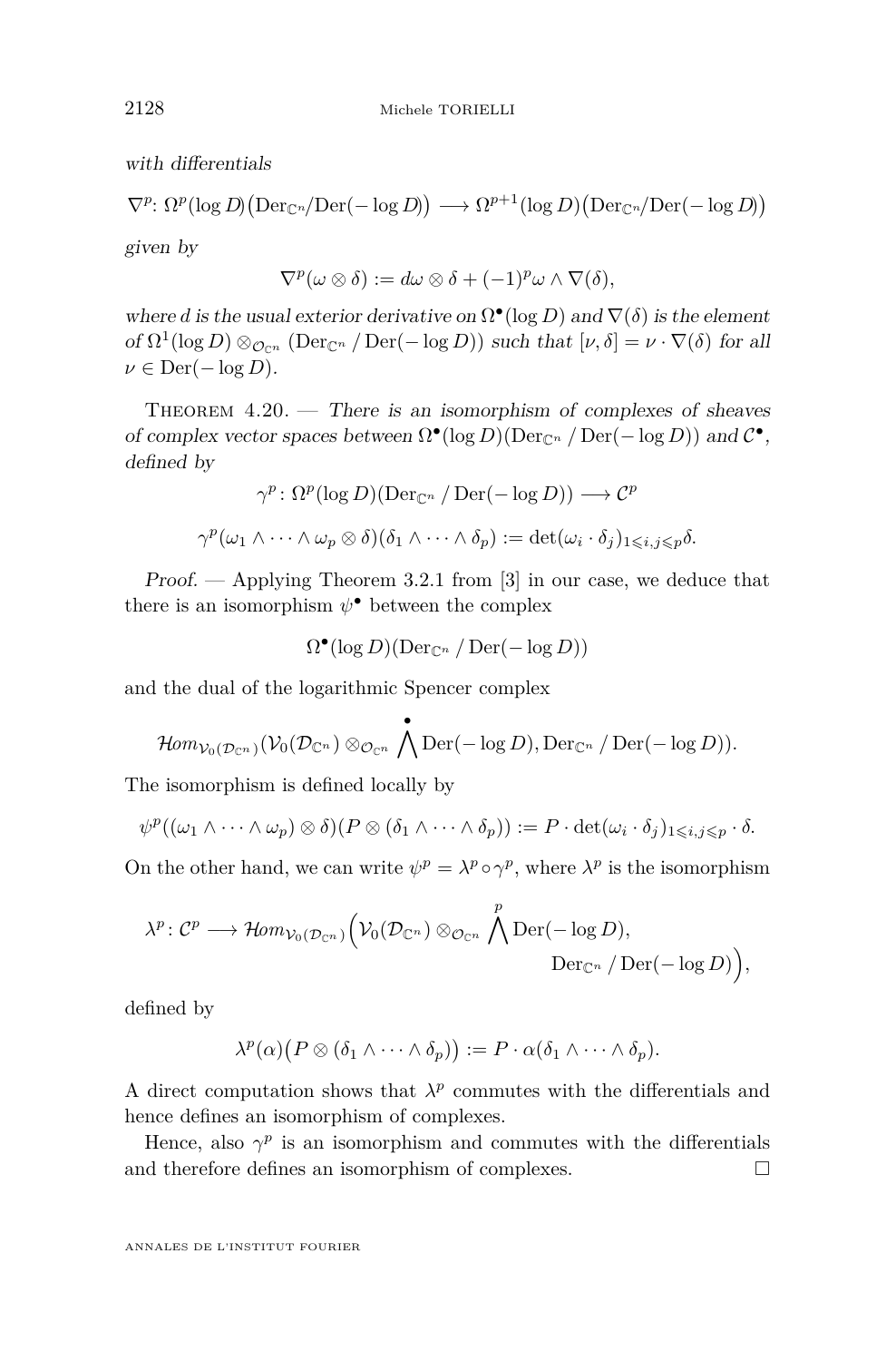<span id="page-33-0"></span>DEFINITION  $4.21$ . — Let  $D \subset \mathbb{C}^n$  be a divisor. We say that *D* is a Koszul free divisor at *x* if it is free at *x* and if there exists a basis  $\delta_1, \ldots, \delta_n$  of  $Der_x(-\log D)$  such that the sequence of symbols  $\sigma(\delta_1), \ldots, \sigma(\delta_n)$  is regular in  $\mathcal{G}r_{F\bullet}(\mathcal{D}_{\mathbb{C}^n})_x$ . If D is a Koszul free divisor at every point, we simply say that it is a Koszul free divisor.

Notice that for a free divisor *D*, to be Koszul is equivalent to being holonomic in the sense of Definition 3.8 from [\[14\]](#page-40-0), i.e. the logarithmic stratification of *D* is locally finite. See [\[8\]](#page-40-0), Theorem 7.4.

Example 4.22.

- (1) ([\[4\]](#page-39-0), Example 2.8, 3) Each reduced divisor  $D \subset \mathbb{C}^2$  is Koszul free.
- (2) The normal crossing divisor of Example [2.12](#page-5-0) is Koszul free.
- (3) ([\[4\]](#page-39-0), Example 2.8, 5) Consider the free divisor  $D = V(2^8z^3 2^7x^2z^2 + 2^4x^4z + 2^43^2xyz^2z - 2^2x^3y^2 - 3^3y^4) \subset \mathbb{C}^3$  with Saito matrix

$$
A = [\delta_1, \delta_2, \delta_3] = \begin{bmatrix} 6y & 4x^2 - 48z & 2x \\ 8z - 2x^2 & 12xy & 3y \\ -xy & 9y^2 - 16xz & 4z \end{bmatrix}.
$$

Then the sequence of symbols  $\sigma(\delta_1), \sigma(\delta_2), \sigma(\delta_3)$  is regular in  $\mathrm{Gr}_{F\bullet}(\mathcal{D}_{\mathbb{C}^n}).$ 

(4) ([\[4\]](#page-39-0), Example 4.2) Consider the free divisor  $D = V(xy(x+y)(y+y))$  $(xz)$ )  $\subset \mathbb{C}^3$  with Saito matrix

$$
\begin{bmatrix} x & 4x^2 & 0 \ y & -y^2 & 0 \ 0 & -z(x+y) & xz+y \end{bmatrix}
$$

Then *D* is not Koszul free.

THEOREM  $4.23.$  — Let  $(D, 0) \subset (\mathbb{C}^n, 0)$  be a germ of a Koszul free divisor such that  $\sum_{k=1}^{n} a_{kl} \partial (b_{jk}^i)/\partial x_r = 0$  for  $i, j, l, r = 1, \ldots, n$  and  $\sum_{l=1}^n a_{kl}\partial(b_{jr}^i)/\partial x_l = 0$ , for  $i, j, k, r = 1, \ldots, n$ . Then all  $\mathcal{H}^i(\mathcal{C}^{\bullet})$  are constructible sheaves of finite dimensional complex vector spaces.

Proof. — Write  $\mathcal{E}_0 = \text{Der}_{\mathbb{C}^n}/\text{Der}(-\log D)$ ,  $\mathcal{E}_1 = \text{Der}_{\mathbb{C}^n}$  and  $\mathcal{E}_2 =$ Der(−log *D*). Using the assumptions, we deduce from Proposition [4.13](#page-30-0) and [4.16,](#page-31-0) that we can consider the short exact sequence

$$
0\longrightarrow \mathcal{E}_2\longrightarrow \mathcal{E}_1\longrightarrow \mathcal{E}_0\longrightarrow 0
$$

as a resolution of the  $V_0(\mathcal{D}_{\mathbb{C}^n})$ -module  $\mathcal{E}_0$ . By twisting with  $\mathcal{O}_{\mathbb{C}^n}[D]$ , we find another  $V_0(\mathcal{D}_{\mathbb{C}^n})$ -resolution

$$
0 \longrightarrow \mathcal{E}_2[D] \longrightarrow \mathcal{E}_1[D] \longrightarrow \mathcal{E}_0[D] \longrightarrow 0.
$$

TOME 63 (2013), FASCICULE 6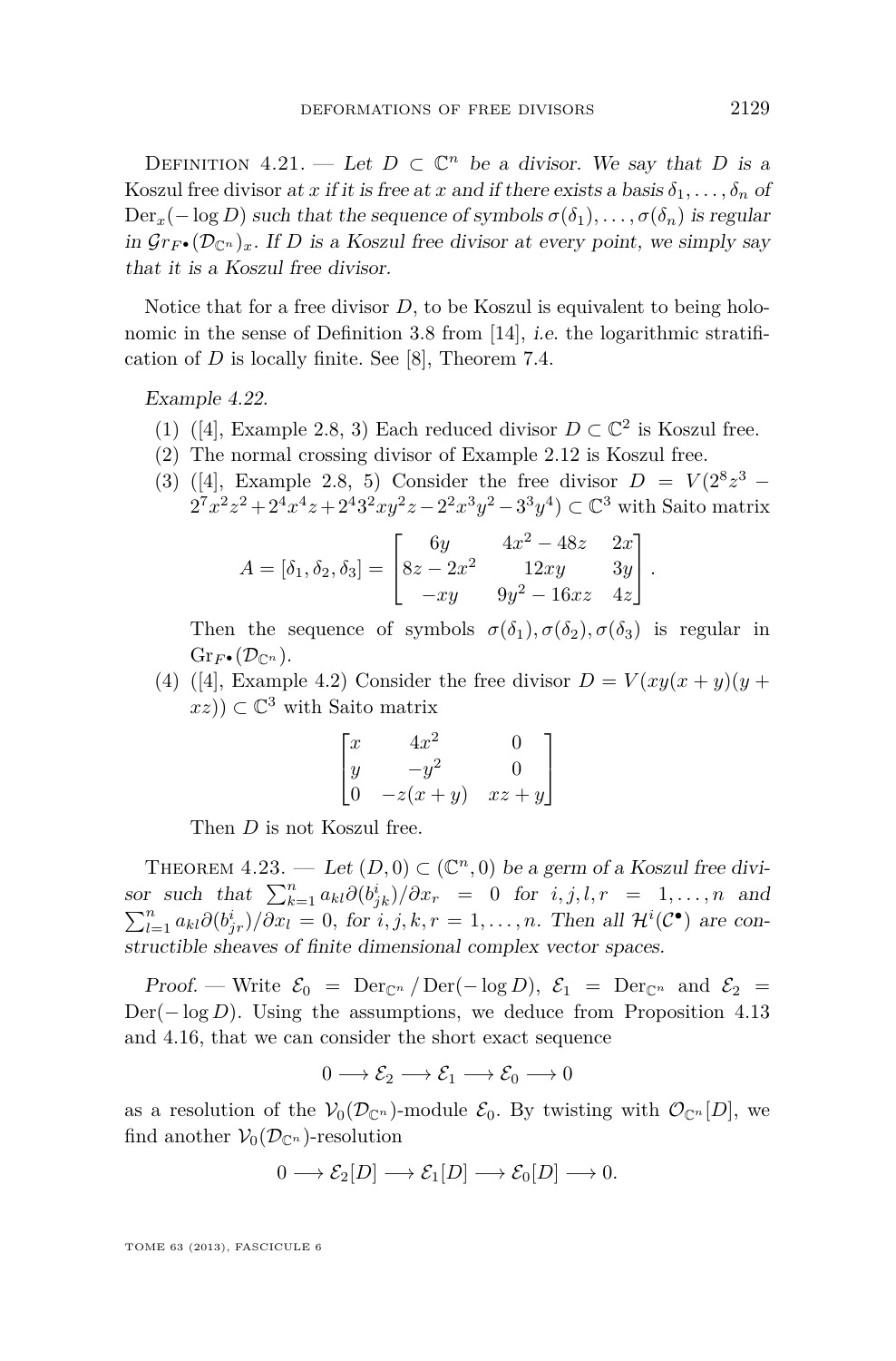By [\[5\]](#page-39-0), Proposition 1.2.3, the complexes  $\mathcal{D}_{\mathbb{C}^n}$   $\stackrel{L}{\otimes}_{\mathcal{V}_0(\mathcal{D}_{\mathbb{C}^n})}$   $\mathcal{E}_i[D]$ , for  $i =$ 1*,* 2 are concentrated in degree zero. Hence, we can compute the complex  $\mathcal{D}_{\mathbb{C}^n} \overset{L}{\otimes}_{\mathcal{V}_0(\mathcal{D}_{\mathbb{C}^n})} \mathcal{E}_0[D]$  through the above resolution as

$$
\mathcal{D}_{\mathbb{C}^n} \otimes_{\mathcal{V}_0(\mathcal{D}_{\mathbb{C}^n})} \mathcal{E}_2[D] \longrightarrow \mathcal{D}_{\mathbb{C}^n} \otimes_{\mathcal{V}_0(\mathcal{D}_{\mathbb{C}^n})} \mathcal{E}_1[D].
$$

By [\[5\]](#page-39-0), Proposition 1.2.3, the above complex is holonomic in each degree and we deduce that  $\mathbf{R}\mathcal{H}\text{om}_{\mathcal{D}\mathbb{C}^n}(\mathcal{O}_{\mathbb{C}^n}, \mathcal{D}_{\mathbb{C}^n} \overset{L}{\otimes}_{\mathcal{V}_0(\mathcal{D}_{\mathbb{C}^n})} \mathcal{E}_0[D])$  is constructible. By Theorem [4.20](#page-32-0) and by noticing that the isomorphism of [\[5\]](#page-39-0), Corollary 3.1.5, is true for any  $V_0(\mathcal{D}_{\mathbb{C}^n})$ -module, we have the following isomorphisms

$$
\mathcal{C}^{\bullet} \cong \Omega^{\bullet}(\log D)(\mathcal{E}_{0}) \cong \mathbf{R}\mathcal{H}om_{\mathcal{D}_{\mathbb{C}^{n}}}(\mathcal{O}_{\mathbb{C}^{n}}, \mathcal{D}_{\mathbb{C}^{n}} \overset{L}{\otimes}_{\mathcal{V}_{0}(\mathcal{D}_{\mathbb{C}^{n}})} \mathcal{E}_{0}[D])
$$

and hence, we can conclude.

COROLLARY 4.24. — Let  $(D,0) \subset (\mathbb{C}^n,0)$  be a germ of a Koszul free divisor such that  $\sum_{k=1}^{n} a_{kl} \partial(b_{jk}^i)/\partial x_r = 0$  and  $\sum_{k=1}^{n} a_{lk} \partial(b_{jr}^i)/\partial x_k = 0$ , for *i*, *j*, *l*,  $r = 1, \ldots, n$ . Then  $\mathbf{FD}_D$  has a hull.

Proof.  $-$  By Theorem [4.23,](#page-33-0) condition (H3) from [\[15\]](#page-40-0) is satisfied. Then the result follows from Theorem [3.6](#page-8-0) and Theorem 2.11 from [\[15\]](#page-40-0).  $\Box$ 

COROLLARY 4.25. — Let  $(D,0) \subset (\mathbb{C}^2,0)$  be a germ of a free divisor defined by a weighted homogeneous equation. Then **FD***<sup>D</sup>* has a hull.

Proof. — By Example [4.22,](#page-33-0)  $(D, 0)$  is Koszul. Because  $(D, 0)$  is defined by *f* a weighted homogeneous equation then we can choose  $\chi$ ,  $\delta$  as a basis of Der( $-\log D$ ), where  $\chi$  is an Euler vector field and  $\delta(f) = 0$ . Then  $[\chi, \delta] = \alpha \delta$ , where  $\alpha \in \mathbb{C}$  and so all the  $b^i_{jk} \in \mathbb{C}$ . Hence all the hypothesis of previous Corollary are fulfilled.

COROLLARY 4.26. — Let  $(D,0) \subset (\mathbb{C}^n,0)$  be a germ of a Koszul linear free divisor. Then all  $\mathcal{H}^i(\mathcal{C}^{\bullet})$  are constructible sheaves of finite dimensional complex vector spaces.

Proof. — This follows from Theorem [4.23](#page-33-0) and the fact that if  $(D, 0)$  is linear then *b i*  $i_{jk} \in \mathbb{C}$ .

The author is not aware if there exists a subclass of the Koszul free divisor that fulfil the assumptions of Theorem [4.23.](#page-33-0) However, we know that not all Koszul free divisor satisfies them. A direct computation shows that the last Koszul free divisor described in Example [4.22](#page-33-0) does not fulfil them.

Moreover, the author thinks that the approach used to put a logarithmic connection on  $Der_{\mathbb{C}^n}$  and  $Der(-\log D)$  is a particular case of the notion of integrability up to homotopy, see [\[1\]](#page-39-0).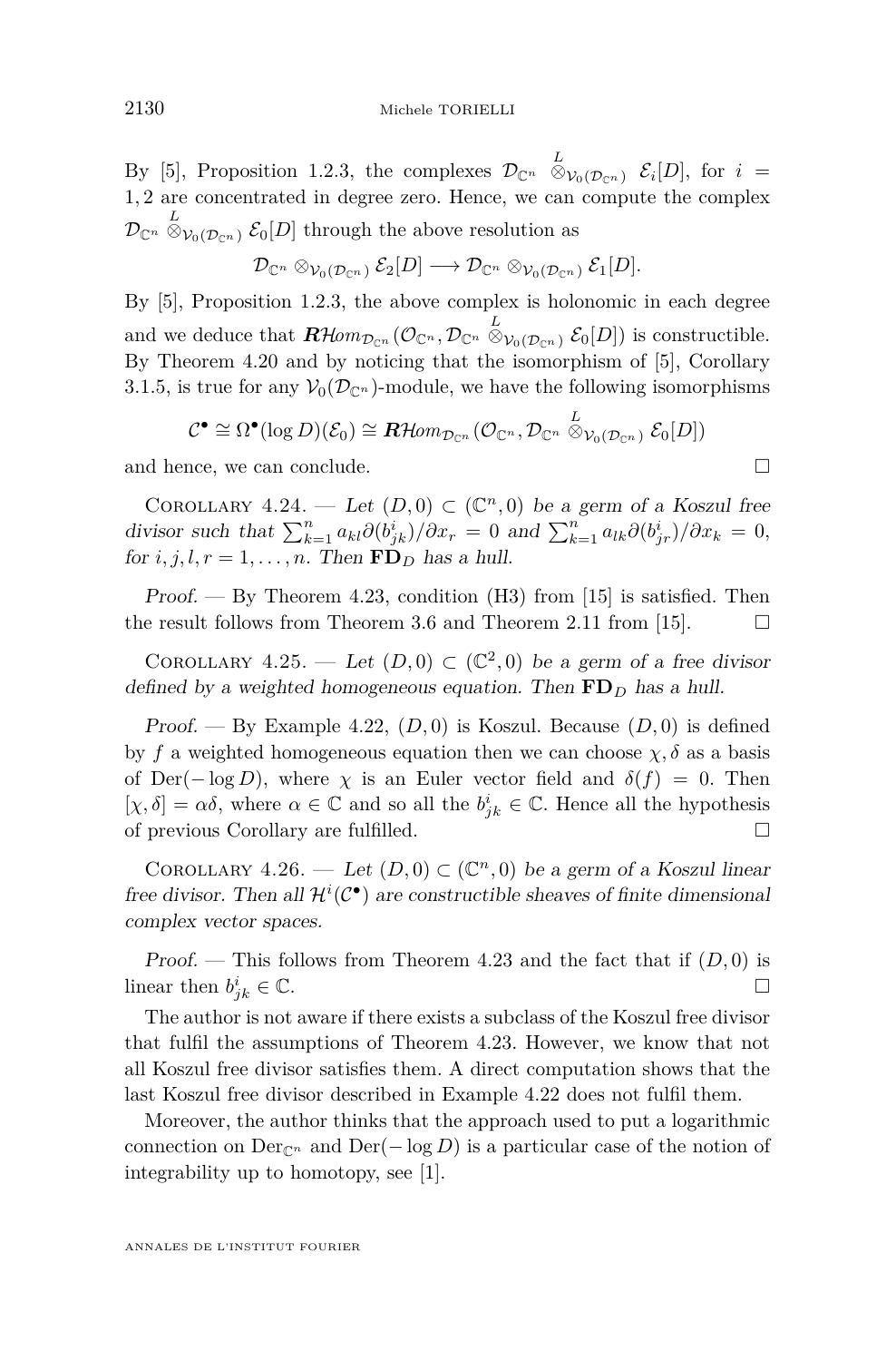#### **4.2. Propagation of Deformations**

<span id="page-35-0"></span>In this final subsection, we prove a result which highlights the difference between the theory of admissible deformations and the classical deformation theory of singularities.

We suppose that  $(D,0) \subset (\mathbb{C}^n,0)$  is a germ of a free divisor such that there exists a germ of a free divisor  $(D', 0) \subset (\mathbb{C}^{n-1}, 0)$  such that  $(D, 0) =$  $(D' \times \mathbb{C}, 0)$ , *i.e.* there exists a defining equation for *D* in  $\mathbb{C}[[x_1, \ldots, x_{n-1}]]$ .

THEOREM 4.27 (Corollary [4.37\)](#page-39-0). — There is an isomorphism of sheaves

$$
\pi^{-1}\mathcal{H}^i(\mathcal{C}_{D'}^{\bullet}) \cong \mathcal{H}^i(\mathcal{C}_D^{\bullet})
$$

where  $\pi$ :  $(D,0) \rightarrow (D',0)$  is the projection on the first factor of  $(D,0)$  =  $(D' \times \mathbb{C}, 0)$ . In particular, we have

$$
\pi^{-1}\mathcal{FT}^1(D') \cong \mathcal{FT}^1(D).
$$

Observe that in the ordinary deformation theory of singularities, if  $(D,0) = (D' \times \mathbb{C},0)$  and  $T^1_{(D',0)}$  is non-zero then  $T^1_{(D,0)}$  is infinite dimensional. See [\[9\]](#page-40-0), Chapter II, 1.4.

LEMMA  $4.28.$  – In this situation

$$
\mathrm{Der}(-\log D) = (\mathrm{Der}(-\log D') \otimes_{\mathcal{O}_{\mathbb{C}^{n-1},0}} \mathcal{O}_{\mathbb{C}^n,0}) \oplus \mathcal{O}_{\mathbb{C}^n,0} \frac{\partial}{\partial x_n}
$$

and

$$
\mathrm{Der}_{\mathbb{C}^n} / \mathrm{Der}(-\log D) = \mathrm{Der}_{\mathbb{C}^{n-1}} / \mathrm{Der}(-\log D') \otimes_{\mathcal{O}_{\mathbb{C}^{n-1},0}} \mathcal{O}_{\mathbb{C}^n,0}.
$$

Hence, if  $\delta \in \text{Der}(-\log D)$ , it can be written as  $\delta = (\delta', h\partial/\partial x_n)$ , where  $\delta' \in \text{Der}(-\log D') \otimes_{\mathcal{O}_{\mathbb{C}^{n-1},0}} \mathcal{O}_{\mathbb{C}^n,0} \text{ and } h \in \mathcal{O}_{\mathbb{C}^n,0}.$ 

To distinguish between the complexes for  $(D, 0)$  and for  $(D', 0)$  we will denote them respectively by  $(C_D^{\bullet}, d_D^{\bullet})$  and  $(C_{D'}^{\bullet}, d_{D'}^{\bullet})$ .

PROPOSITION  $4.29$ . — There is an isomorphism

$$
\varrho: \bigwedge^p \text{Der}(-\log D) \longrightarrow \left(\mathcal{O}_{\mathbb{C}^n,0} \otimes_{\mathcal{O}_{\mathbb{C}^{n-1},0}} \bigwedge^p \text{Der}(-\log D')\right)
$$

$$
\oplus \left(\mathcal{O}_{\mathbb{C}^n,0} \otimes_{\mathcal{O}_{\mathbb{C}^{n-1},0}} \bigwedge^{p-1} \text{Der}(-\log D')\right)
$$

$$
(\delta_1 \wedge \dots \wedge \delta_-) = \left(\delta' \circ h_1 \xrightarrow{\partial} \alpha_1 \wedge \dots \wedge \left(\delta' \circ h_n \xrightarrow{\partial} \alpha_n\right)
$$

$$
(\delta_1 \wedge \cdots \wedge \delta_p) = \left(\delta'_1, h_1 \frac{\partial}{\partial x_n}\right) \wedge \cdots \wedge \left(\delta'_p, h_p \frac{\partial}{\partial x_n}\right)
$$

$$
\longmapsto \left(\delta'_1 \wedge \cdots \wedge \delta'_p, \sum_{k=1}^p (-1)^{p-k} h_k \delta'_1 \wedge \cdots \wedge \widehat{\delta}'_k \wedge \cdots \wedge \delta'_p\right)
$$

TOME 63 (2013), FASCICULE 6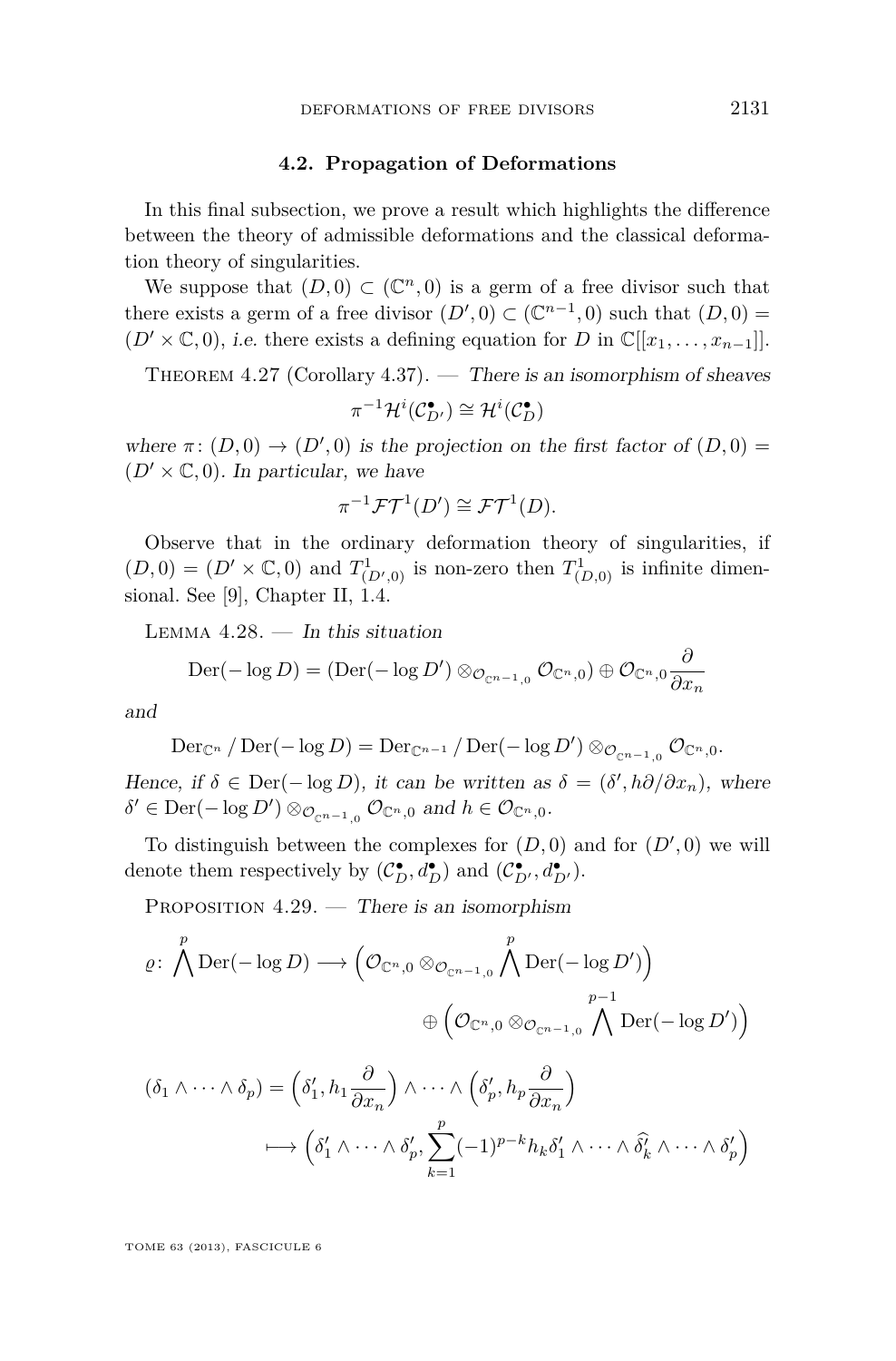<span id="page-36-0"></span>Proof. — This is because  $\bigwedge^p \mathcal{O}_{\mathbb{C}^n,0} = 0$  for  $p \geqslant 2$  and because in general, if *R* is a commutative ring and *A* and *B* are *R*-modules, then

$$
\bigwedge^p (A \oplus B) = \bigoplus_{i+j=p} \Bigl(\bigwedge^i A \otimes_R \bigwedge^j B\Bigr).
$$

As a consequence

COROLLARY  $4.30.$  — With the hypotheses of Proposition [4.29](#page-35-0)

$$
\mathcal{C}_D^p = \mathcal{H}om_{\mathcal{O}_{\mathbb{C}^n,0}}\left(\mathcal{O}_{\mathbb{C}^n,0}\otimes_{\mathcal{O}_{\mathbb{C}^{n-1},0}}\bigwedge_{p-1}^p\mathrm{Der}(-\log D'),\mathrm{Der}_{\mathbb{C}^n}/\mathrm{Der}(-\log D)\right)
$$
  
\n
$$
\oplus \mathcal{H}om_{\mathcal{O}_{\mathbb{C}^n}}\left(\mathcal{O}_{\mathbb{C}^n,0}\otimes_{\mathcal{O}_{\mathbb{C}^{n-1},0}}\bigwedge_{p-1}^{p-1}\mathrm{Der}(-\log D'),\mathrm{Der}_{\mathbb{C}^n}/\mathrm{Der}(-\log D)\right)
$$
  
\n
$$
= \mathcal{C}_{D'}^p\otimes_{\mathcal{O}_{\mathbb{C}^{n-1},0}}\mathcal{O}_{\mathbb{C}^n,0}\oplus\mathcal{C}_{D'}^{p-1}\otimes_{\mathcal{O}_{\mathbb{C}^{n-1},0}}\mathcal{O}_{\mathbb{C}^n,0}.
$$

Remark 4.31. — It is possible to write an element  $\Gamma \in C_D^p$  for  $p > 0$  as

$$
\Gamma = \left(\psi, \phi\right) = \left(\sum_{i \geq 0} x_n^i \psi_i, \sum_{i \geq 0} x_n^i \phi_i\right) = \sum_{i \geq 0} x_n^i (\psi_i, \phi_i)
$$

with  $\psi_i \in C^p_{D'}$  and  $\phi_i \in C^{p-1}_{D'}$ .

By Remark 4.31, we can describe the differentials

COROLLARY  $4.32.$  — The differentials have the following expression

$$
\tilde{d}^p \colon \mathcal{H}om_{\mathcal{O}_{\mathbb{C}^n,0}}\left(\mathcal{O}_{\mathbb{C}^n,0}\otimes_{\mathcal{O}_{\mathbb{C}^{n-1},0}}\bigwedge^p\mathrm{Der}(-\log D'),\mathrm{Der}_{\mathbb{C}^n}/\mathrm{Der}(-\log D)\right) \n\longrightarrow \mathcal{H}om_{\mathcal{O}_{\mathbb{C}^n,0}}\left(\mathcal{O}_{\mathbb{C}^n,0}\otimes_{\mathcal{O}_{\mathbb{C}^{n-1},0}}\bigwedge^{p+1}\mathrm{Der}(-\log D'),\mathrm{Der}_{\mathbb{C}^n}/\mathrm{Der}(-\log D)\right)
$$

where

$$
(\tilde{d}^p(\psi))(\sigma_1 \wedge \cdots \wedge \sigma_{p+1}) := \sum_{i \geq 0} x_n^i (d_{D'}^p(\psi_i))(\sigma_1 \wedge \cdots \wedge \sigma_{p+1}).
$$

PROPOSITION 4.33. — The differential on  $C_D^{\bullet}$  is given by

$$
d_{D}^{p}: \mathcal{C}_{D}^{p} \longrightarrow \mathcal{C}_{D}^{p+1}
$$

$$
(\psi, \phi) \longmapsto \left( \tilde{d}^{p}(\psi), \tilde{d}^{p-1}(\phi) + (-1)^{p+1} \left[ \frac{\partial}{\partial x_{n}}, \psi(-) \right] \right).
$$

Proof. — Consider  $\Gamma = (\psi, \phi) \in C_D^p$ . We want now to compute  $d_D^p(\Gamma) \in$  $C_D^{p+1}$ . By Remark 4.31, we need to check it only on Der( $-\log D'$ ), hence

(4.1) 
$$
(d_D^p(\Gamma))(\sigma_1 \wedge \cdots \wedge \sigma_{p+1}, \nu_1 \wedge \cdots \wedge \nu_p)
$$
  
= 
$$
(d_D^p(\Gamma))(\sigma_1 \wedge \cdots \wedge \sigma_{p+1}) + (d_D^p(\Gamma))(\nu_1 \wedge \cdots \wedge \nu_p),
$$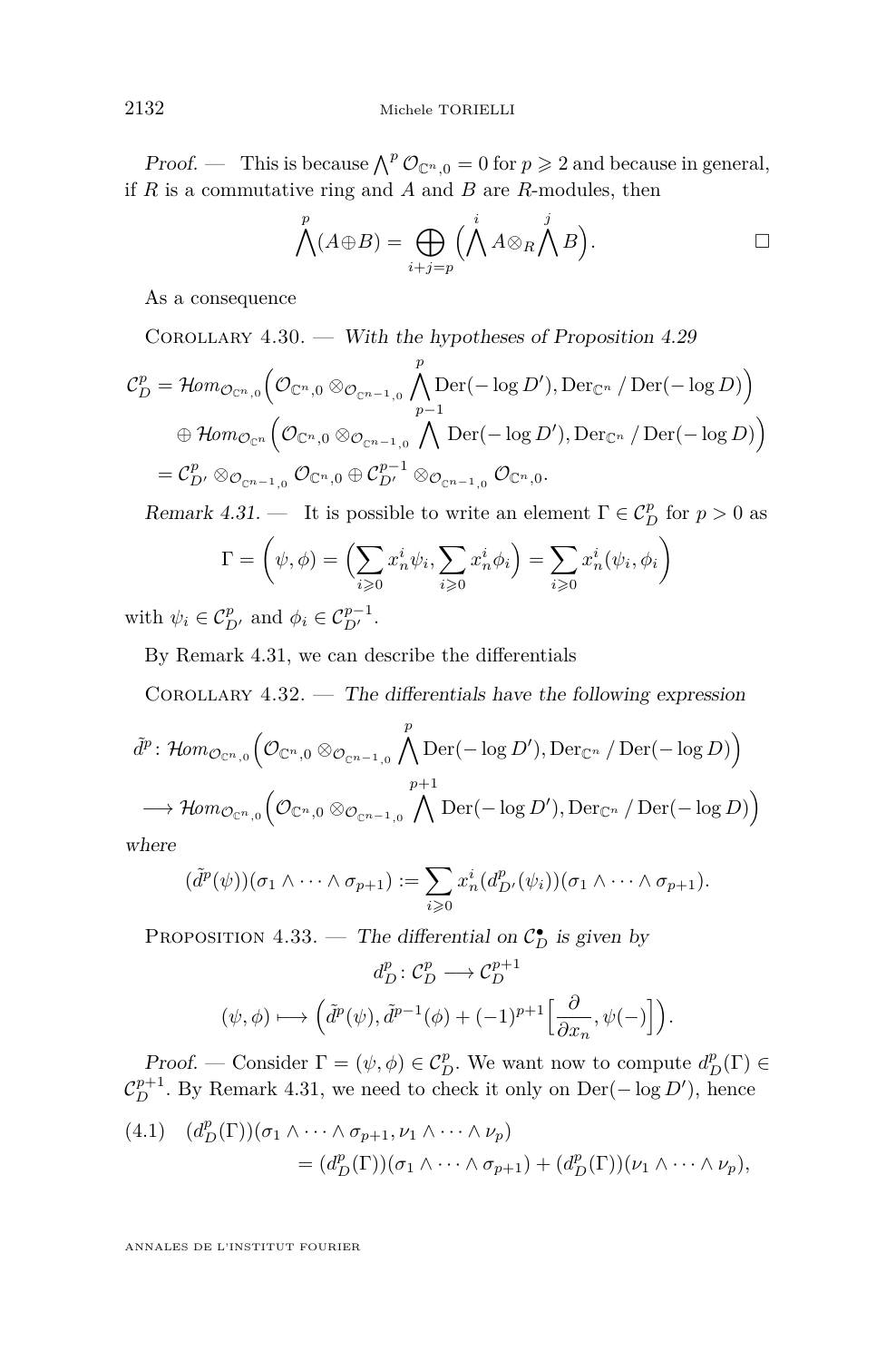where  $\sigma_i, \nu_j \in \text{Der}(-\log D')$ .

We now look at the first part of the right hand side of the previous equality

$$
(d_D^p(\Gamma))(\sigma_1 \wedge \cdots \wedge \sigma_{p+1})
$$
  
= 
$$
\sum_{i=1}^{p+1} (-1)^i [\sigma_i, \Gamma(\sigma_1 \wedge \cdots \wedge \widehat{\sigma_i} \wedge \cdots \wedge \sigma_{p+1})]
$$
  
+ 
$$
\sum_{1 \leq i < j \leq p+1} (-1)^{i+j-1} \Gamma([\sigma_i, \sigma'_j] \wedge \sigma_1 \wedge \cdots \wedge \widehat{\sigma_i} \wedge \cdots \wedge \widehat{\sigma_j} \wedge \cdots \wedge \sigma_{p+1})
$$
  
= 
$$
(\widetilde{d}^p(\psi))(\sigma_1 \wedge \cdots \wedge \sigma_{p+1}).
$$

Consider now the second part of equation [\(4.1\)](#page-36-0) from above. Put  $\nu_{p+1}$  := *∂/∂xn*. Then we have

$$
\varrho\bigg(\Big(\nu_1, 0 \cdot \frac{\partial}{\partial x_n}\Big) \wedge \cdots \wedge \Big(\nu_p, 0 \cdot \frac{\partial}{\partial x_n}\Big) \wedge \Big(0, 1 \cdot \frac{\partial}{\partial x_n}\Big)\bigg) = \Big(0, \nu_1 \wedge \cdots \wedge \nu_p\Big)
$$

and hence

$$
(d_D^p(\Gamma))(v_1 \wedge \cdots \wedge v_p)
$$
  
=  $(d_D^p(\Gamma))(v_1 \wedge \cdots \wedge v_{p+1})$   
=  $\sum_{i=1}^{p+1} (-1)^i \big[ v_i, \Gamma(v_1 \wedge \cdots \wedge \widehat{v_i} \wedge \cdots \wedge v_{p+1}) \big]$   
+  $\sum_{1 \leq i < j \leq p+1} (-1)^{i+j-1} \Gamma([v_i, v_j] \wedge v_1 \wedge \cdots \wedge \widehat{v_i} \wedge \cdots \wedge \widehat{v_j} \wedge \cdots \wedge v_{p+1}).$ 

We now look at the first part of the right hand side of the previous equality, it is equal to

$$
\sum_{i=1}^{p+1} (-1)^{i} \left[ \nu_{i}, \Gamma(\nu_{1} \wedge \cdots \wedge \widehat{\nu_{i}} \wedge \cdots \wedge \nu_{p+1}) \right]
$$
\n
$$
= (-1)^{p+1} \left[ \frac{\partial}{\partial x_{n}}, \Gamma(\nu_{1} \wedge \cdots \wedge \nu_{p}) \right]
$$
\n
$$
+ \sum_{i=1}^{p} (-1)^{i} \left[ \nu_{i}, \Gamma(\nu_{1} \wedge \cdots \wedge \widehat{\nu_{i}} \wedge \cdots \wedge \nu_{p} \wedge \frac{\partial}{\partial x_{n}}) \right]
$$
\n
$$
= (-1)^{p+1} \left[ \frac{\partial}{\partial x_{n}}, \psi(\nu_{1} \wedge \cdots \wedge \nu_{p}) \right]
$$
\n
$$
+ \sum_{i=1}^{p} (-1)^{i} \left[ \nu_{i}, \phi(\nu_{1} \wedge \cdots \wedge \widehat{\nu_{i}} \wedge \cdots \wedge \nu_{p}) \right].
$$

TOME 63 (2013), FASCICULE 6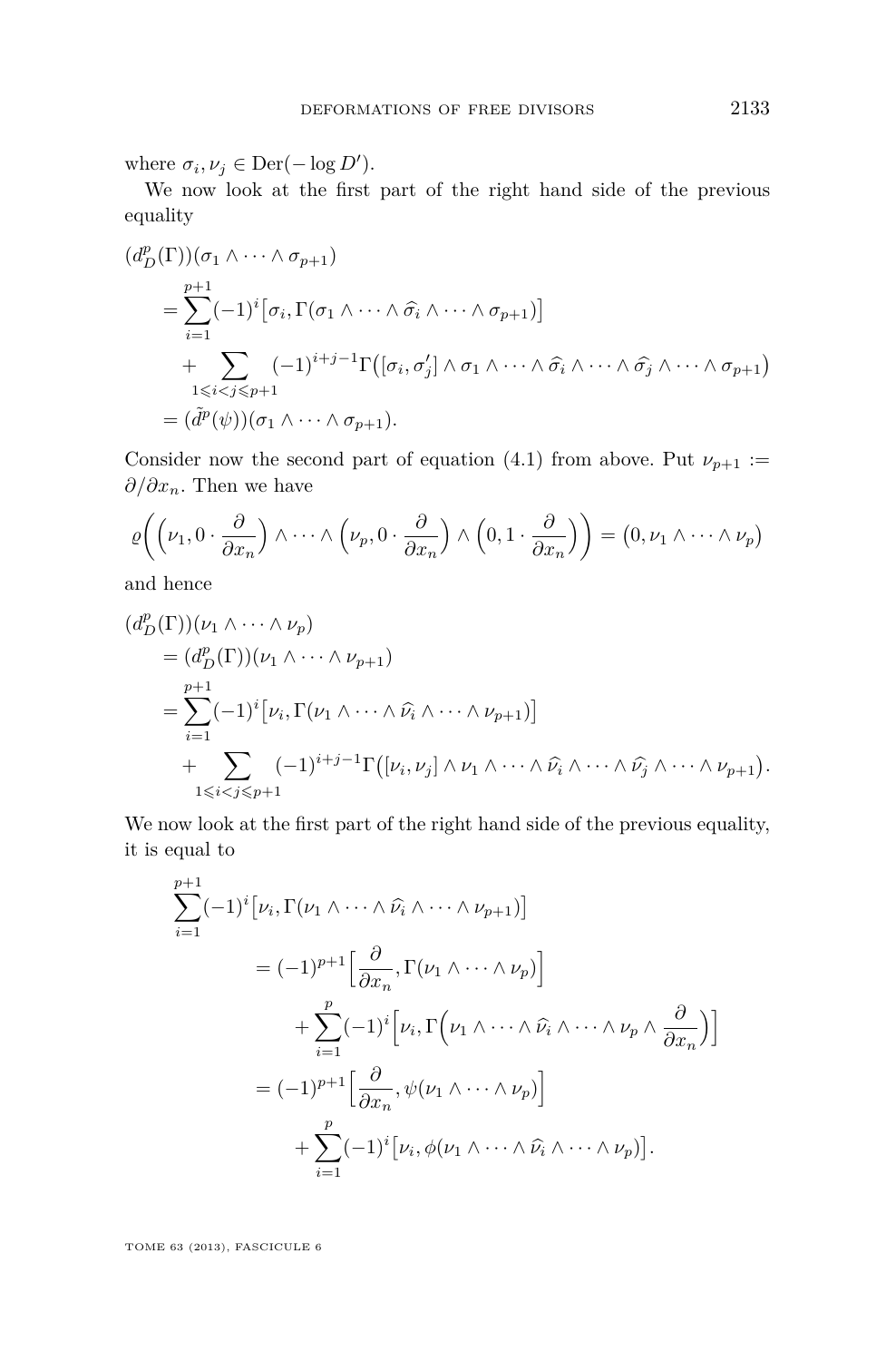Moreover

$$
\sum_{1 \leq i < j \leq p+1} (-1)^{i+j-1} \Gamma\big( [\nu_i, \nu_j] \wedge \nu_1 \wedge \cdots \wedge \widehat{\nu_i} \wedge \cdots \wedge \widehat{\nu_j} \wedge \cdots \wedge \nu_{p+1} \big)
$$
\n
$$
= \sum_{i=1}^p (-1)^{i+p} \Gamma\Big( [\nu_i, \frac{\partial}{\partial x_n}], \wedge \nu_1 \wedge \cdots \wedge \widehat{\nu_i} \wedge \cdots \wedge \nu_p \Big)
$$
\n
$$
+ \sum_{1 \leq i < j \leq p} (-1)^{i+j-1} \Gamma\Big( [\nu_i, \nu_j] \wedge \nu_1 \wedge \cdots \wedge \widehat{\nu_i} \wedge \cdots \wedge \nu_p \wedge \frac{\partial}{\partial x_n} \Big)
$$
\n
$$
= \sum_{1 \leq i < j \leq p} (-1)^{i+j-1} \phi \big( [\nu_i, \nu_j] \wedge \nu_1 \wedge \cdots \wedge \widehat{\nu_i} \wedge \cdots \wedge \widehat{\nu_j} \wedge \cdots \wedge \nu_p \big).
$$

Here the important point is that  $[\nu_i, \partial/\partial x_n] = 0$  because  $\nu_i \in \text{Der}(-\log D')$ . Hence

$$
(d_D^p(\Gamma))(v_1 \wedge \cdots \wedge \nu_p)
$$
  
=  $(-1)^{p+1} \Big[ \frac{\partial}{\partial x_n}, \psi(\nu_1 \wedge \cdots \wedge \nu_p) \Big]$   
+  $\sum_{i=1}^p (-1)^i [\nu_i, \phi(\nu_1 \wedge \cdots \wedge \widehat{\nu_i} \wedge \cdots \wedge \nu_p)]$   
+  $\sum_{1 \leq i < j \leq p} (-1)^{i+j-1} \phi([\nu_i, \nu_j] \wedge \nu_1 \wedge \cdots \wedge \widehat{\nu_i} \wedge \cdots \wedge \widehat{\nu_j} \wedge \cdots \wedge \nu_p)$   
=  $(-1)^{p+1} \Big[ \frac{\partial}{\partial x_n}, \psi(\nu_1 \wedge \cdots \wedge \nu_p) \Big] + (\widetilde{d}^{p-1}(\phi))(\nu_1 \wedge \cdots \wedge \nu_p).$ 

PROPOSITION  $4.34.$  — We can rewrite the differential as

$$
d_{D}^{p}: \mathcal{C}_{D}^{p} \longrightarrow \mathcal{C}_{D}^{p+1}
$$

$$
(\psi, \phi) \longmapsto \sum_{i \geqslant 0} x_{n}^{i} (d_{D'}^{p}(\psi_{i}), d_{D'}^{p-1}(\phi_{i}) + (-1)^{p+1} (i+1)\psi_{i+1}).
$$

DEFINITION  $4.35.$  — We define the morphism *J* to be the inclusion

$$
J: \mathcal{H}om_{\mathcal{O}_{\mathbb{C}^{n-1},0}}\left(\bigwedge^{p} \text{Der}(-\log D'), \text{Der}_{\mathbb{C}^{n-1}}/\text{Der}(-\log D')\right) = \mathcal{C}_{D'}^{p} \hookrightarrow \mathcal{C}_{D}^{p}
$$

$$
= \mathcal{H}om_{\mathcal{O}_{\mathbb{C}^{n},0}}\left(\mathcal{O}_{\mathbb{C}^{n},0}\otimes_{\mathcal{O}_{\mathbb{C}^{n-1},0}}\bigwedge^{p} \text{Der}(-\log D'), \text{Der}_{\mathbb{C}^{n}}/\text{Der}(-\log D)\right)
$$

$$
\oplus \mathcal{H}om_{\mathcal{O}_{\mathbb{C}^{n},0}}\left(\mathcal{O}_{\mathbb{C}^{n},0}\otimes_{\mathcal{O}_{\mathbb{C}^{n-1},0}}\bigwedge^{p-1} \text{Der}(-\log D'), \text{Der}_{\mathbb{C}^{n}}/\text{Der}(-\log D)\right)
$$

$$
= \mathcal{C}_{D'}^{p} \otimes_{\mathcal{O}_{\mathbb{C}^{n-1}}}\mathcal{O}_{\mathbb{C}^{n},0}\oplus \mathcal{C}_{D'}^{p-1}\otimes_{\mathcal{O}_{\mathbb{C}^{n-1},0}}\mathcal{O}_{\mathbb{C}^{n},0}
$$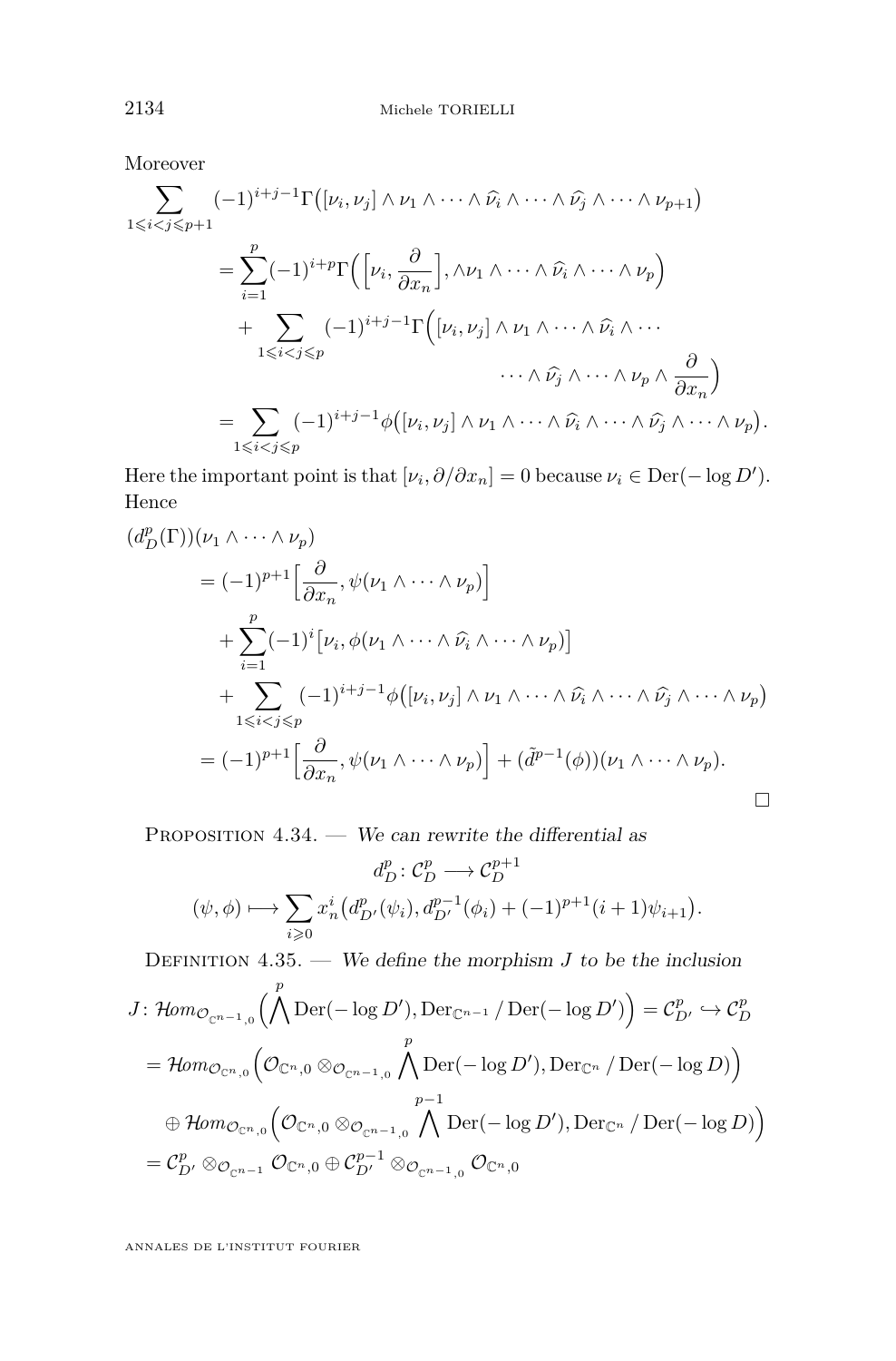$$
\psi \longmapsto x_n^0(\psi, 0).
$$

<span id="page-39-0"></span>All the previous work was devoted proving that in order to compute the cohomology of  $D$  it is enough to compute that of  $D'$ :

THEOREM  $4.36.$  — The morphism *J* is a quasi-isomorphism.

Proof. — It is enough to show that the cokernel of *J* is acyclic. Consider then

$$
\Gamma = \sum_{i \geq 1} x_n^i(\psi_i, \phi_i) + (0, \phi_0) \in \text{coker}(J)
$$

and suppose that  $\Gamma \in \text{ker}(d_D^p)$ . Then we have  $d_{D'}^p(\psi_i) = 0$  and  $d_{D'}^p(\phi_i) = 0$  $(-1)^p(i+1)\psi_{i+1}$  for all *i* ≥ 0. Define now

$$
\Lambda:=\sum_{i\geqslant 1}x_n^i(\frac{(-1)^p\phi_{i-1}}i,0)\in\mathcal{C}_D^{p-1}
$$

then we have that

$$
d_{D}^{p-1}(\Lambda) = \sum_{i \geq 1} x_n^i (d_{D'}^{p-1} \Lambda_i, (-1)^p (i+1) \Lambda_{i+1}) = \Gamma.
$$

Hence, Γ vanishes in cohomology.

COROLLARY  $4.37.$  — There is an isomorphism of sheaves

$$
\pi^{-1}\mathcal{H}^i(\mathcal{C}_{D'}^{\bullet}) \cong \mathcal{H}^i(\mathcal{C}_D^{\bullet})
$$

where  $\pi$ :  $(D,0) \rightarrow (D',0)$  is the projection on the first factor of  $(D,0)$  =  $(D' \times \mathbb{C}, 0)$ . In particular, we have

$$
\pi^{-1}\mathcal{FT}^1(D') \cong \mathcal{FT}^1(D).
$$

Proof. — This follows because  $\pi^{-1}$  is an exact functor.  $\Box$ 

#### BIBLIOGRAPHY

- [1] C. A. ABAD & M. CRAINIC, "Representations up to homotopy of Lie algebroids", J. Reine Angew. Math. **663** (2012), p. 91-126.
- [2] R. BUCHWEITZ  $&$  D. MOND, "Linear free divisors and quiver representations", Singularities and computer algebra **324** (2006), p. 41.
- [3] F. J. Calderón Moreno, "Logarithmic differential operators and logarithmic de Rham complexes relative to a free divisor", Ann. Sci. École Norm. Sup. 4e série **32** (1999), p. 701-714.
- [4] F. J. Calderón Moreno & L. Narváez Macarro, "Locally quasi-homogeneous free divisors are Koszul free", Proceedings of the Steklov Institute of Mathematics-Interperiodica Translation **238** (2002), p. 72-76.
- [5] ——— , "Dualité et comparaison sur les complexes de de Rham logarithmiques par rapport aux diviseurs libres", Ann. Inst. Fourier (Grenoble) **55** (2005), no. 1, p. 47-75.